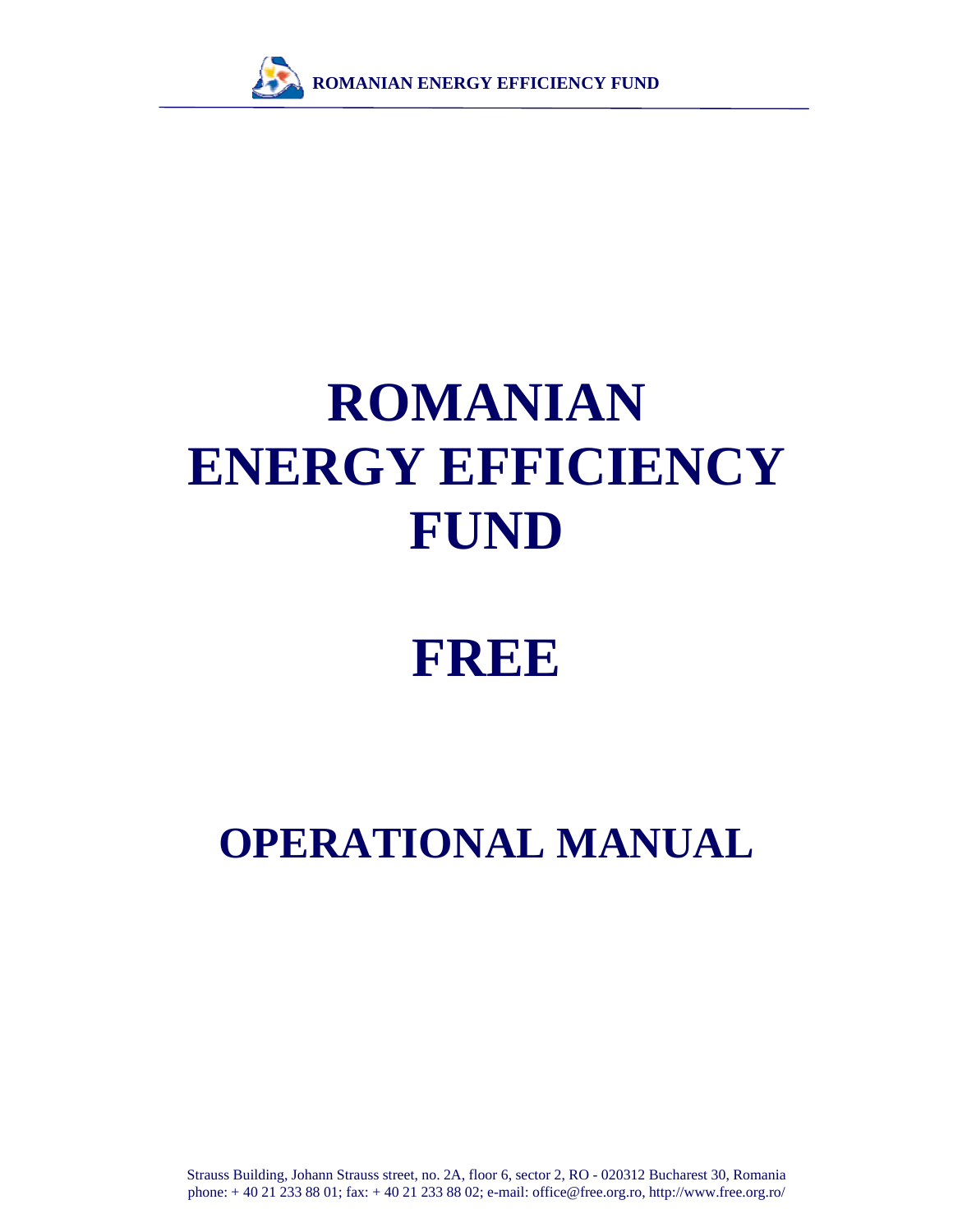# **INTRODUCTION**

This Operational Manual (OM) lays out the principles and implementation rules governing the Romanian Energy Efficiency Fund (FREE). In so doing it gives guidance to all the key actors involved in project management, implementation and monitoring. The Manual has the goal of creating a common understanding of project principles and practice for all stakeholders, and it aims to create the foundation for a partnership among all.

The contents of this document including the annexes cannot be modified or set aside without the explicit approval of the World Bank, based on the recommendations of the Board of Administration.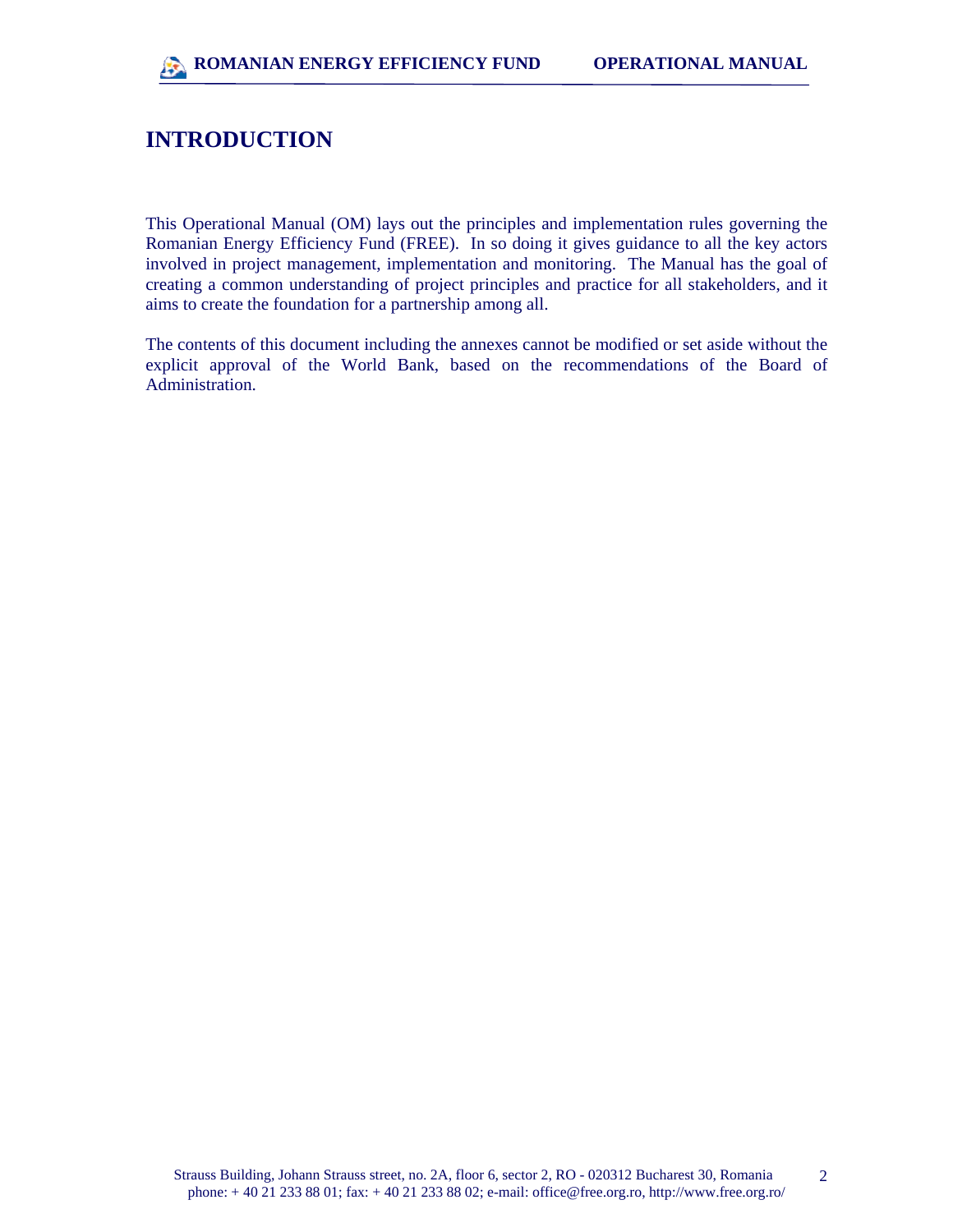# **1. BACKGROUND**

## **1.1. COUNTRY CONTEXT**

## **1.1.1. SECTOR**

Romania's energy intensity (total primary energy supply per 1000 US Dollar of GDP) and GHG intensity (CO2 emissions per 1000 US Dollar of GDP) are among the highest in the region. Inefficient energy utilization exists in all sectors of the economy, notably in the industrial sector, which accounts for over 60% of energy consumption, but only 33% of GDP. In large part, such high intensity is due to aging equipments of antiquated technologies, and is an impediment to improving competitiveness of Romanian industry. The situation is worsened by Romania's increasing dependence on imported energy which is adversely affecting its trade balance.

Recent studies have estimated that the potential for economically viable savings in industry (ranging from no-cost to low-cost and to high-cost measures) is very high—perhaps about 50%—providing win-win opportunities for the global environment and energy users. Detailed studies also have shown that there are many energy efficiency investment opportunities yielding high financial rates of return and reasonably short payback periods. One can highlight too a high number of opportunities for cost-effective savings of 20-30% of thermal energy use in the residential, commercial and public sector.

The awareness and demand for improving energy efficiency has been increasing. Private enterprises as well as restructured and/or privatized state enterprises are actively exploring cost reduction and efficiency improvement strategies as a consequence of steep increases in energy prices (gas, electricity and district heat), and with a view to improving competitiveness through energy efficient technologies. The large energy savings potential underpin the very substantial potential for financially viable energy efficiency investments.

However, actual investments in energy efficiency are dismally low. This is in large part due to the absence of appropriate funding mechanisms, coupled with a lack of expertise in identifying and developing commercially viable projects, which could be capitalized on if the incremental risks involved in developing a proper energy efficiency market could be overcome.

## **1.1.2. GOVERNMENT POLICY**

The GoR recognizes that the high energy intensity of the economy is a major impediment to improving the competitiveness of Romanian industry, reducing the negative trade balance, relieving the burden which high heating bills place on the population and local governments, and improving the environment and implementing internationally agreed environmental targets. The GoR also recognizes that the financial sector needs time to evolve from the reforms, after which it could be expected to offer financing for such investments as energy efficiency. Therefore, GoR's strategy is to fill the financing gap for promoting energy efficiency investments on commercial basis, which also brings about a demonstration effect on the financial sector.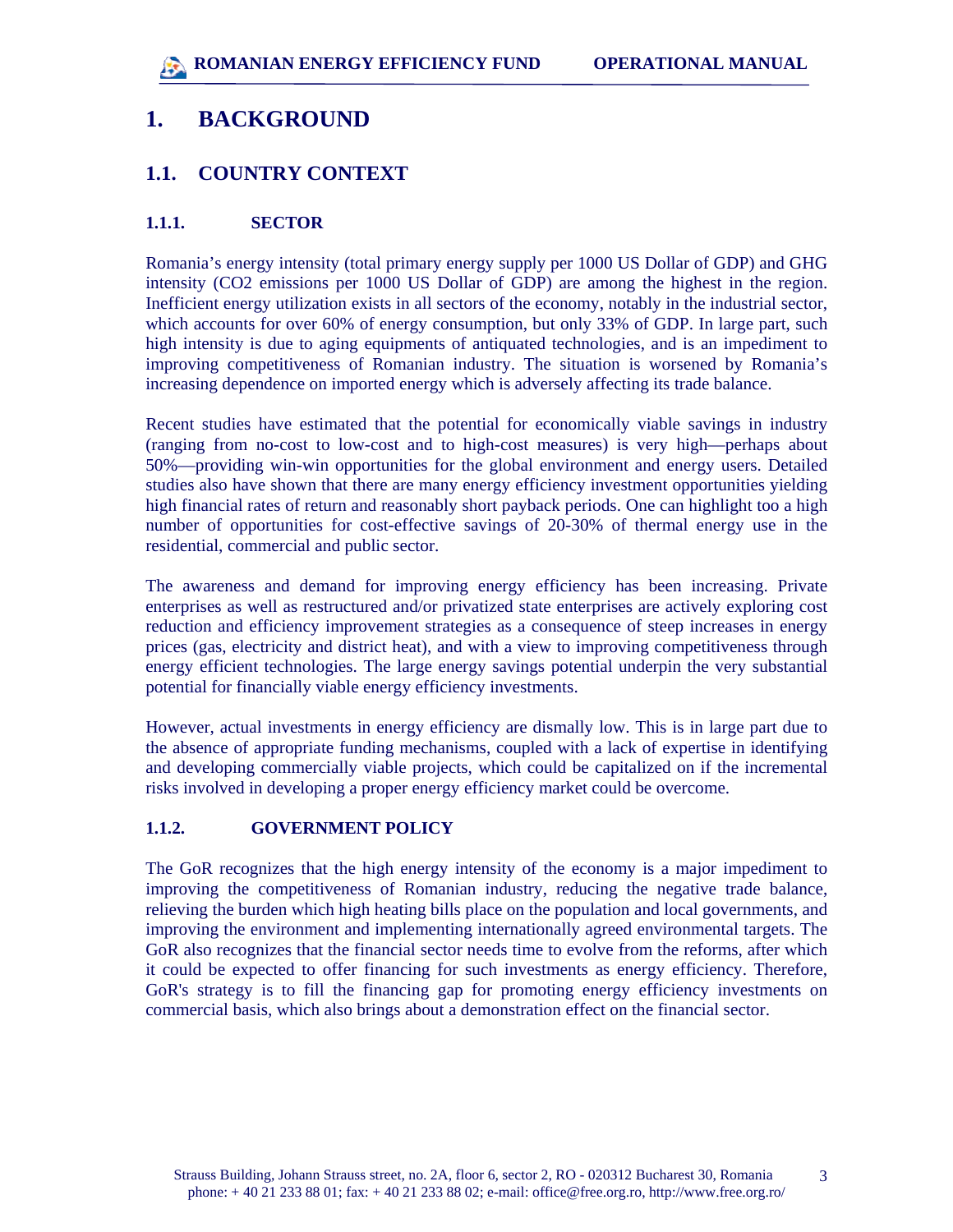# **1.2. FREE STRATEGY**



## **1.2.1. PROJECT DESRIPTION AND COMPONENTS**

In order to address the issues highlighted above a GEF financing of US\$ 10 million has been approved to support the establishment and operation of an Energy Efficiency Project Development and Financing Facility. This facility will be operated under the Romanian Energy Efficiency Fund (FREE or the Fund) that has been set up as an independent, autonomous legal entity in a private-public partnership. GEF funds will be used to capitalise the Fund and partially defray initial transaction costs. The project will have two components:

#### **A. Investment Financing (US\$ 8 million)**

Loans will be made on a commercial basis to creditworthy customers from this fund that will revolve with interest and principal payments flowing back into it for additional loans. Borrowers will be targeted who have good growth prospects and where the energy savings from the investments would generate positive cash flows, which would be partially used to repay the loans. Loans will be made in US dollars or in dollar denominated local currency; repayments would also be made in dollar denominated local currency. The client would thus bear the exchange risk.

**B. Technical Assistance (US\$ 2 million).** This component will cover three broad areas:

- Capacity building part includes activities in initial project development, workshop and seminars for partners and clients, training for fund manager and partners in energy efficiency financing techniques, and monitoring and evaluation
- Fund management part includes retainer fees for the Fund Manager for the first three years
- FREE administration part includes its set-up and running costs during the first four years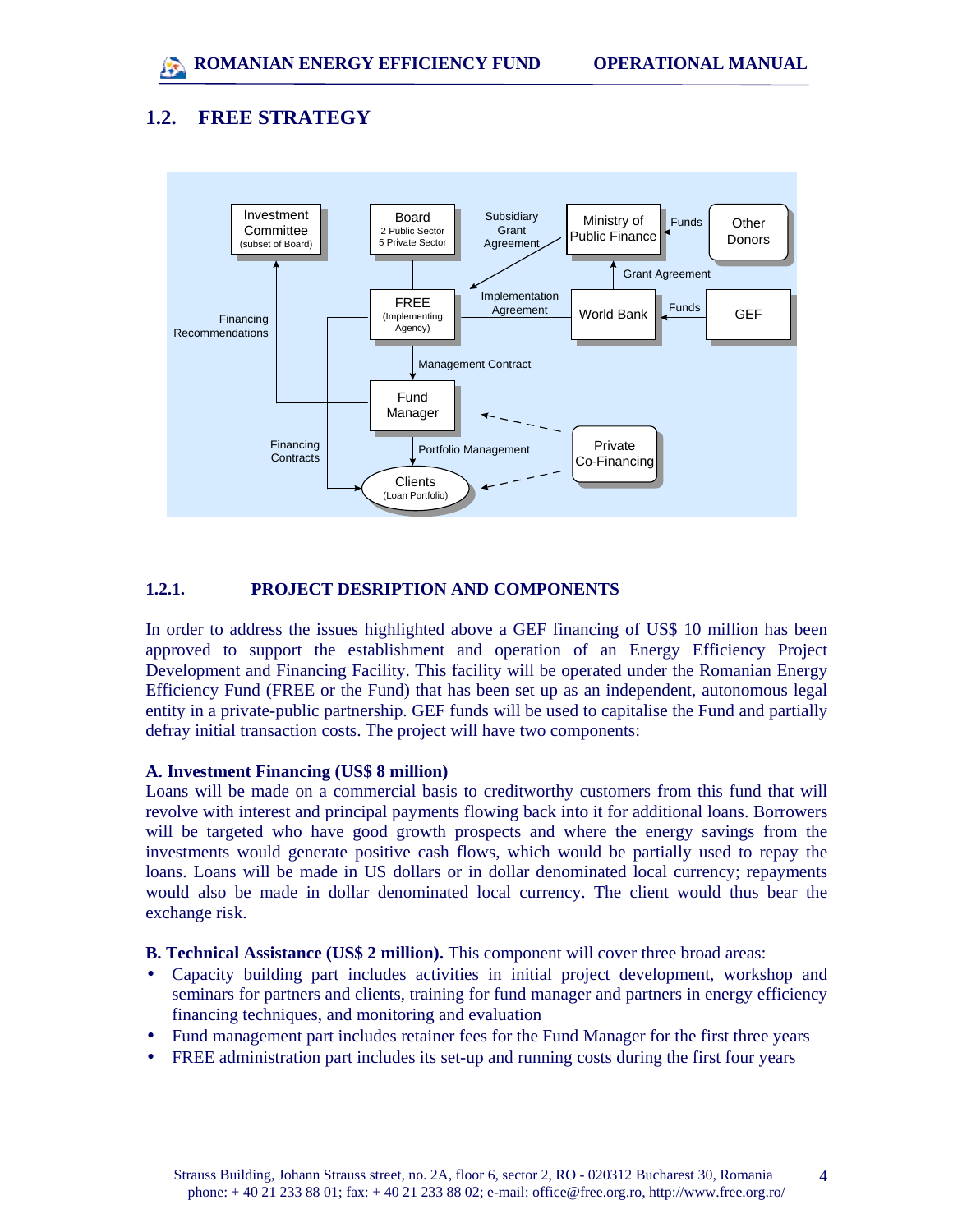The Romanian experience is expected to be replicable in other countries of the region where a similar potential for energy savings and GHG emission reduction through increased investments in energy efficiency exists and where only scant domestic commercial financing for energy efficiency is available for similar reasons as in Romania. Examples are Bulgaria, Slovakia, Ukraine and Russia.

#### **1.2.2. ORGANIZATIONAL CONTEXT**

FREE will need to link closely with existing entities in Romania that can participate actively in project development. Manufacturers, suppliers and dealers of energy efficiency equipment, various industry associations, ESCOs, engineering firms, and business advisory centers have connections with industries, and their own particular interests which could be harnessed to identify projects for the Fund and support potential clients in the preparation of projects. A "finder's fee" of 1% of project loan has been considered to reflect the cost of developing the pipeline, which is estimated to be sufficient compensation to potential partners. However, it is to be noted that many of the potential partners require training in order to provide effective project pipeline development services.

#### **1.2.3. DONOR CONTEXT**

The project design has drawn extensively on the varied experience with energy efficiency activities in Romania, on worldwide experience with energy efficiency funds and on other international experience with financing of energy efficiency and environmental investments.

The project will closely coordinate with the UNDP-executed GEF project "Capacity Building for GHG Emission Reduction through Energy Efficiency Improvement in Romania". The main focus of the UNDP project is to address needs to provide increased flow of information, training and technical assistance to assist enterprises and other potential clients in identifying and preparing commercially attractive energy efficiency projects.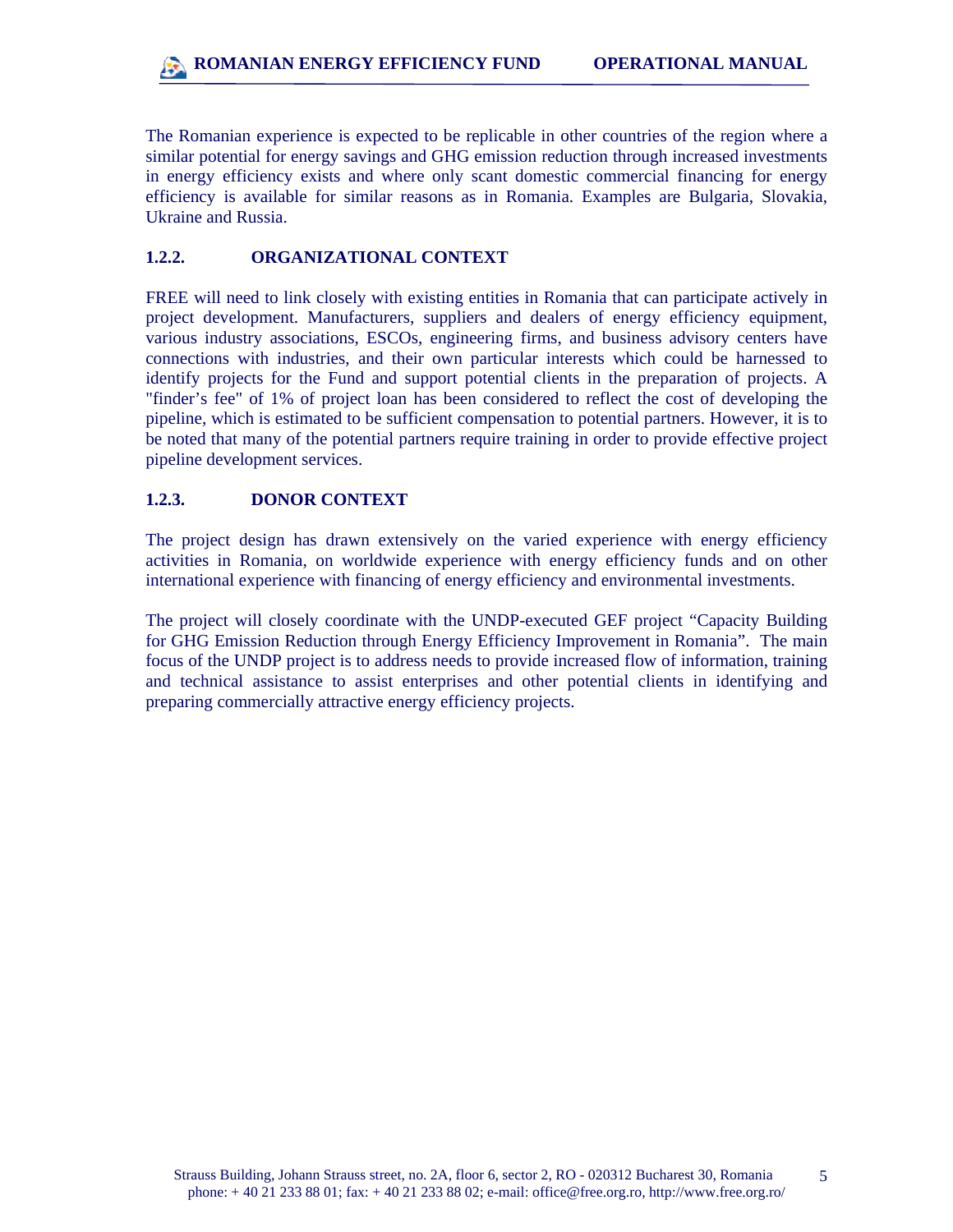# **2. PROJECT DESCRIPTION**

## **2.1. PROJECT PURPOSE**

The aim of the proposed project is to enable companies in the industrial sector and other energy consumers to adopt and utilise energy-efficient technologies, financed under commercial criteria by the Romanian Energy Efficiency Fund (FREE) and co-financiers. This would put the economy unto a sustainable path of lower energy intensity and green house gas (GHG) emissions.

## **2.2. PROJECT OBJECTIVES**

The project supports the following development objectives:

1. promoting economic growth through enterprise sector reform, particularly better utilization of energy resources

The project would contribute to this objective by providing seed capital to a market-oriented financial facility that would offer financing for commercially attractive energy efficiency projects which would reduce production costs and improve competitiveness. The host enterprises targeted would be in the private sector which still experiences difficulties to access Romanian financial markets and faces very stiff collateral requirements. The Fund will fill a financing gap by originating transactions not currently being pursued by the Romanian financial sector, by combining expertise in energy efficiency analysis, structured finance and credit analysis, and by attracting commercial co-financing.

2. protecting and sustainable developing environmental resources

The project would address this objective by financing investments that would reduce energy consumption, and thereby contribute to reduction in air pollution and green house gas emissions. The environmental goals addressed by the project are closely linked to the EU accession standards, which are also set as an important development benchmark in the IBRD CAS.

## **2.3. PROJECT COMPONENTS**

## **2.3.1. INVESTMENT FINANCING (US\$ 8 MILLION)**

*Loans for Investments:* Loans will be made on a commercial basis to creditworthy customers from this fund that will revolve with interest and principal payments flowing back into it for additional loans. Borrowers will be targeted who have good growth prospects and where the energy savings from the investments would generate positive cash flows, which would be partially used to repay the loans. Loans will be made in US dollars or in dollar denominated local currency; repayments would also be made in dollar denominated local currency. The client would thus bear the exchange rate risk.

In the first phase, the Fund will focus primarily on financing projects within restructured and/or privatized industries, which can establish basic creditworthiness. Eligible projects would be limited to those meeting certain criteria to minimize risk and maximize the potential for success.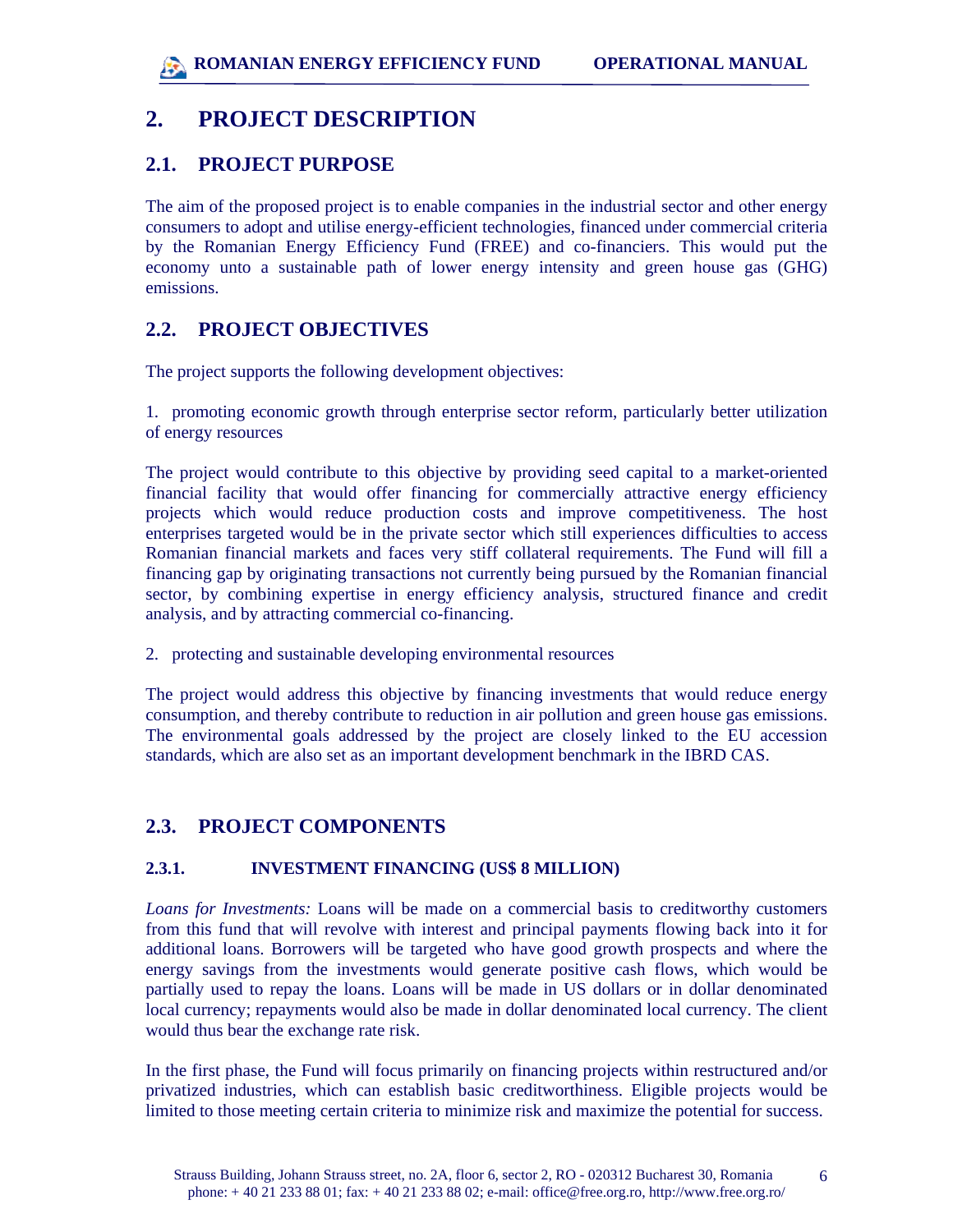These criteria include:

- The project must have a relatively short payback time (generally under three to four years);
- The investment to be in the range of US\$ 50,000 to \$800,000 (to minimize transaction costs on the low side, and to limit exposure from a limited number of projects on the high side);
- At least 50% of each project's benefits have to come from energy savings (e.g., process or capacity improvements that have ancillary energy savings benefits are not eligible);

• The technology must be well proven in the proposed application to avoid all technological risk.

The main energy efficiency technologies that meet these criteria are burners and boilers, variable speed drives, condensers for power factor improvement, compressors, controls, steam traps.

*Other Types of Financing:* Project financial support may include debt financing, equipment leasing, and payment for services, and/or various combinations of these. The Fund is designed to be flexible both in terms of product mix and terms such that the Fund Manager can offer the financial products which the evolving market demands.

Equity is another important part of the overall menu of financing instruments to further energy efficiency. Convertible, mezzanine and equity investments provided by the Fund should follow at a later stage, when sufficient debt investments have taken place to assure revolution of funds, and only if market conditions require it and when exit is feasible.

*Fund Operation:* FREE's financial transactions would start up slowly in the initial years and would most likely not be sufficient to generate a fee income covering the set up costs of FREE initially. As experience is gained, the number of projects can be increased sufficiently, achieving self-financing of FREE after about three years. Analysis during project preparation has shown that the project will need to have an implementation period of at least eight years to be able to signal a sustainable operation. With a positive external environment, the most likely outcome would be that almost all the initial seed capital would be returned to the Romanian government for use in other projects dedicated to the GHG reduction agenda.

The actual investment implemented under the project will be a multiple of the initial capitalization. The Fund will revolve, and the interest payments and principal repayments will be used for new loans. It is expected that investment of more than US\$ 65 million will be financed during the project life of 8 years. This amount will have been triggered by GEF seed capital of US\$ 8 million and other funds, including a minimum 20% contribution to project costs by the borrowers and commercial co-financing of about US\$ 13 million.

*Recycling of funds:* FREE would maintain all funds returned to it, including interest and other incomes from investments, in a revolving fund account, which would also be used for financing eligible projects. All such re-use would be subject to the same criteria as applicable to the subprojects financed from the GEF funds under the project and would be governed by all provisions of the grant and implementation agreements.

#### **2.3.2. TECHNICAL ASSISTANCE (US\$ 2 MILLION)**

This component covers three broad areas:

• Capacity building part includes activities in initial project development, workshops and seminars for partners and clients, training for fund manager and partners in energy efficiency financing techniques, and monitoring and evaluation (estimated cost \$500,000);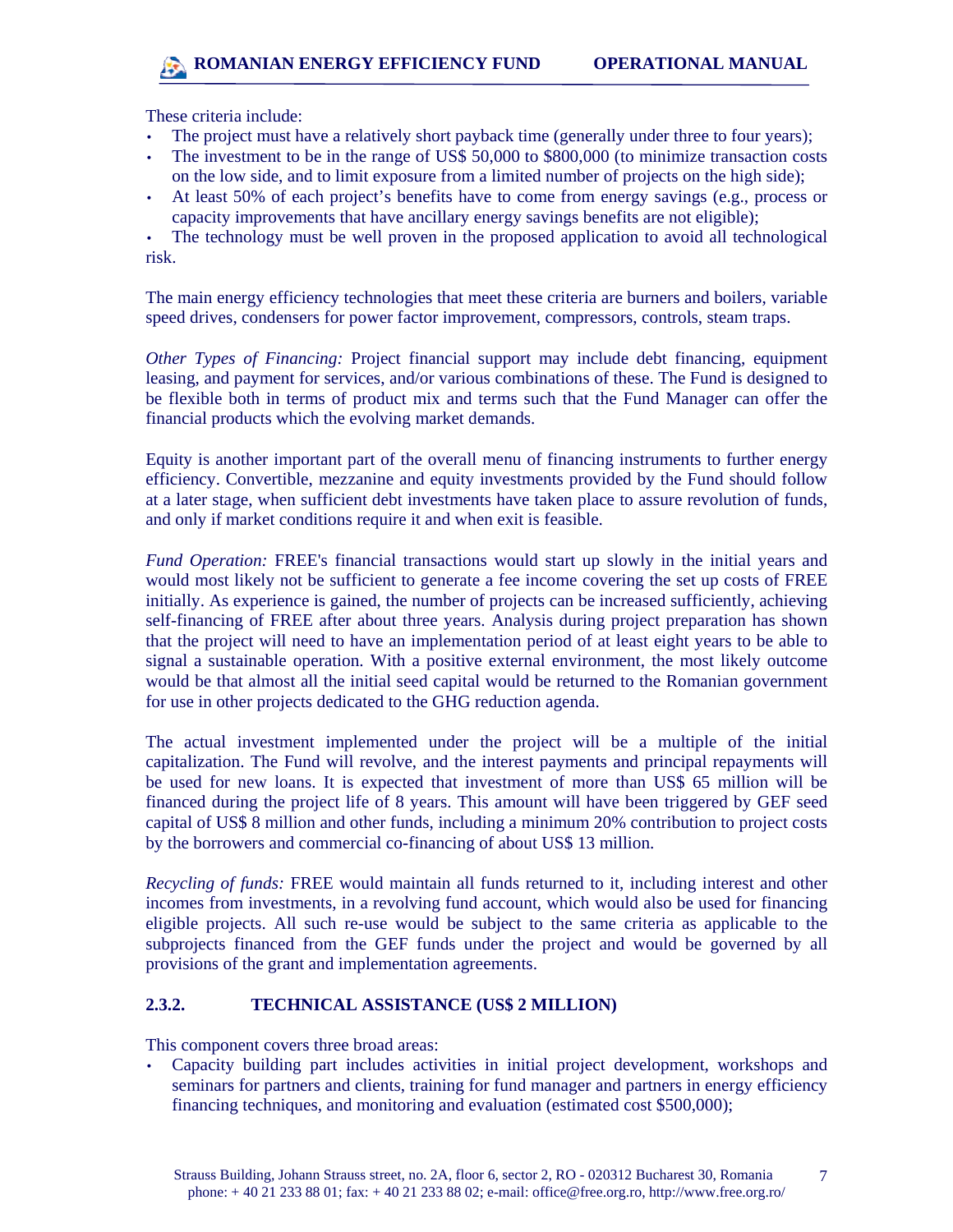- Fund management part includes retainer fees of the Fund Manager for the first three years (estimated cost \$900,000);
- FREE administration part includes its set-up and running costs during the first four years (estimated cost \$600,000).

*Capacity Building:* The first category of TA covers tasks directed mostly towards potential clients and partners of FREE to enable the development of successful investment projects and strengthen the necessary partners of the fund in providing essential services and generate and disseminate information to potential financiers and borrowers about the benefits to be achieved with energy efficiency investments. It is in this TA category that the project will actively collaborate with several other organizations. More specifically, TA is required in the following areas:

- *Project developmen*t: During the first three years, energy audits and feasibility studies will have to be carried out to develop bankable proposals that have good chance to be financed by the Fund. For the first projects, the Fund may cover the total cost of the proposal; very soon however the clients will have to contribute to the development, with their share of the cost rolled into the loan amount (estimated cost of US\$ 90,000).
- *Workshops/Seminar*s: In order to support project development, partners of the Fund (consultants, ESCOs and other aggregators) are trained in the know-how to develop proposals targeted at the requirements of the Fund and potential clients have to be educated through outreach activities about the benefits of energy efficiency investments and the procedures of the fund. The material for these two kinds of activities has to be developed on the basis of success stories and development of training and promotional materials. It is expected that at about midpoint of the project an international seminar on FREE experience and replication potential would be organized (estimated cost of US\$ 60,000).
- *Technical capacity building* and development of alternative deal structures for energy efficiency investment for both the Fund Manager and selected partners such as ESCOs and Business Advisory Centers. It is expected that the delivery of these new deal structures would also need increased support (estimated cost of US\$ 90,000)
- *Monitoring and Evaluation* activities are paramount for the success of the project. Since it is expected that a large number of projects will be implemented over the lifetime of the project, M&E efforts will have vary over time in their intensity. In the beginning of the project monitoring of project implementation and verification of energy savings and CO2 emissions, including reporting to GEF, will be intense. For the first projects, and those that will test investments in new sectors, different technologies, or other innovations, a verification of the actual savings will take place. For projects that are replicating previous projects, a short M&E form will be developed. During the first few months of project implementation, an M&E methodology and an implementation plan will be developed. The M&E information will provide the basis for the development of success stories to be used, e.g., in the outreach activities (estimated cost of US\$ 250,000)

*Fund Management:* The second part of the TA covers the retainer fee for the Fund Manager during the first three years. This fee is intended to cover all costs of the Fund Manager, including deal origination, due diligence and selection, contract finalization, portfolio management, etc., related to the Fund as well as exploring and concluding co-financing arrangements. The TA will cover this fee during the first three years of the contract and the Fund will cover such fees thereafter from its own income when the Fund is expected to become selffinancing. The performance contract of the Fund Manager would be designed to provide the incentive to realize self-financing targets through actively seeking to place funds in investment projects; at the same time the success fee payable on net asset value of the Fund at the end of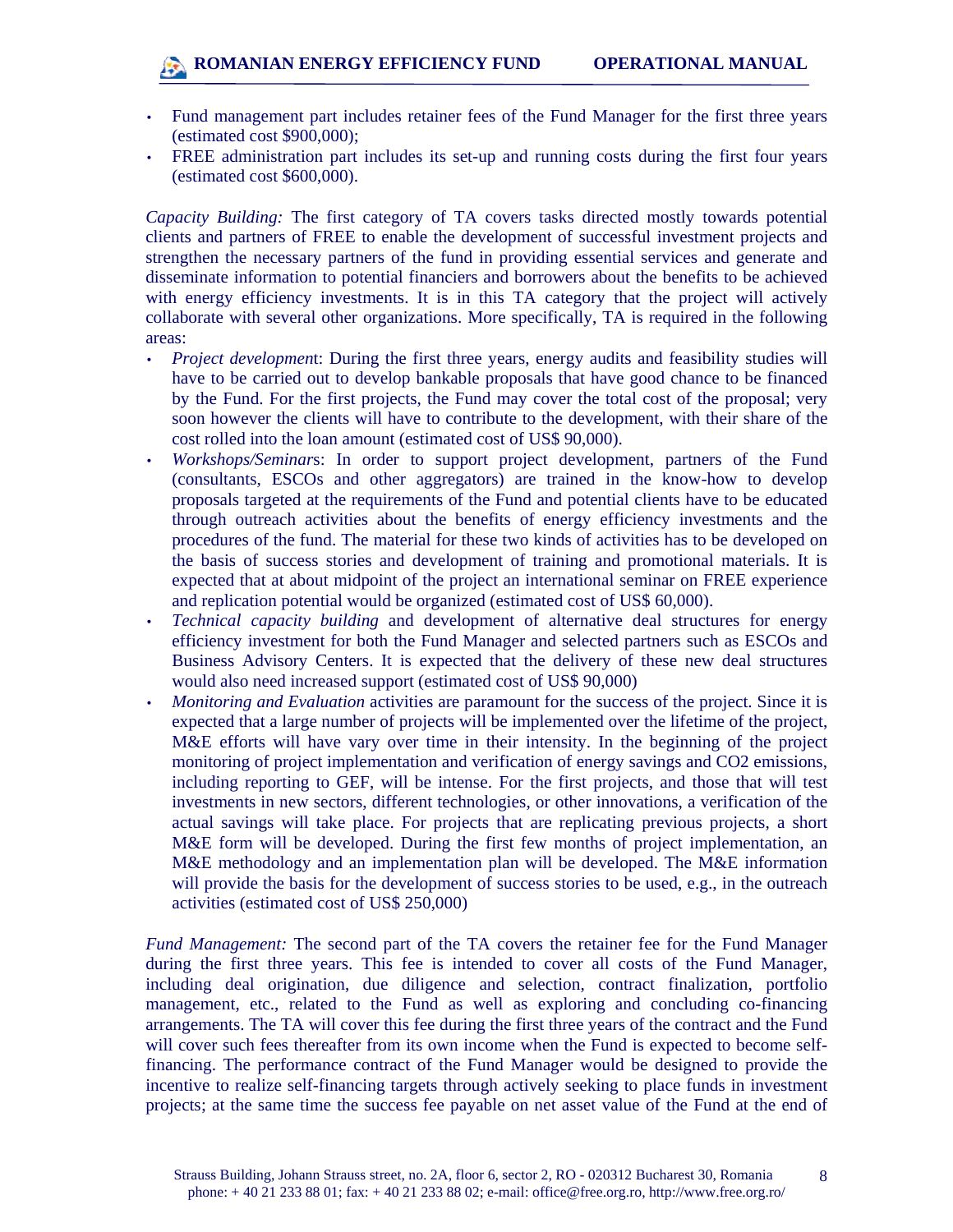five years would balance the risk-return for the portfolio and ensure that the long-term sustainability of the project is actively pursued by the Fund Manager.

*FREE Administration:* The third part of the TA covers FREE's administrative costs, which include set-up costs and running costs. The set-up costs cover the initial infrastructure (facilities, computers, communication, etc.) and the running costs cover the salaries of the staff of FREE, honoraria for the BoA members, fees for investment committee members, communications costs, transportation costs of key staff and members of BoA, logistics, etc. The TA will finance FREE's administrative costs fully during the first year and on a declining proportion basis over the next three years. Accordingly, FREE would be expected to cover gradually increasing portions of its annual operating budget from its own income. The annual limits proposed for covering these costs by the TA are 100%, 90%, 70% and 50% respectively over the four years.

The major features of FREE as a financial institution are:

- Independent and autonomous legal entity
- Demand-driven financial institution:
- Revolving fund;
- Private –public partnership;
- Prudential investment portfolio;
- Transparency and promoting equal opportunities for the eligible customers;
- Sustainability of its investments;

FREE aims to provide through successful implementation of the GEF/IBRD program on energy efficiency a demonstration effect and the increase the awareness of the traditional banking sector related to the sustainability of the energy efficiency investments in Romania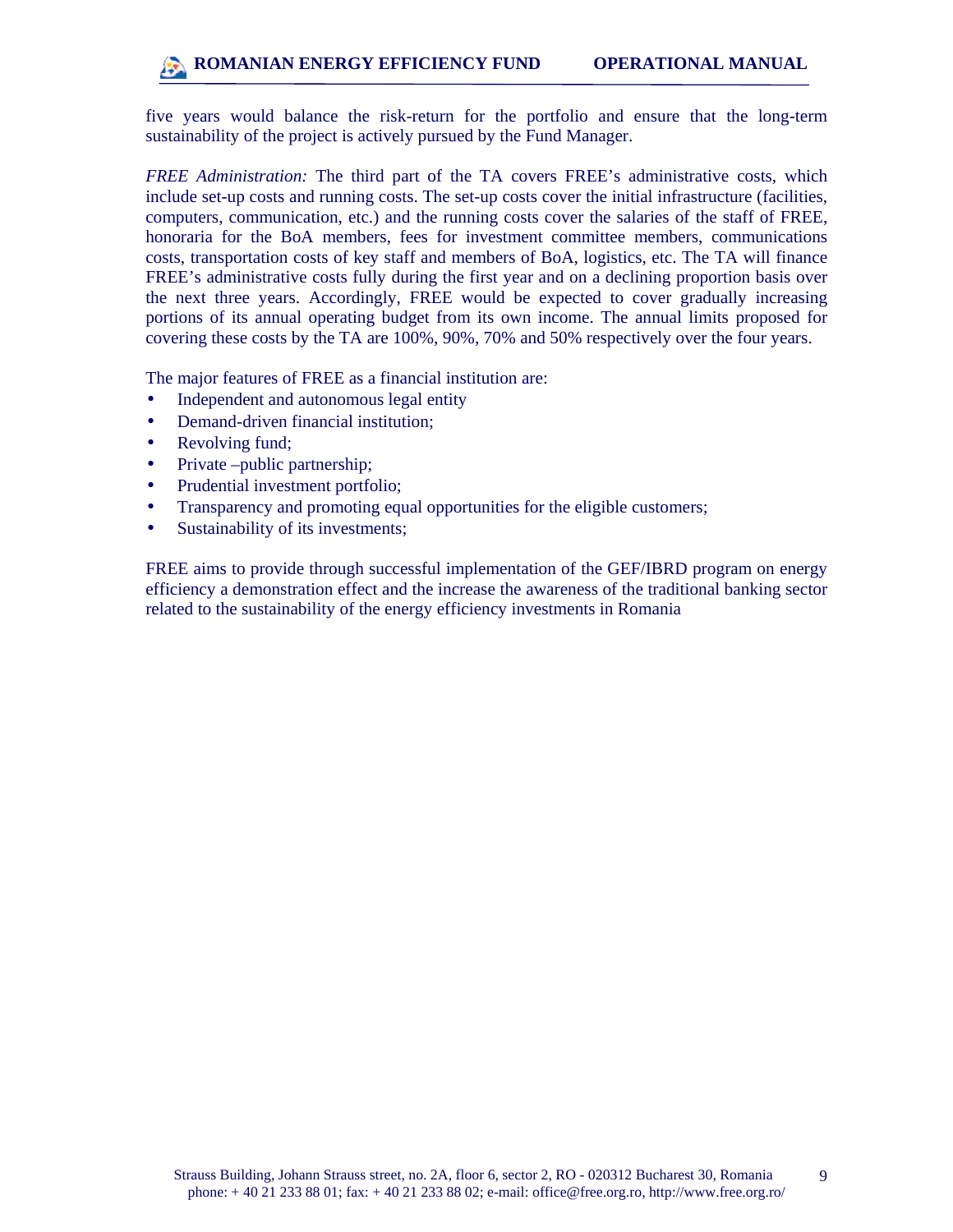# **3. INSTITUTIONAL ARRANGEMENTS**

The Romanian Fund for Energy Efficiency, hereinafter referred to as FREE, is established under the Emergency Ordinance no 124 from  $8<sup>th</sup>$  of October 2001 as an institution of public interest having its own legal personality, independence and financial autonomy and headquartered in Bucharest. The Fund has as main object the management of financial resources received by Romania from the Global Environmental Facility through the International Bank for Reconstruction and Development (IBRD) under the Grant Agreement concluded between IBRD and Romania, represented by the Ministry of Public Finance, as well as the financing of energy efficiency investment projects for energy efficiency development in Romania according to the priorities set forth by the annual energy efficiency programs approved by the Government.

## **3.1. BOARD OF ADMINISTRATION**

The managing body of the Fund is the Board of Administration (hereinafter referred to as "the Board"), which consists of 7 members, representatives of the public and private sector as follows:

- one representative of the Ministry of Industry and Resources designated by the minister;
- one representative of the Ministry of Waters and Environmental Protection designated by the minister;
- 5 representatives of the private sector, of whom minimum 2 members are financial experts with a good reputation and professional training.

The members of the board of administration shall meet the following conditions:

- a) they cannot be spouses, relatives or akins up to the second degree
- b) they must not have a criminal record

The representatives of the Ministry of Industry and Resources and the Ministry of Waters and Environmental Protection shall be appointed by order of the head of the relevant institution. The appointed representative of the Ministry of Industry and Resources is the chairman of the board of administration, position that he/she shall hold for one year. The representatives of the private sector, including the financial experts, shall be appointed by the chairman of the board of administration based on the proposals of employer and professional associations.

The Board is empowered by emergency ordinance no 124/8/10/01 to develop the policy and strategy of FREE in accordance with the national policies for energy efficiency and climate change and its structure mirrors the public private partnership features of FREE.

The tenure of the members of the board of administration is of four years and it may be extended only for another 4-year period through the procedure provided for their appointment.

Upon the expiry of the chairman's mandate, the members of the board of administration shall elect a new chairman from amongst the members of the board for successive periods of one year, under the quorum and vote conditions provided in 2.1.3 herein.

The members of the Board may be revoked by the appointing authority under the following circumstances set up in the emergency ordinance no 124/8/10/01:

a) they committed criminal acts for which they were given final convictions or any other deeds affecting the authority of FREE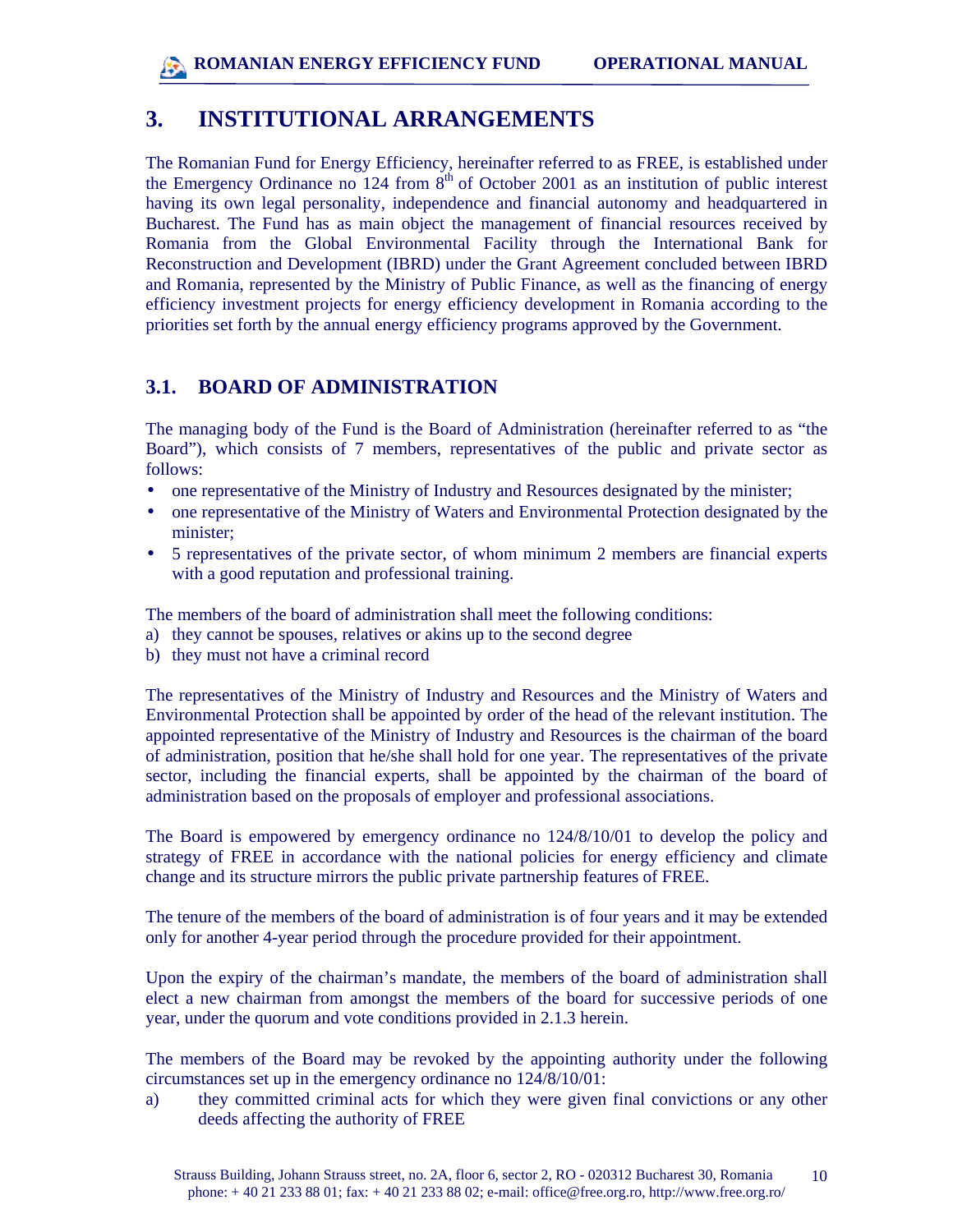- b) they are in a conflict of interests with FREE as defined in the internal regulations of FREE
- c) they do not promote the principles of FREE
- d) they do not attend 3 consecutive monthly meetings of the board of administration

In addition, the members of the Board appointed by the Ministry of Industry and Resources and the Ministry of Waters and Environmental Protection may be revoked in the event that they lost the capacity for which they were proposed by the above mentioned authorities.

The board of administration manages the entire activity of the Fund. For such purpose, it exercises the following duties:

- a) monitors the compliance and complementarity of the Fund's strategy and policy with the national strategy and policy for energy efficiency development and monitors for the financing policy of the investment projects to be achieved in accordance with the annual energy efficiency programs approved by the Government;
- b) approves the organizational chart of the Fund and establishes the remuneration for its employees as provided for by the legislation in force applicable to the salaries payable to public institutions financed through extra-budgetary funds;
- c) adopts the internal regulations of the Fund, including the Operation Manual and the Organization and Operation Regulation;
- d) approves the evaluation and selection criteria for energy efficiency investment projects in view of their financing;
- e) selects and appoints the Fund's executive director;
- f) approves the Fund's financial and investment policy;
- g) approves the income and expense budget and the annual business report of the Fund, prepared by the executive director;
- h) decides the business strategy of the Fund;
- i) approves the business plan prepared by the Fund Manager;
- j) appoints the investment committee members;
- k) designates independent external auditors to check the financial statements of the Fund, receives and approves their reports;
- l) approves financing for energy efficiency investments based on the investment committee's proposals;
- m) adopts any other measures deemed necessary to achieve the Fund's objective.

The BOA elaborates the internal procedures and rules of the fund and makes decisions concerning financing of the investment projects based on the appraisal reports made by the Fund Manager and decision of the Investment Committee. It is also part of its responsibilities to foster the long-term sustainability of the Fund consistent with its fiduciary responsibilities to the financiers.

The board will develop and have in place its mechanisms to evaluate and improve the management team performances.

The Board as a whole should have a diversity of background, knowledge and experience, and following core competencies:

- Strategic vision and problem solving-attitude;
- Knowledge of finance and key accounting matters (such as: how to read a balance sheet, profit and loss account, cash flow statement and financial ratios, etc.);
- Leadership skills under crisis circumstances;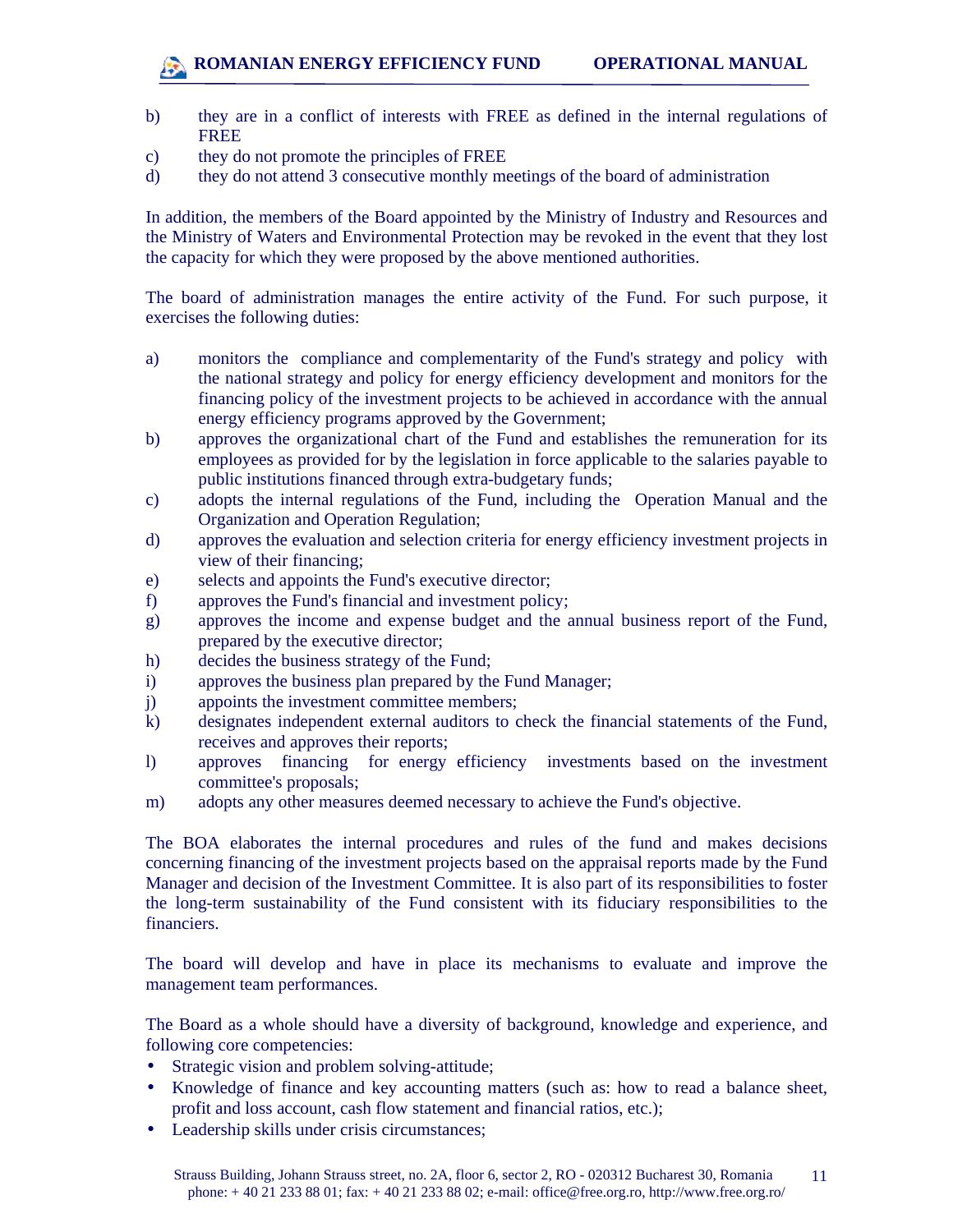- Knowledge of the energy efficiency and environmental issues;
- Valuable contacts and relationships for the Fund;
- Well connected internationally;
- Capacity to remain active on the long term.

## **3.1.1. THE ELIGIBILITY CRITERIA FOR THE BOARD MEMBERS**

The board should be composed of qualified individuals and should reflect diversity of experience (technical, financial, credit analysis etc.). The eligibility requirements should be fully disclosed to the professional and employers associations, which make proposals to the Chairman.

Each member should be able to devote sufficient time and effort to his/her duties as Board.

The board members are indemnified based on the meeting fee and according with their services provided within the investment committee. The meeting fee level is set through the internal regulation of FREE, and should ensure that a rational and decent level of meeting fees is paid in accordance with the market rates with similar financial institutions. In any case, the World Bank "no objections" is prior to payment requested.

A suitable board member should have the following personal characteristics:

- Proven personal integrity in the past and credibility
- Capacity to read and understand financial statements (this of course, excludes those who are invited to join the Board as experts in energy efficiency or environmental issues, but it is compulsory in the case of the private sector representatives)
- Absence of conflicts of interest with the Fund
- Experienced and well informed about the type of Fund services, and especially experienced in the area of corporate fund businesses (experience from other boards would be an advantage)
- Time available to be dedicated to the Board affairs.

All board members have one vote each, despite the appointment procedure of the board members. The board should adopt the decisions based on the voting process.

Equal treatment of the board members should be preserved.

All major decisions (such as: approval of the large and complex investment projects) should be considered by the Board as a whole (in its plenary session)

## **3.1.2. SELECTION PROCESS FOR PRIVATE SECTOR REPRESENTATIVES**

To remain effective, the first Chairman of the Board should be responsible for selecting, based on the above eligibility criteria, the private sector representatives in the Board of Directors.

The Chairman should ensure that through board appointment is providing a mix of proficient members, each of whom is able to add value to the Board as a whole, and to bring independent judgment in order to ensure maximum credibility within the banking and financial business community.

The invitation to nominate suitable representatives based on the eligibility criteria should be made to the professional and employers associations which are active in the area of energy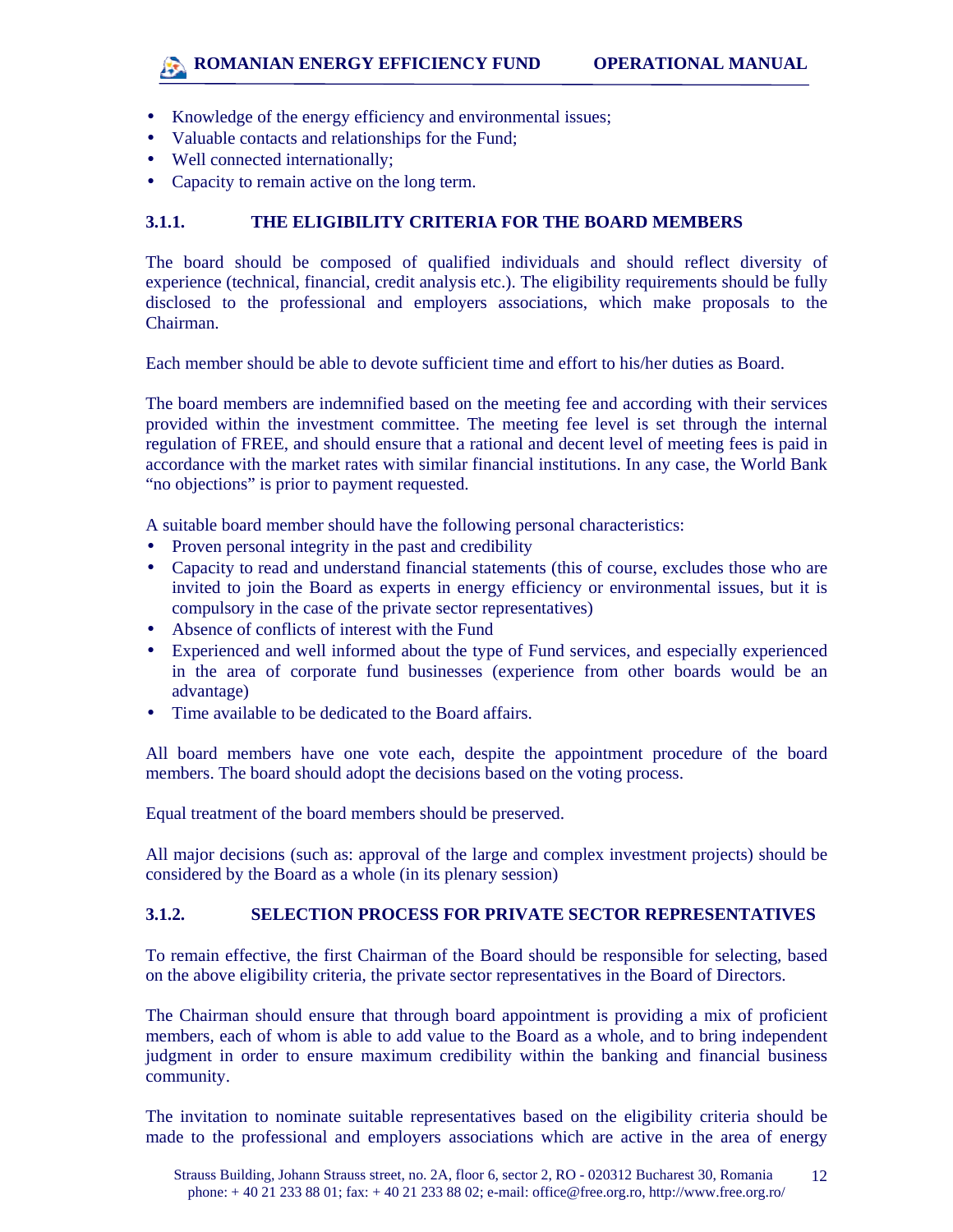efficiency and environment protection. The invitation should be extended by the Chairman himself/herself to the banking and financial business community from Romania. The identification and selection process of the most suitable members representing private sector within the Board should be managed by asking the associations what skills are needed on the Board to add value on it in the context of Fund operations. Consequently, the composition of the Board should be finalized having in mind and on the Chairman's agenda the strategic considerations and objectives of FREE – increase co-financing share, build partnerships with private banking sector.

#### **3.1.3. BOARD MEETINGS AND AGENDA**

In order to carry out its functions, the Board will meet in monthly working sessions and whenever necessary. The Board shall meet when convened by the Chairman or by at least three of its members. The meetings of the Board are chaired by the Chairman or, in his absence, by one of the members designated by the Chairman.

The Board shall pass decisions with majority of votes in presence of at least five members, including the chairman or, as case may be, the substitute designated by the chairman. If, upon passing a decision, one of the members of the Board is aware that s/he is in conflict of interests, s/he shall be bound to abstain from voting. Failure to comply wit such obligation can cause his/her revocation and the annulment of the respective decision.

The Executive Director (ED) and the manager or, as case may be, a representative of the Fund Manager will attend Board meetings as invitees, i.e. without voting rights, except when discussed about the position of the Executive Director and his/her activity. If case would be, the Board can invite other members of the staff of FREE or of the Fund Manager to attend meetings in full or in part.

The convening method and the organisation of meetings are set forth in this manual and can be changed by decision of the Board following the above mentioned procedures.

Chairman of the Board sets the preliminary agenda. A tentative agenda listing the topics to be covered at the meeting should be prepared by the ED and approved by the Chairman. Also the Executive Director with the understanding that the Board should periodically review certain items should make proposal to be included on the agenda. The Executive Director knows that certain responsibilities fall under board examination and final approval, for example such as: the annual budget should be reviewed and approved by the board etc. Any member of the Board may request that an item/subject be included on the agenda.

All related material should be made available to board members with enough time before each meeting.

The preliminary agenda should specify the dates of the meetings, subjects to be covered, and material to be provided to members for preparation before each meeting.

The Board shall appoint a secretary for each meeting to prepare the minutes that will include the agenda, decisions, number of votes and separate opinions. All decisions made by the Board should be registered. The minutes should be also drafted during the board meetings, and approved and signed by its chairman. The minutes will reflect to the extent possible both the spirit and the letter of proceedings. The signed minutes should be disclosed to all board members for their information.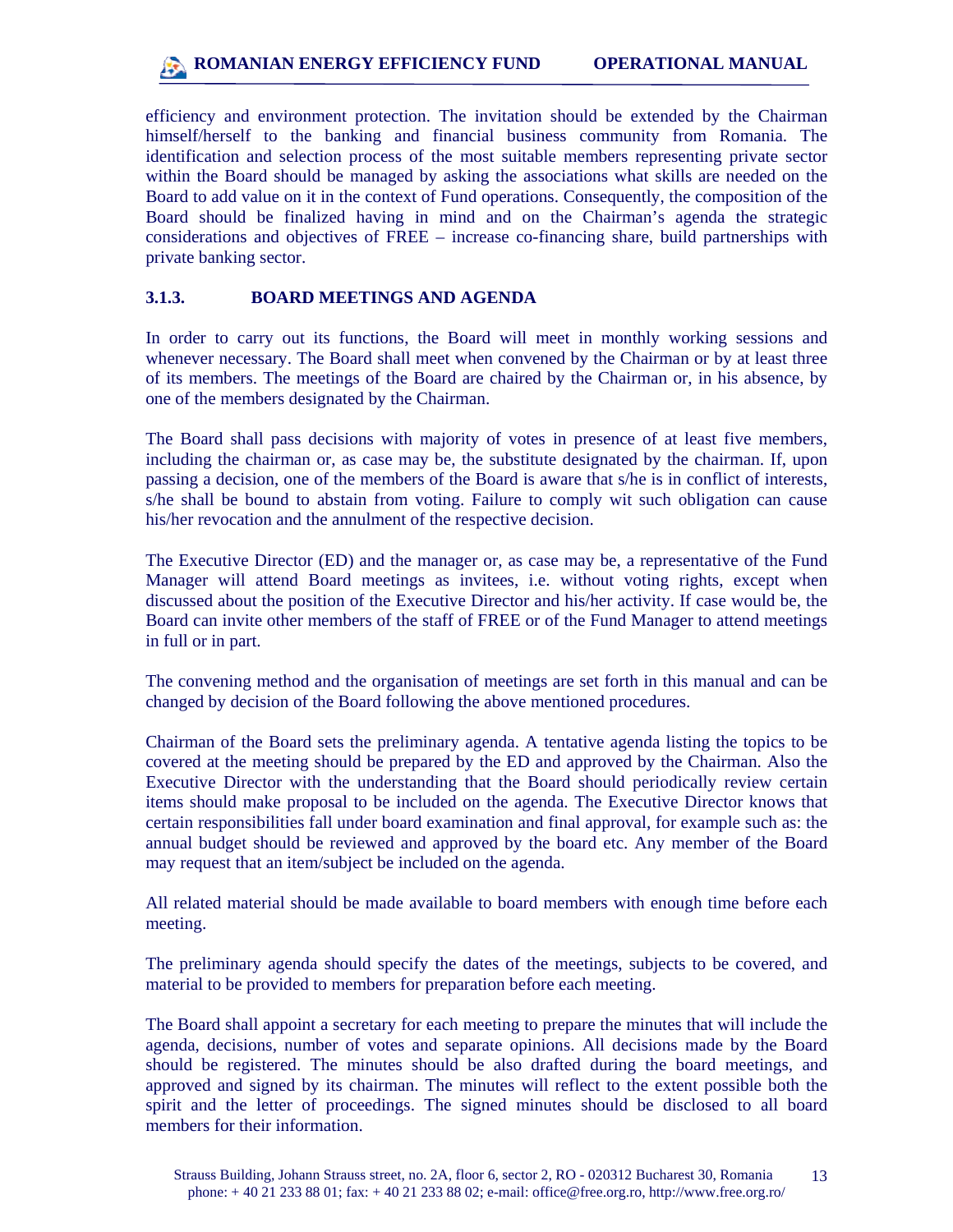## **3.2. THE INVESTMENT COMMITTEE**

In order to evaluate the financing applications of the beneficiaries, the Board shall appoint an investment committee of 3-5 persons, of which 2-3 persons will be financial experts. The investment committee consists of persons with economic training and experience in credit analysis, able to undertake the final check-up of the investment proposals. The investment committee shall meet on a regular basis (e.g. monthly, bi-quarterly, etc) or upon the request of the Board to review transactions recommended for financing.

The main task of the investment committee is to review the documentation submitted by the Fund Manager to the Board, in view of recommending financing of the projects. If the evaluation and selection criteria are fulfilled, the investment committee shall submit for approval to the board of administration the financing proposal together with the related documentation. The investment committee may make recommendations to the Fund Manager for completing the file, or it may reject the financing application in the event that the criteria for the evaluation and selection of the beneficiaries are not fulfilled.

In case of failure by the FM to fulfill the evaluation and selection criteria, the investment committee shall communicate them the decision of rejecting the financing application. The FM will inform the beneficiaries whose applications have been rejected which may file a new financing application under the conditions to be provided in the internal regulations of the Fund.

If, upon passing a decision, one of the members of the investment committee is aware that s/he is in conflict of interests, s/he shall be bound to notify the Board. The Board will subsequently decide if the respective conflict of interests is interfering or not with the individual's ability to perform a balanced and unbiased analysis and to provide an impartial opinion. The independence means no current or former employment with the client, which submitted the investment project to be financed, or any significant financial or personal tie to the clientcompany or its management that could affect or compromise the objectivity. However, a member might be considered independent when any relationship or influence is not interfering with the individual ability to exercise independent judgment. Independent means not only formally as defined above, but free of substantial ties to the client companies and its management.

The Board members should present a statement in order to prove the lack of any conflict of interests. Their statements will be registered.

The investment committee can approve, under the powers delegated by the Board the financing of projects meeting the evaluation and selection criteria below a threshold to be decided by the Board following the procedures set fort in 2.1.3 above.

## **3.3. FREE STAFF AND MANAGEMENT**

The day-to-day activity of the Fund is managed by the Executive Director appointed by the board of administration following a competitive process, provided that s/he meets the professional training and experience requirements imposed by the nature of the Fund's activity as agreed with the World Bank. The Executive Director's tasks and responsibilities are established according to the provisions of the emergency ordinance no 124/8/10/01 and detailed in the internal regulations of FREE.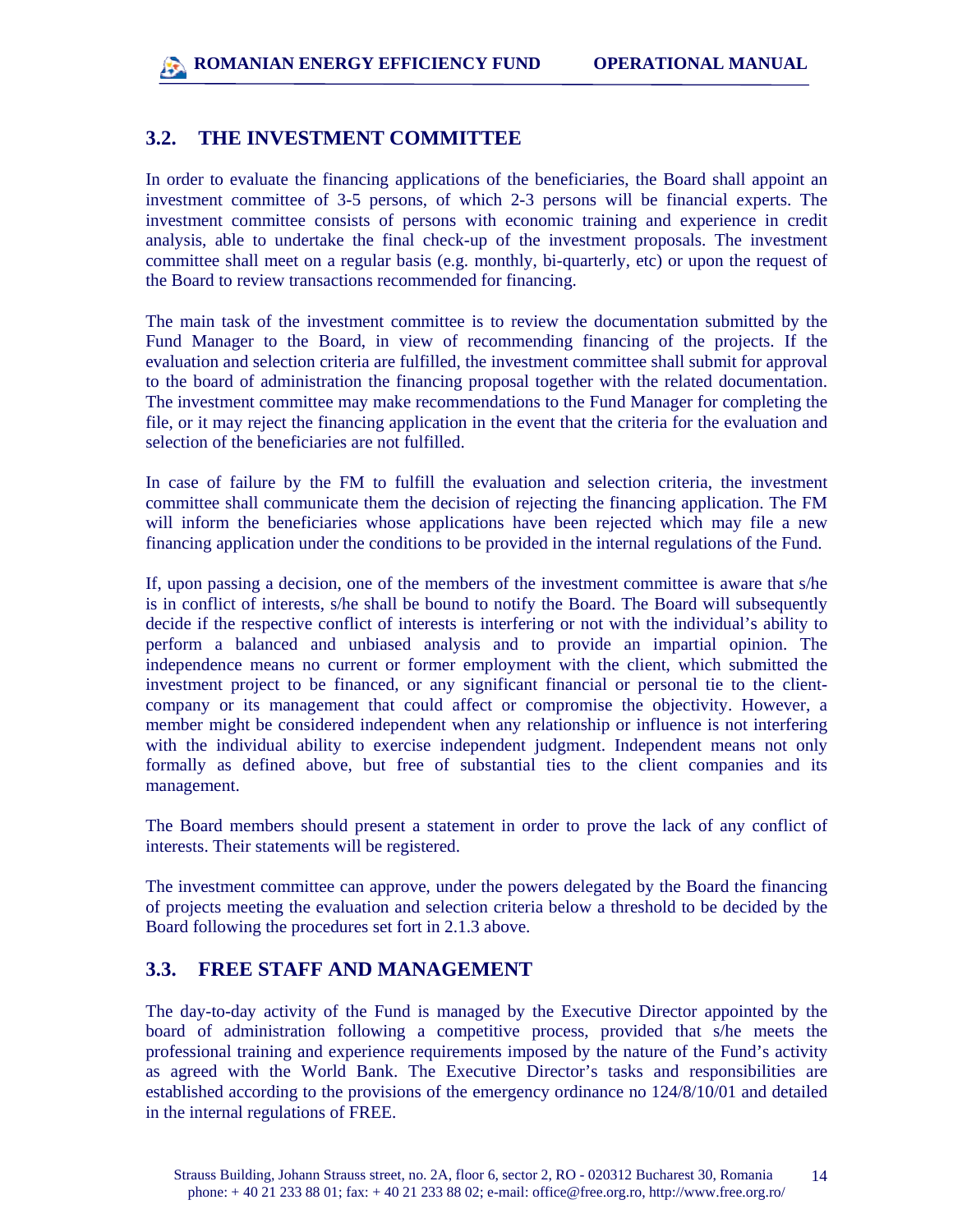## **3.3.1. FREE STAFF**

FREE will work with permanent staff and with short term associated personnel if needed,. FREE own staff will be kept small in terms of number of positions, taking into account fact that a Fund Manager expertise will complement the human resources needed for the project development.

The **Executive Director** of the Fund has the following duties:

- to manage the activity of the Fund's specialized departments;
- to prepare the Fund's draft business strategy, the draft of the income and expense budget and submit them for approval to the board of administration;
- to prepare the necessary documentation to release funds in accordance with the Grant Agreement between Romania and IBRD;
- to organize the selection process of the Fund Manager based on the acquisition procedures of IBRD;
- to monitor the activity of the Fund Manager;
- it is an ordinator of credits and provides the preparation of the income and expense budget and its execution according to the approval of the board of administration;
- to provide the preparation of the reports and any other materials for review and approval by the board of administration in accordance with the internal regulations of the Fund;
- to organize Board meetings;
- to sign financing contracts with the Fund's beneficiaries;
- to inform on a regular basis the board of administration on the stage of implementation of the financing projects;
- to organize the selection process of the financial experts;
- to carry out any other activities set forth by the board of administration.

The executive director is the legal representative of the Fund in relationships with individuals and legal entities, as well as before the competent courts, except for the cases established by the board of administration and provided in the Organization and Operation Regulation.

The executive director hires and dismisses personnel under the law and the internal regulations of the Fund; the internal regulations of the Fund shall establish the structure of personnel, the number of employees, and their rights and obligations, including in respect of the waging level.

The executive director concludes service contracts with external collaborators, individuals or legal entities, based on the terms of reference approved by the board of administration, for a limited period of time.

The executive director concludes any kind of legal documents related to the purpose for which the Fund has been established and retains its patrimony in accordance with the internal regulations of the Fund.

#### **The Finance and Administration Function**

The Finance and Administration function of FREE is ensured by a highly qualified Financial Controller who will have the overall responsibility for all financial management functions, including financial reporting, disbursement, consolidation, budgeting, planning, accounting and auditing aspects of the project.

Specifically, the functions of FREE in the financial management and accountancy area are to: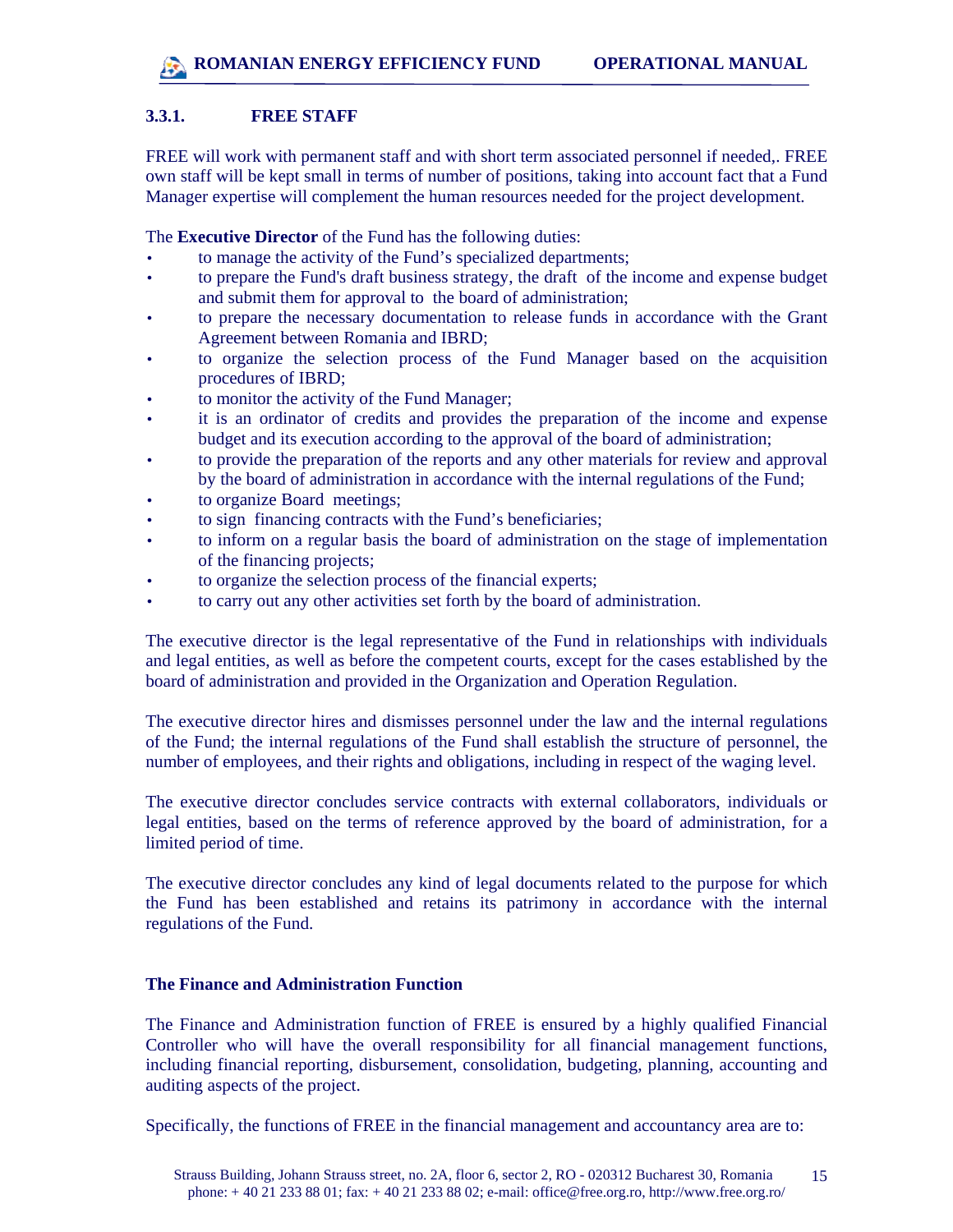## **ROMANIAN ENERGY EFFICIENCY FUND OPERATIONAL MANUAL**

- Prepare annual, quarterly budgets and financial reports for FREE, to be submitted to the Board for approval, to the IBRD or any other donors/financiers;
- Establish accounting procedures for tracking FREE's expenditures according with Romanian Accounting Standards (RAS) and the IBRD auditing and reporting requirements and ensure they are followed;
- Keep records of FREE and accounting in conformity with the RAS and financiers requirements;
- Prepare balance sheets and report to financial-administrative bodies;
- Provide needed advice to the Board and the Executive Director concerning the legal financial matters and ensure that the legal requirements are met;
- Interact with FREE legal councilor regardless the legal aspects;
- Approve and account for all disbursements;
- be responsible for human resources management (labor contracts, payroll, keep log of the time spent by the external consultants, if the case, etc.);
- Disburses installments/payments for the approved loans and within the terms stipulated in the Subsidiary Grant agreement with MOPF and in conformity with Financing Contracts signed with borrowers for the approved investment projects;
- Monitor and report regularly to the Board about repayments status.

#### The **Financial Controller** of FREE has the following duties:

- define the internal control procedures in compliance with the World Bank Financial Management handbook;
- develop and maintain a satisfactory organization for the financial and accounting functions;
- recommend the selection of an accounting computer software solution and work (either independent or together with a consultancy firm to be selected) to achieve timely the full implementation, including full customization and adjustments, trial run and systems adaptation, of a accounting software package, to ensure that a sound financial management system satisfactory to the Bank is in place prior to World Bank Board presentation;
- develop the Financial Monitoring Reports, including performance and monitoring indicators, based on the models available with the World Bank;
- prepare financial statements, reports, budgets, financial projections and cash flows, as well as all project reports required either by the Bank and Government;
- provide leadership in designing, amending and operating the financial system and procedures of the project, including a comprehensive chart of accounts, documentary flow chart and the Project internal control and procedures manual;
- responsible for keeping updated accounting records in the software, that are essential for the generation of reports;
- prepare TORs based on the World Bank procedures for selecting auditing company;
- provide any other financial assistance for FREE start up;
- advise FREE Executive Director on all financial management aspects of the project with clear emphasis on policy and strategic issues, financial reporting, accounting, planning and budgeting and the financial operations of the project;
- liaise effectively and efficiently with the Bank staff / consultants, Ministry of Finance ("MoF") and all other Ministries involved in the Project, as well as with all the other parties involved in the project;
- monitor and report regularly to the Board about repayments status;
- report to the Executive Director and the Chairman of the FRE Board of Administration;
- fulfill the responsibilities of financial preventing control in compliance with the Romanian legislation.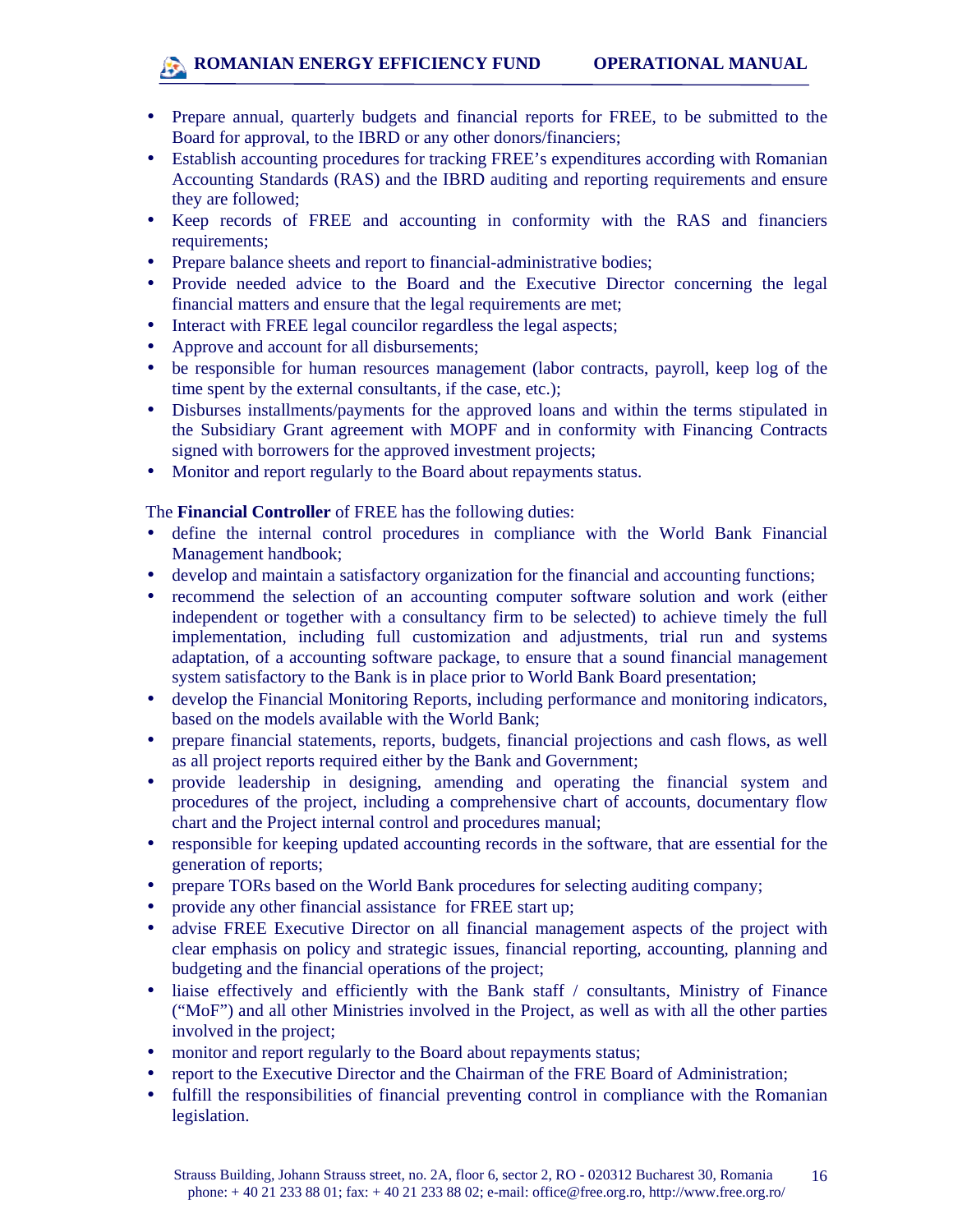Office Manager responsibilities are to:

- organize the entire administrative activity;
- manage daily administrative and logistical issues;
- provide technical and secretarial support to the Board meetings;
- prepare minutes of the Board meetings and keep needed correspondence registers;
- deal with suppliers in order to purchase all needed materials, furniture and other supplies;
- keep communication with the Fund stakeholders, financiers and clients;
- organize and develop communication with partners and clients;
- supervise and coordinate activities with Fund Manager related to customer care;
- provide needed support to the Financial Controller, if the case and in accordance with his/her guidelines;
- provide needed back up support for the management team;
- report to the Executive Director and the BOA chairman;

If the activity will increase and its relationship and communication will be multiplied it is expected that additional staff will be hired: an accountant and a receptionist.

The labor division between the accountant and the Financial Controller is further highlighted.

Accountant responsibilities are to:

- keep records, legal ledgers and general accountancy of the Fund;
- comply with the RASs and other related regulations;
- prepare monthly statements and annual balance sheets to be approved by the Financial Controller;
- monitor payments made to the Clients and installments payment as well of the approved loans, communicate with the Fund Manager related any repayment schedule;
- prepare payrolls for the Fund staff, BOA members, and external collaborators;
- deal with controlling bodies and reporting to financial administration;
- report directly to the Financial Controller

Note: All the above mentioned duties and responsibilities are not limitative

#### **3.3.2. SHORT-TERM STAFF AND PROFESSIONALS**

The Fund (at both Board and executive level) should have the possibility of getting independent advice from external professionals such as: lawyers, auditors, technicians, environmental experts and other types, to be paid by the Fund. The respective Terms of Reference will be prepared by the Executive Director and submitted to the Board for approval.

In the selection process of the external professional assistance the Fund will follow the World Bank recruitment rules and procedures.

In carrying out the objectives of the Fund and in order to ensure fully accountability to the financiers and stakeholders, the Executive Director must appoint an independent external auditor (specialized consultant firm) according with the terms and conditions established by the Board.

The external auditor should independently report to the Board to confirm the correctness of the financial statement.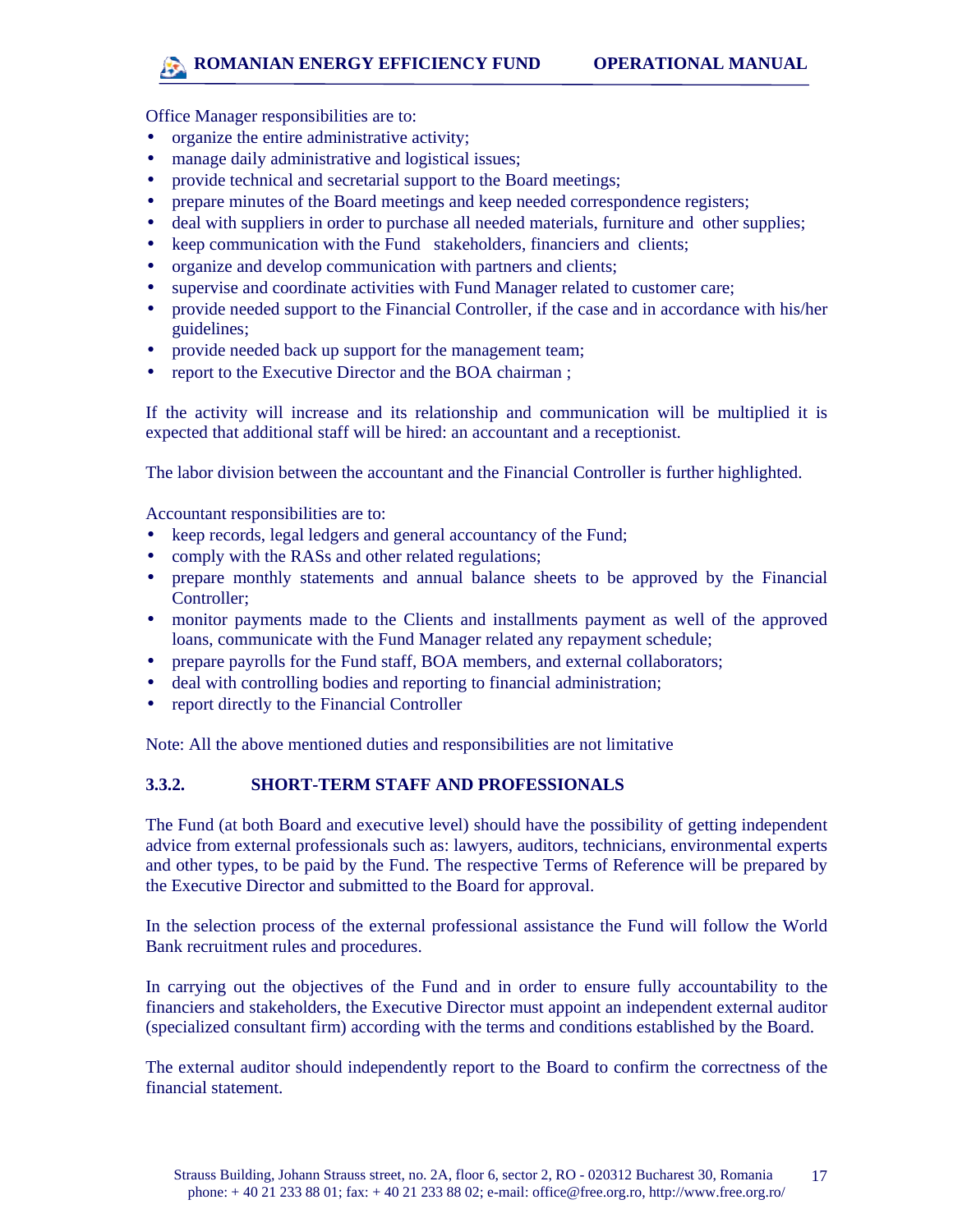# **4. THE FUND MANGER**

The fund investment portfolio will be managed by a specialized and qualified Fund Manager, which will be selected based on a competitive bidding process. The Terms of Reference for the Fund Manager selection will be prepared by the Executive Director and approved by the Board of Administration and the World Bank.

## **4.1. OBJECTIVES**

As Fund Manager for FREE, the consultant will provide professional structured finance experience and energy efficiency expertise to develop and finance commercially viable energy efficiency investments which can provide sustainable and increasing reductions in green house gas (GHG) emissions in Romania. The Fund Manager will be responsible for the investment aspects of the Fund and is expected to establish a portfolio of projects that allows the Fund to become self-financing within a period of three or a maximum of four years.

## **4.2. SCOPE OF SERVICES**

The services of the fund manager comprise management and operation of the investment aspects of FREE. Key responsibilities of the Fund Manager include:

- 1. Prepare a business plan for the Fund, including the development of a detailed investment policy which shall be approved by the Board, a marketing plan, and a plan to work together with local institutions/partners in order to strengthen initial deal flow and ensure that the Fund Manager is aware of the best investment opportunities. The business plan will be updated annually.
- 2. Periodically, report to the Board of Administration as needed concerning the status of the investment portfolio, prospects for future investment, and any other material developments.
- 3. Identify target investment projects and prepare recommendations for investment:
- conduct promotional activities and originate new clients/projects
- screen and evaluate projects
- perform due diligence to analyze technical, environmental, financial and credit risks
- determine the structure of specific investments, including the size of the investment, the use of funds, the nature of the interest to be taken by the Fund
- prepare financing terms and transaction packages [a list of the proposed documentation should be included in the technical proposal]
- make recommendations on potential investments to the Investment Committee;
- work with the Investment Committee to refine specific transactions, as appropriate.
- 4. Negotiate and finalize financing contracts and arrange for disbursements to client [FREE is responsible for effecting all disbursements, including to clients of the Fund].
- 5. Manage the portfolio:
- Ensure and arrange for payment collection;
- Monitor the performance of the portfolio and compliance of portfolio companies with financing contracts and take remedial action if necessary to deal with problems that arise;
- Report quarterly on portfolio performance to the Board, including on status of investments made, prospects for future investments, and any other developments material to the Fund;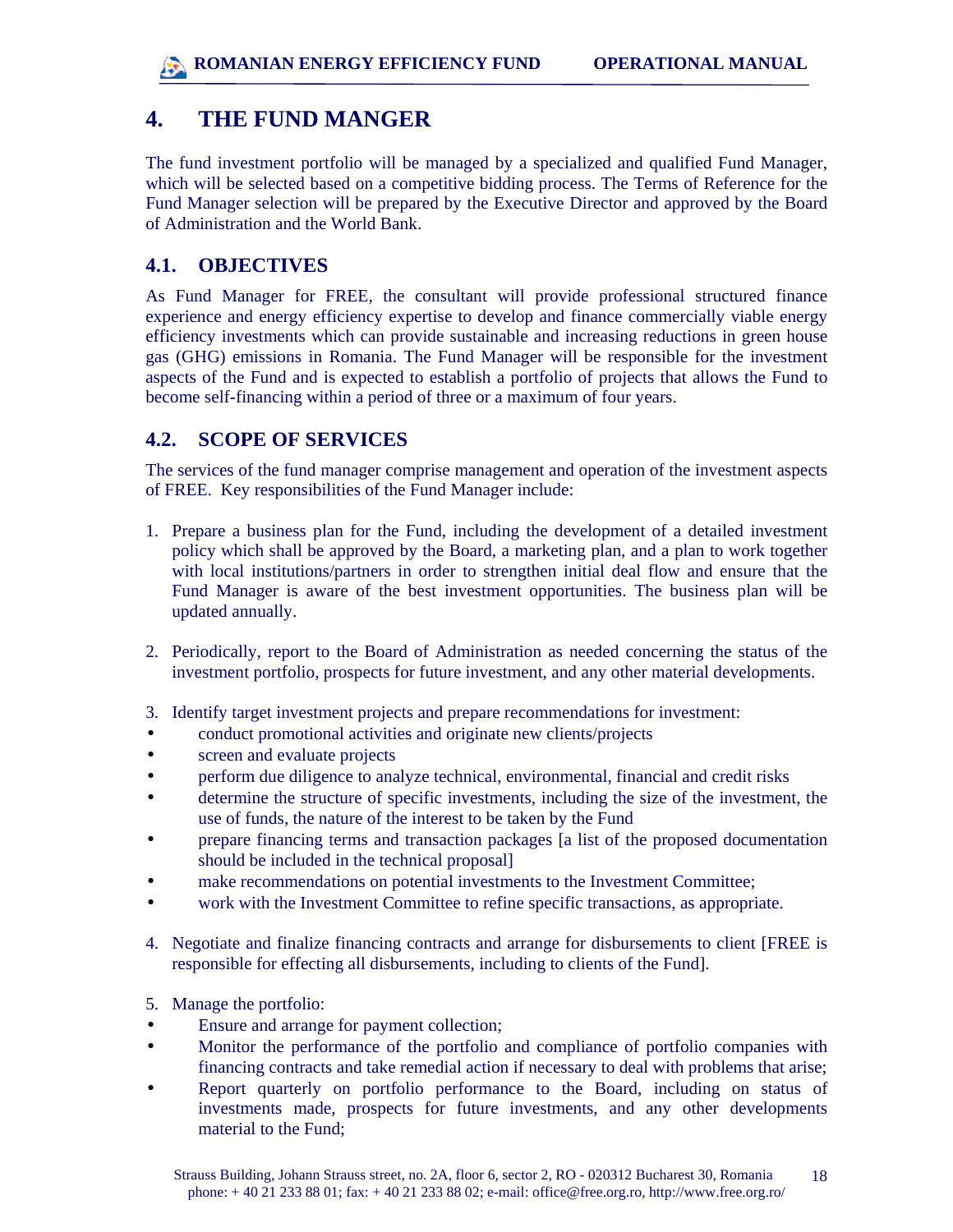- 6. Coordinate and manage consultants and service providers providing the following types of assistance to the Fund Manager in carrying out his/her tasks:
- Engineering and technical analysis
- Legal
- Environmental screening, assessment and monitoring
- Loan servicing, including collections
- **Accounting**
- Marketing
- Financial structuring and analysis
- 7. Support FREE in attracting investors, particularly from the private sector, to co-invest with FREE's energy efficiency opportunities once an investment track record has been established, at least doubling the funding available for energy efficiency investments:
- Identify potential private sector sources of co-finance for FREE transactions
- Develop co-financing arrangements
- Negotiate co-financing fees and other terms
- Carry out responsibilities to co-financiers under a co-financing agreement, if any.
- 8. After an initial period of project implementation of about three years review portfolio performance and develop a strategy for the remaining years of the project, including development of new products, new clients in economic sectors not yet covered and other diversification potential.

## **4.3. ADVISORY SUPPORT AND TRAINING**

As indicated above, it is intended that grant financing will be available to finance advisory support to FREE. While the technical assistance funds will be administered by the Executive Director, the Fund Manager will be able to define a part of the allocation for project development during the first three years of the fund, based on the annual business plan. The support is expected to be provided from independent experts and will supplement the work of the Fund Manager, particularly in the area of project development and training of partners of the fund. Some of the funds are expected to be used for training the Fund Manager in structuring energy efficiency deals, possibly through an independent adviser to FREE. Finally, staff of the Fund Manager will need to familiarize themselves with the environmental assessment and monitoring according to World Bank rules which would also be part of FREE's Operational Manual.

A well-connected local presence is important to the success of the Fund. It is therefore a requirement that the Fund Manager collaborates closely with local and regional institutions in order to strengthen the initial deal flow and ensure that the Fund Manager is aware of the best investment opportunities in Romania. It is expected that the Fund Manager will conclude some form of cooperation agreements with these local entities soon after contract signature. The nature of this assistance is at the discretion of the Fund Manager to design, subject to the approval of the Board of Administration. Prospective Fund Managers are therefore encouraged to reflect in their proposals on the best means of working with these institutions.

## **4.4. STAFFING**

It is expected that the Fund Manager will consist of a core team of individuals, comprised of senior and junior professionals. There are no other mandatory requirements for the size or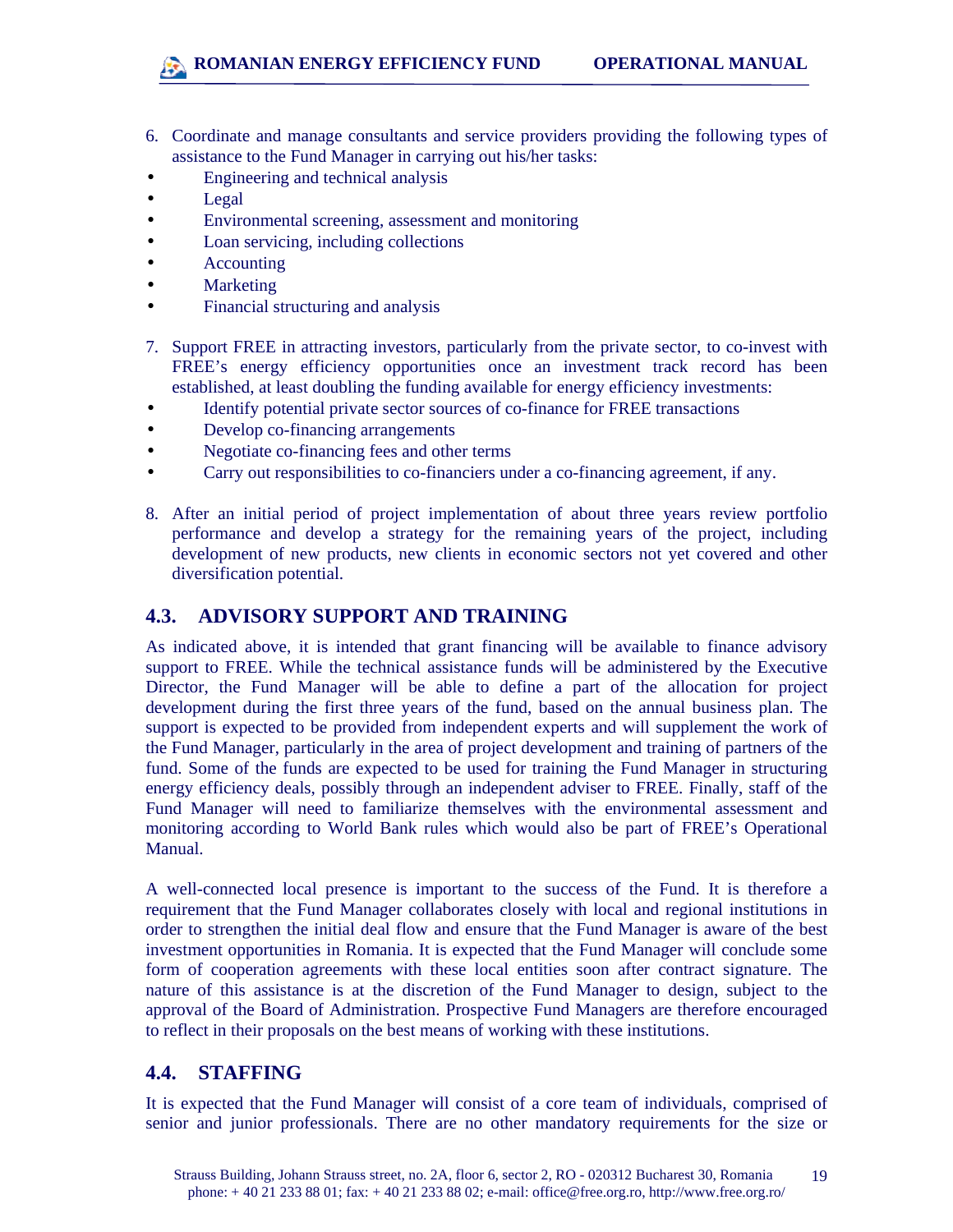structure of the Fund Management Team. Firms tendering for the Fund Management contract should make clear how they propose to structure their team, taking maximum advantage of the experience of Romanian experts. The following is a tentative staffing pattern:

(1) Senior Fund Manager:

- to be resident in Romania at least while the Fund is in the active investment phase;
- should have direct investment or venture capital fund management experience covering the full investment cycle from initial identification to exit;
- will be the "public face" of the Fund and will therefore be expected to effectively interact with the local business and financial community;
- should be able to communicate in Romanian and English. It will be important that any deficiencies in language proficiency be addressed through adequate interpretation/translation arrangements; and
- is expected to have at least five years of experience as a fund manager.

(2) Investment Professionals:

- will be based in Romania;
- it is suggested that the team should include at least two investment professionals. These should have direct investment or venture capital experience, although industrial management, investment banking, management, legal, consulting or accounting experience may also be acceptable;
- should be able to speak Romanian and English; and
- are expected to have at least three years of relevant experience.

#### (3) Energy Efficiency Professional:

It is expected that the team will include at least one professional with at least five years of experience in developing bankable energy efficiency investments.

#### (4) Support Staff:

Support staff may include interpreters, secretaries, drivers and others.

The technical proposal should indicate which individuals will fill the positions of Senior Fund Manager, Investment Professionals and Energy Efficiency Professional. The proposal should also indicate the organization structure, the key staff committed, the status of discussions with potential staff and the process the firm expects to undertake to finalize its team. It is not necessary to identify specific support staff. References should be provided for key staff as well as for the firm, if applicable, with information on the performance in previous activities.

Finally, the proposal should include a clear indication of the proportion of time which individuals will be able to work for the Fund Management Team and, in the case of the Senior Fund Manager, the proportion of time to be spent in Romania. The Consultant Contract will specify the proportion of time that each of the individuals in the core team is required to spend on the project. If the Fund Manager needs to replace any of these individuals, replacement candidates acceptable to the Bank will have to be provided within a reasonable period of time.

## **4.5. REPORTS AND TIME SCHEDULE**

The Fund Manager will submit the following plans and reports to the Executive Director for submission to the Board and the World Bank.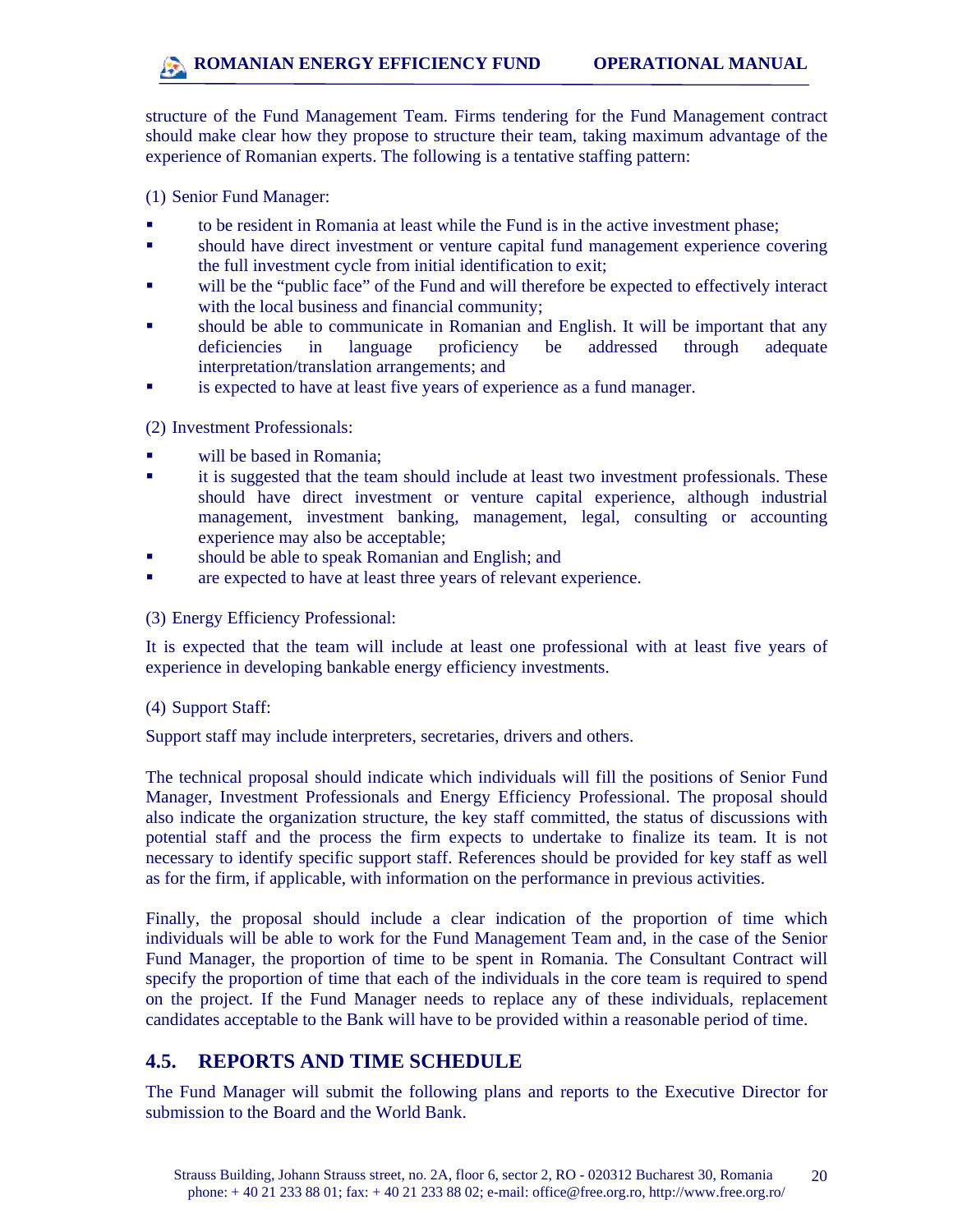**ROMANIAN ENERGY EFFICIENCY FUND OPERATIONAL MANUAL** 

| <b>Type of Report</b>                | <b>Time Schedule</b>     | <b>Remarks</b>          |
|--------------------------------------|--------------------------|-------------------------|
| Business Plan (including marketing)  | Within 2 months of       | Including how the       |
| plan, TA plan)                       | effectiveness of the     | business plan will help |
|                                      | contract                 | the Fund achieve self-  |
|                                      |                          | financing and by when   |
| Portfolio Performance Report         | Quarterly                | Including the health of |
|                                      |                          | the portfolio           |
| <b>Environmental Supervision and</b> | Annually                 |                         |
| <b>Performance Report</b>            |                          |                         |
| Midterm report and strategy for the  | During the third year of |                         |
| remaining years of the project,      | Fund operation           |                         |
| including development of new         |                          |                         |
| products, new clients in economic    |                          |                         |
| sectors not yet covered and other    |                          |                         |
| diversification potential            |                          |                         |

## **4.6. PERFORMANCE INDICATORS**

The performance indicators set below are mainly results-oriented, but in the same time the process of accomplishing those outputs should be taken into consideration due to the fact that it is one of the project assumptions that potential clients are lacking the capacity to generate good investments proposals. As a consequence they should be assisted in the process of identification and preparation of the whole package: meaning feasibility studies of the investments, obtaining needed clearances and authorization for its physical completion, cost-benefit analysis, etc.

In the category of performance indicators should be included:

- Type and number of promotion materials generated and disseminated;
- Type of communication channel used in communication with the market;
- Number of potential clients identified, per total and by regions;
- Number and amount/value of the approved loans;
- The average loan per type of investments, client and in time;
- Number of assisted clients in drafting the investment projects;
- Number of investments projects submitted for financing;
- Number of investment proposals appraised, by type of projects, clients;
- Ratio between approved investments and submitted investments;
- Number of consulting days given to the clients in preparing needed documents to be attached at the package;
- Number of days used for the appraisal by type of investments and their location;
- Investment Portfolio Structure breakdown by type of investments (short-medium term, grace period length), by risk degree, by number of co-financiers involved in financing the investment scheme of the project; by type of beneficiaries (industrial, municipalities, etc.);
- Ratio of the approved/ rejected projects by the Investment Committee;
- Number of concluded financing contracts, by type of investments and type of clients;
- Rate of repayment (commissions, interest rate and installments);
- Delays accumulated by clients, type of investment, reasons of any delay;
- Number of clients for the second loan;
- Types of new financial products recommended and feasible to be provided by FREE on the market.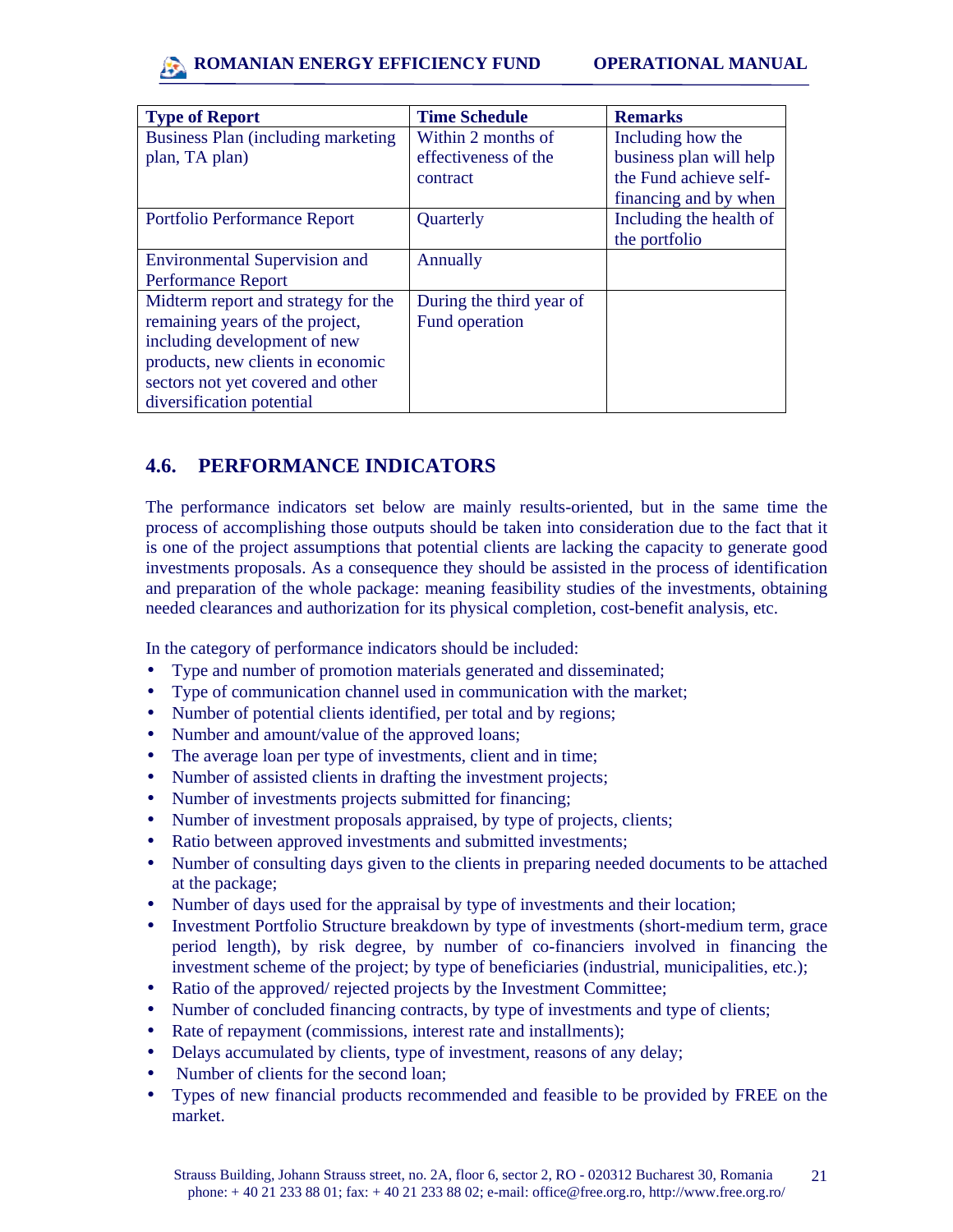## **4.7. TERMS OF ENGAGEMENT**

The Fund Manager will enter a five year contract with FREE which will be subject to review and negotiations after three years, and may be extended beyond five years if required, and subject to successful performance. The key factor for extension beyond the third year is the ability of the Fund to earn sufficient income to cover expenses, including fees to the Fund Manager. The contract will be based on the World Bank's standard Consultants' Services contract (Lump Sum Remuneration). For specifics see Annex I.

The Fund Manager will be paid an annual retainer. The fixed fee part will cover the basic operating costs of the Fund Manager. It will be paid in monthly installments and will be guaranteed during the first three years of the contract. The performance-based part will depend on the value of new loans made each quarter and on the repayment performance. In addition, the Fund Manager will receive the deal origination fees directly paid by the Fund's clients. The success fee in the form of a percentage share of the Fund's increase in net asset value will be based on the winning bidder's offer. For specifics see Annex II.

All co-financing agreements with other financiers are subject to review and approval by FREE and the World Bank. Fees realized through co-financing arrangements or for managing non-FREE funds will also constitute income of the Fund Manager. All such income will be disclosed completely to the Board of Administration before entering into such agreements. In case of a conflict of interest, the Fund Manager shall seek prior written approval of FREE before proceeding with evaluating an investment proposal.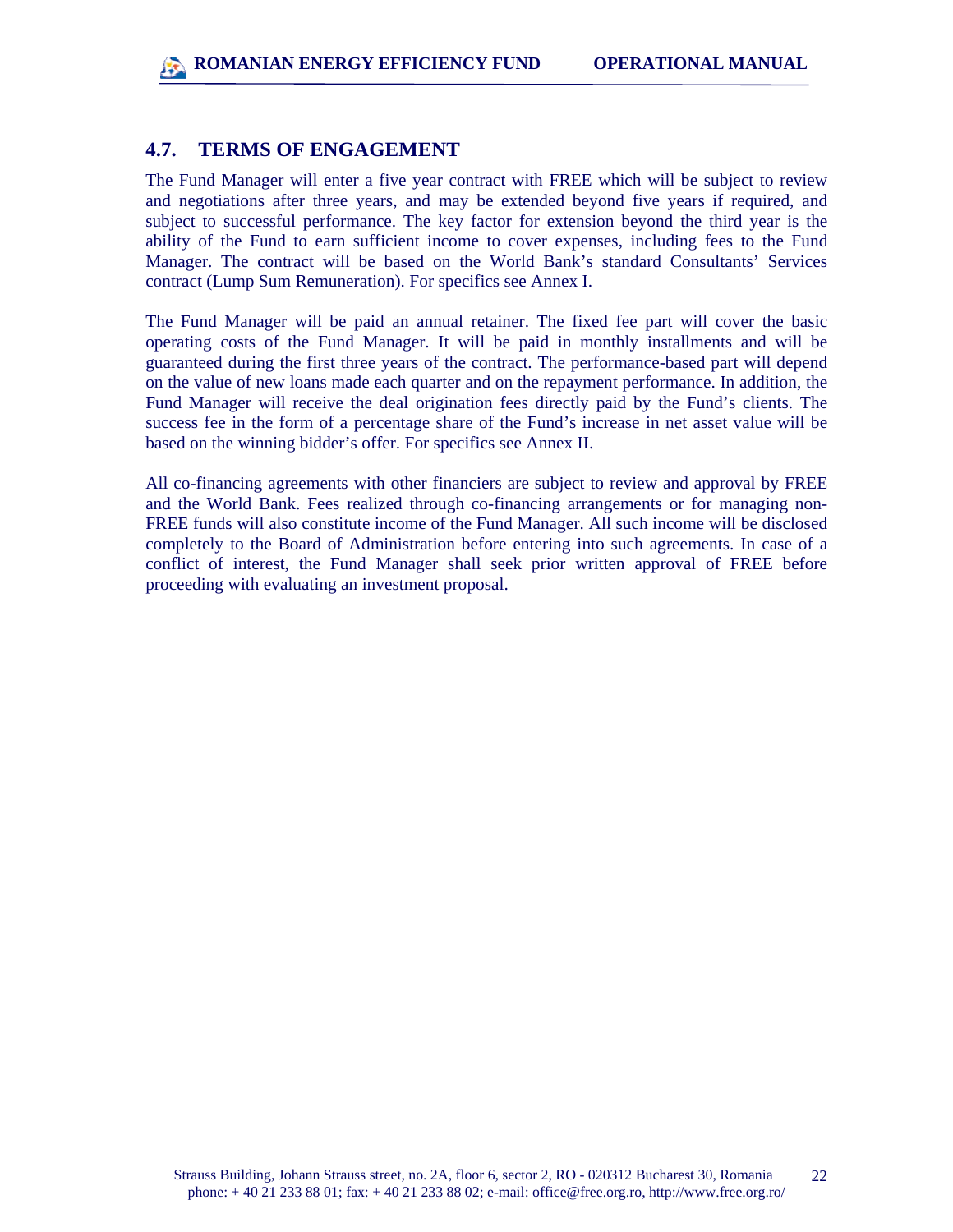# **5. FREE MARKET AND CLIENTS**

## **5.1. INVESTMENT POLICY**

FREE investment policy is built on the findings of a comprehensive preliminary research of the EE market developed during the preparation of REEF project. There is no competition for clients, as demand for corporate loan is much bigger than the supply. The corporate lending market on energy efficiency investments is lacking. Those few companies that have carried out energy efficiency investments used almost all their own internal funds. Available lending on the commercial baking sector is channeled into short and medium term working capital loans, and most of time over-collateralized, and unaffordable for the emerging industrial companies. The absence of the appropriate funding mechanism is also linked with the lack of expertise in identifying and developing bankable viable projects. FREE investment policy will fill the financial gap on the market, and gradually leverage the expansion of the available co-financing resources.

On the other hand, FREE investment policy is in line with the Governmental National Policy on Energy Efficiency, and in compliance with the enacted energy efficiency law no 199/2000. As is stated in the mentioned above law the national policy on EE is based on the following pillars: reducing barriers to promote EE, promoting financing mechanisms, promoting cooperation between producers, equipment suppliers, energy services providers and the end users companies. The new approved law on energy efficiency could also be seen as a market opportunity for FREE itself, taking into account that energy users are encouraged and even obliged to replace obsolete equipment and high energy intensive technologies with new equipment and lower energy manufacturing technologies.

Despite the large potential of the market, only few of those needed energy efficiency investments are undertaken for the time being, and FREE investment operations developed within the above opportunities framework could be associated with some major risks. These risks could be managed and minimized by FREE trough: hiring a professional Fund Manager, providing technical assistance for bankable deal flow creation and project development based on in-house or outsourced expertise, developing close relationship with TA providers, ESCOs, equipment suppliers, leasing companies; implementing proper monitoring and evaluation system of the borrowers during the loan contract duration in order to provide early warning signals to FREE and its financiers.

Taking into account the identified market opportunities as well as the associated risks in its initial phase of development FREE investment policy will be focused on financing under the restriction of the Romanian economic environment investment projects in commercially viable companies. The demonstration effect is becoming crucial in this stage in order to leverage additional parallel or direct co-financing arrangements so the Fund shall promote prudential management of its investment portfolio. In the later phases, when more experience will be acquired at FREE and its Fund Manager level, the Fund is expected to expand its portfolio to other sectors such as: heating infrastructure or large public buildings sector.

According to its investment policy FREE funds can be used to finance:

- Purchase of equipment, machines and tools for the energy efficiency investments. The main energy efficiency equipment are: burners and boilers, variable speed drives, condensers for power factor improvement, compressors, controls, steam traps, etc. It is acknowledged that the above listing should be used as indicative and far from being exhaustive;
- Technical assistance and advise for proper installment of the purchased equipment;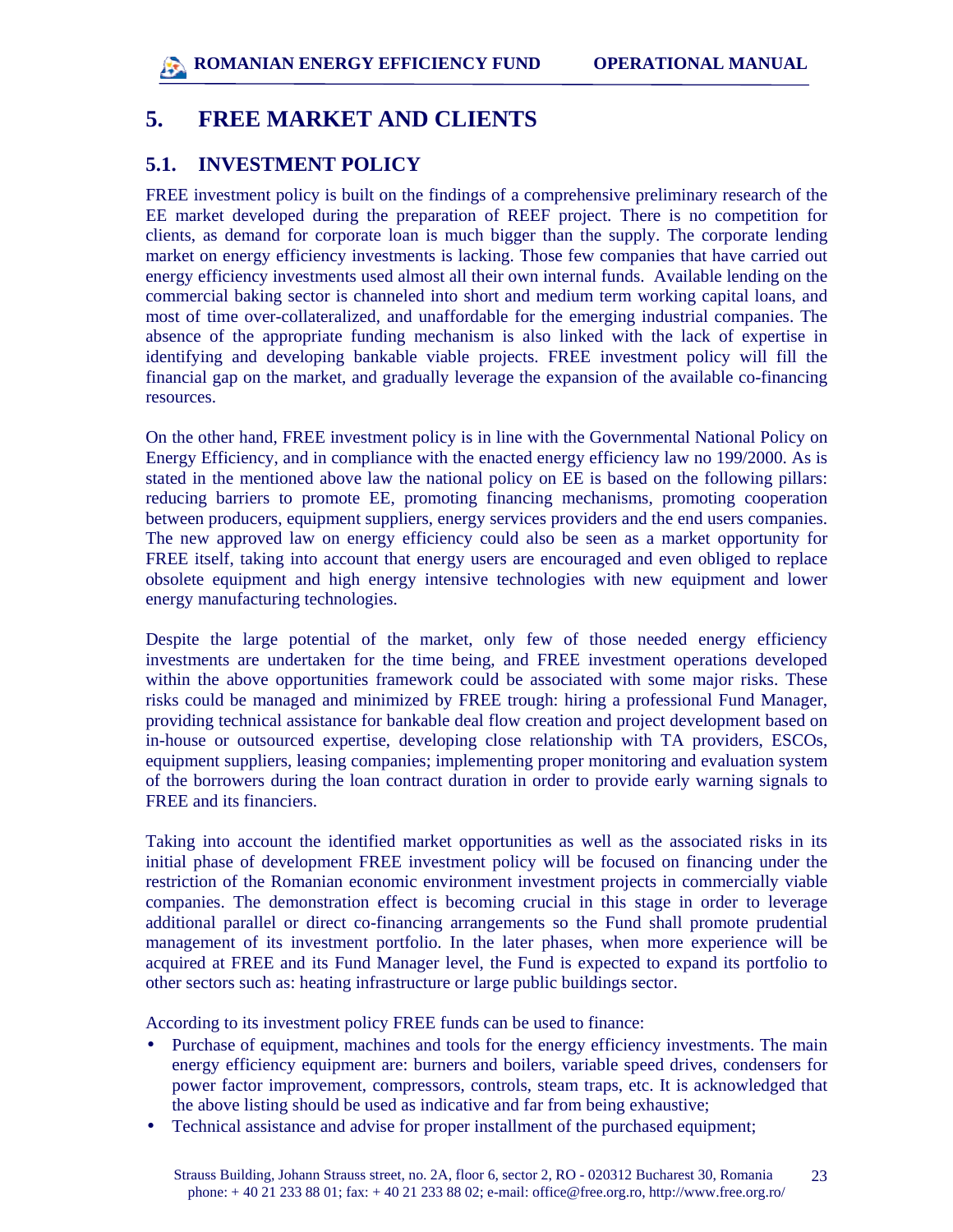- Procurement of the know –how (advanced technologies, etc)
- Training of staff in using properly the equipment and new technologies;
- Equipment Leasing
- Transportation and logistic support
- Rehabilitation of the buildings for developing those activities
- Rehabilitation of other used facilities.

In respect of its investment policy FREE funds cannot be used to finance:

- Rental for buildings and equipment;
- Purchase of land and buildings for production and administrative offices;
- Purchase of transportation means which are not directly linked with the technological production flow;
- Salaries for own staff of the borrower;
- Raw materials (fuels, etc.)

Note: Some industries should be excluded (e.g. tobacco industry)

## **5.2. ELIGIBLE CLIENTS AND PROJECTS**

FREE is a market-oriented financial mechanism whose clients are those companies willing to implement investments measures in order to save energy and improve the quality of the environment. The energy savings is directly mirrored into the reducing of the energy bills of the client-company.

Due to demand-driven characteristics, and its purely commercial feature FREE addresses its services to the industrial and commercial sector without establishing targeted clients. Nevertheless, it is assumed that in the first phases of its functioning FREE clients will be restructuring companies from the industrial sector. In the latter phase when it is assumed that the Fund Manager will be able to expand the investment portfolio and enlarge its assistance operations it is presumed that the public buildings (such as hotels and hospitality companies, business centers, etc.) and even municipalities would apply for financing their investments.

Due to the fact that in the early stage of its operation the Fund will focus on smaller projects in terms of requested amount of budget, and technically simpler projects, it is expected that small and medium-sized viable companies under restructuring and adjustment measures will apply for financing their energy efficiency investments.

On the other hand, larger and more complex and innovative investment projects will be approached in the next stage of FREE development (after at least 2-3 years of operation). These more complex projects will require greater amounts of loans and longer payback time periods. In the developed stage of FREE operation, including the Fund Manager will be able to generate co-financing arrangements, which will become crucial in order to spread as much as possible high non-performance risks.

## **5.3. FINANCIAL PRODUCTS**

As per the Ordinance 124/2001 for setting up FREE, this Fund will provide loans for the energy efficiency investment projects. This will be done based on the lending scheme agreed with the borrowers under the conditionality of meeting the eligibility and selection criteria. Loans will be made on the commercial basis to creditworthy clients, whose timely basis repayments (principal, interest and commissions) will revolve the Fund, and will allow additional and new loans.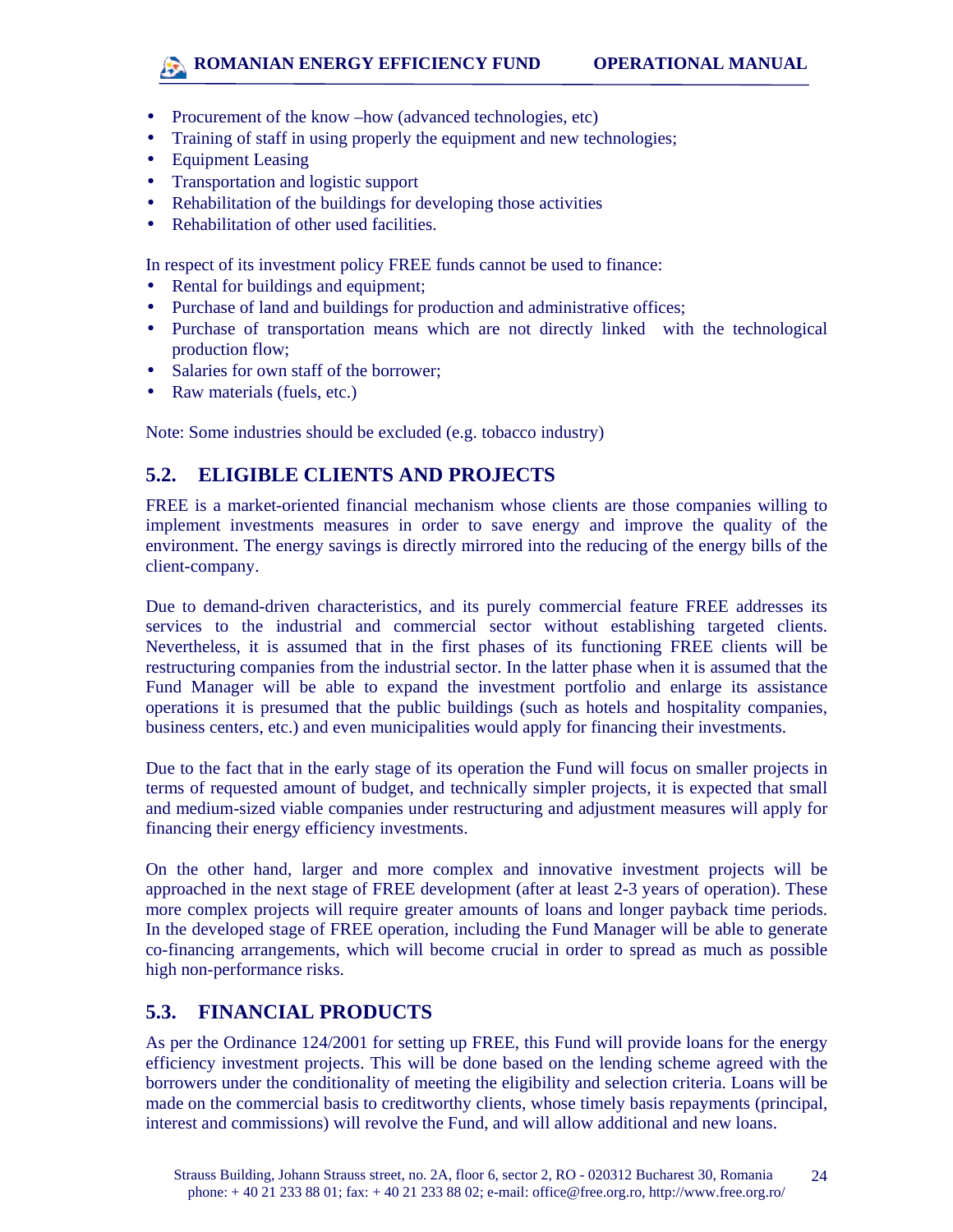## **5.4. OTHER PRODUCTS**

Technical Assistance in projects development Leverage leasing arrangements At a later stage: equity (different types); guarantee fund services

## **5.5. LENDING TERMS**

FREE does not subsidize loans for any borrowers. FREE will offer loans with floating interest rates plus commission in order to price its financial product according to the market level and also to make it attractive for commercial co-financiers to invest in projects.

Co-financiers from the commercial banking sector (especially private sector) are expected to share in the transaction costs of those loans and deals in which they will decide to enter. Cofinanciers will be also responsible to manage their own funds or to conclude separate management contracts with the Fund Manager.

A commitment of 20% to 40% (to be decided in accordance with the type of investment) of the loan will be requested from the borrower as its own contribution to the investment project showing that its risk is also involved. This commitment will be agreed in the financing contract and it should be up-front contribution to the approved project.

Initially, the Fund is designed as a revolving debt fund. The target projects and investment guidelines of the Fund can be summarized as follows. In the first phase, the Fund will focus primarily on financing projects within restructured/ privatized industries which can establish basic creditworthiness and have no major environmental problems. Eligible projects would be limited to those meeting the following criteria:

- The project must have a relatively short payback time (generally under three to four years);
- The investment be in the range of US\$ 50,000 to \$800,000 (to minimize transaction costs on the low side, and to limit exposure from a limited number of projects on the high side);
- At least 50% of each project's benefits have to come from energy savings (e.g., process or capacity improvements that have ancillary energy savings benefits are not eligible);
- The technology must be well proven in the proposed application to avoid technological risk.

The main energy efficiency technologies that meet these criteria are burners and boilers, variable speed drives, condensers for power factor improvement, compressors, controls, steam traps.

The Fund is expected to provide the following financial products for energy efficiency projects in Romania:

- Cash-flow based term loans made directly to end users (either based upon cash flow of the project plus the creditworthiness of the end user or on projected cash flow alone);
- Cash flow-based loans made to energy service companies ("ESCOs") on a project-by-project basis;
- "Performance" loans where FREE partners with a supplier consortium and offers a total project package including engineering, equipment and financing.

In addition to debt financing, project financial support may include equipment leasing, payment for services, and/or various combinations of these. Loans will be made in US dollars or in dollar denominated local currency; repayments would also be made in dollar denominated local currency.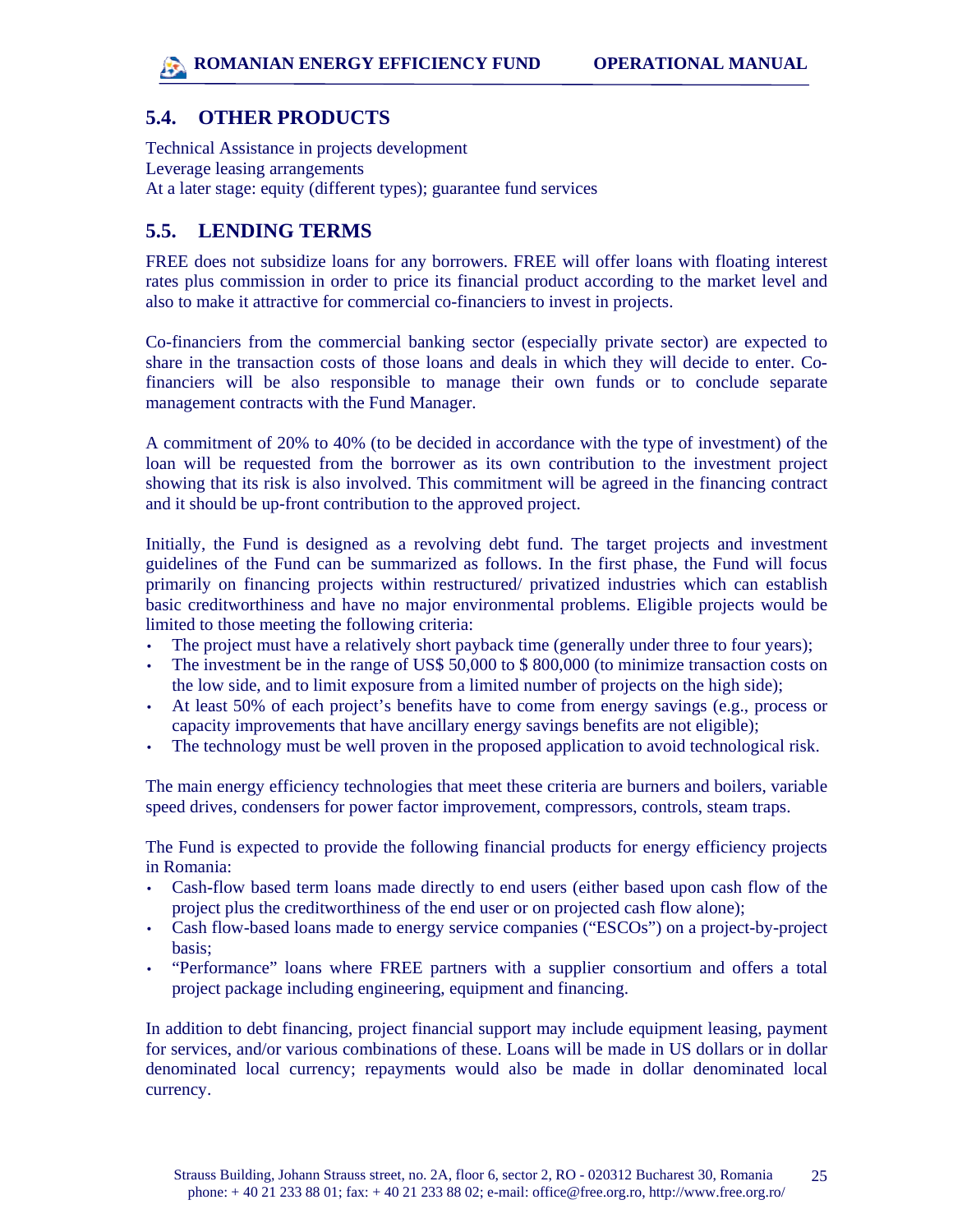The Fund is designed to be flexible both in terms of product mix and terms such that the Fund Manager can offer the financial products which the evolving market for commercial project financing demands.

Eventually, FREE may invest equity in carefully selected projects and/or energy service companies.

Furthermore, the Fund Manager will actively develop appropriate new financial products for energy efficiency projects.

FREE's financial transactions would start up slowly in the initial years and would most likely not be sufficient to generate an interest income covering the set up costs of FREE initially. As experience is gained, the number of projects can be increased sufficiently, achieving selffinancing of FREE after about three years. Larger and more complex and innovative investment projects, both in terms of financial products and participation in the upside of energy efficiency investments will be approached in the later stage of Fund operations (after at least 2-3 years of operation). In that stage it is expected that the Fund Manager will be able to attract co-financiers, if necessary by using GEF financing to take subordinated positions, pay a small commitment fee, offer guarantees, etc.. It is expected that the range of clients will also be expanded, as the municipal services and the buildings sector will become more creditworthy and the fund manager will be able to structure financing products and packages in innovative ways to target new clients. Active partnerships with commercial financing institutions, leasing companies and energy service companies (ESCOs) will be strongly encouraged.

## **5.6. THE PROJECT CYCLE**

The investment projects will be selected by the Fund Manager and will meet the eligibility and selection criteria agreed between FREE and IBRD/GEF, ensuring that investments are economically viable, financially bankable and technically, managerially and environmentally sound.

## **Step 1: Projects preparation**

The project is prepared by the client in accordance with the Operational Manual requirements. During the preparation stage the client can receive needed technical assistance and training, upon request.

#### **Step 2: Project submission to the Fund Manager.**

The project proposals will be submitted to the Fund Manager for consideration and review in any working day of the year. The transmission will be done through mail and/or email with the condition to include all needed documentation within the package. The project proposal will be submitted to the Fund Manager in two copies, one in Romanian and one in English. One copy of it shall be kept at the applicant.

The Fund Manager screens the project package received, and checks if the eligibility criteria are met. If the documentation is complete and eligibility criteria met, the project application is registered in the database and sent for the review. If the package is not complete, and/or the eligibility criteria are not met the client will be notified within 15 days from the submission date.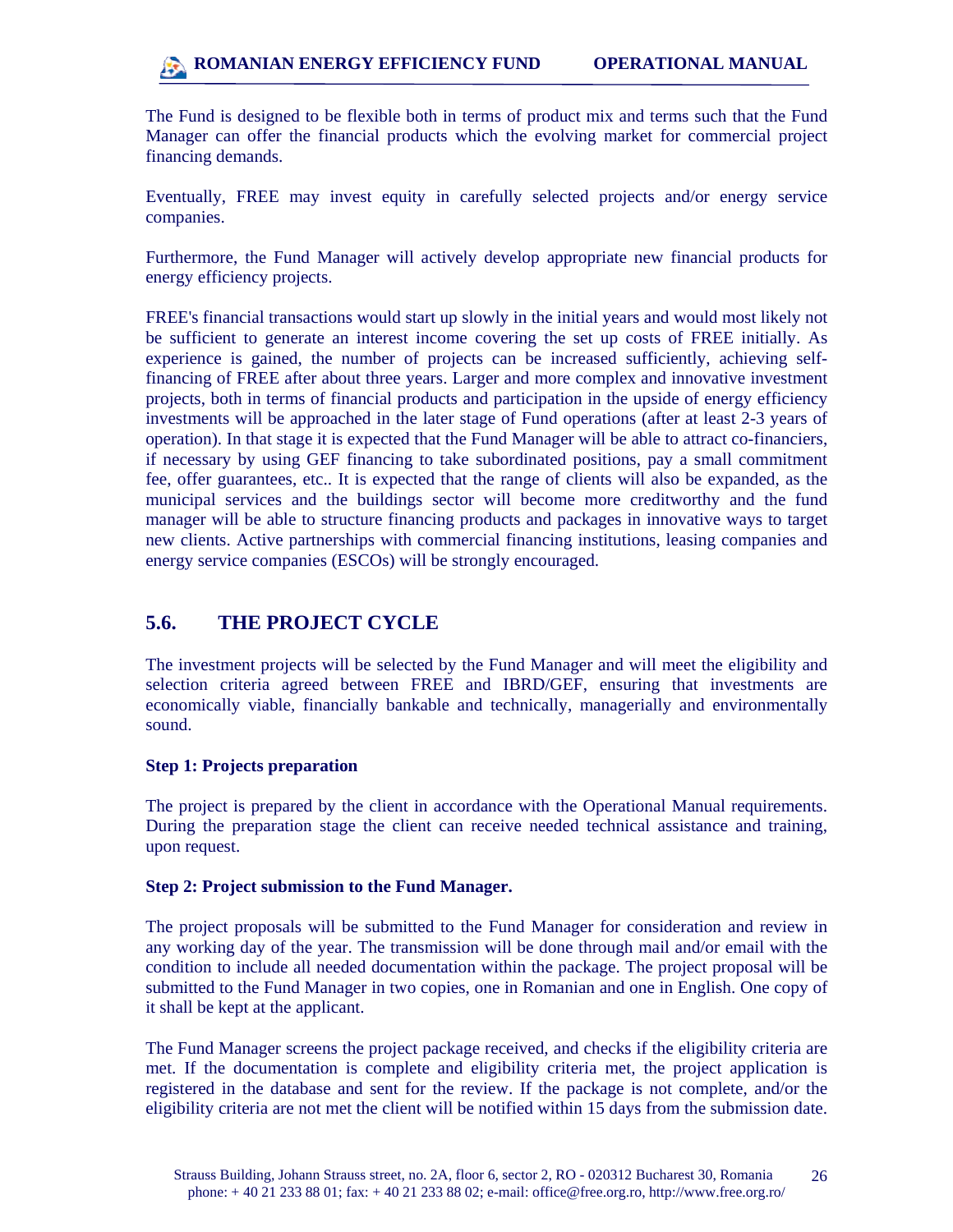The client has the right to revise the project in accordance with the observations made by the Fund Manager, and the revised project could be re-submitted for the review.

#### **Step 3: Project Review**

After verifying if the project meets the eligibility criteria, the Fund Manager develops the project review based on the selection criteria set in the Operational Manual. It will be Fund Manager responsibility to review and up date the criteria in accordance with the EE market development. FREE board shall review and if case be approve Fund Manager proposals. The IBRD prior approval is needed in order to modify the eligibility and the selection criteria.

| Review and                                             | Sub-criteria for the project review                                                                                                                                                                                                                                                                                                                                                                                                                                                                                                 | <b>Marks</b> | Weight | Obs |
|--------------------------------------------------------|-------------------------------------------------------------------------------------------------------------------------------------------------------------------------------------------------------------------------------------------------------------------------------------------------------------------------------------------------------------------------------------------------------------------------------------------------------------------------------------------------------------------------------------|--------------|--------|-----|
| <b>Selection Criteria</b>                              |                                                                                                                                                                                                                                                                                                                                                                                                                                                                                                                                     |              |        |     |
| Technical                                              | Adequacy of the equipment, and industrial                                                                                                                                                                                                                                                                                                                                                                                                                                                                                           |              |        |     |
| Consistency                                            | technologies to be purchased                                                                                                                                                                                                                                                                                                                                                                                                                                                                                                        |              |        |     |
|                                                        | Duration of the equipment installment                                                                                                                                                                                                                                                                                                                                                                                                                                                                                               |              |        |     |
|                                                        | Reduction in energy use                                                                                                                                                                                                                                                                                                                                                                                                                                                                                                             |              |        |     |
|                                                        | Estimation of the GHG reduction                                                                                                                                                                                                                                                                                                                                                                                                                                                                                                     |              |        |     |
| <b>Economic Viability</b>                              | The backward area development (creation of the<br>new services)<br>Encourage transfer from high-tariff to low-tariff<br>energy customers;<br>Use reasonable efforts to replace the investment<br>in the project on commercially reasonable terms,<br>taking into account liquidity, market constraints<br>Create new demand and new markets niches (for<br>the case when<br>utilities<br>instance in<br>are<br>replenished;<br>Job creation, if the case;<br><b>Sales</b><br>arrangements after<br>completion<br>the<br>investment. |              |        |     |
| <b>Financial Soundness</b><br><b>Client Managerial</b> | Eligible costs and Budget lines;<br>Means of finance (up front own cash<br>contribution, co-financing arrangements);<br>Cash Flow projection and estimated profitability;<br>Ratio Analysis;<br><b>Break-even Analysis;</b><br><b>Costs Savings;</b><br>Financial stability of the company.<br>Credit enhancement: reserve funds, secured<br>accounts, etc.<br>Credit profile and loan record of the borrower;                                                                                                                      |              |        |     |
| Capacity                                               | The reputation of the borrower within the<br>industry/sector/market;<br>History of payment in the case of previous loans;                                                                                                                                                                                                                                                                                                                                                                                                           |              |        |     |

#### **Project Review and Selection Criteria**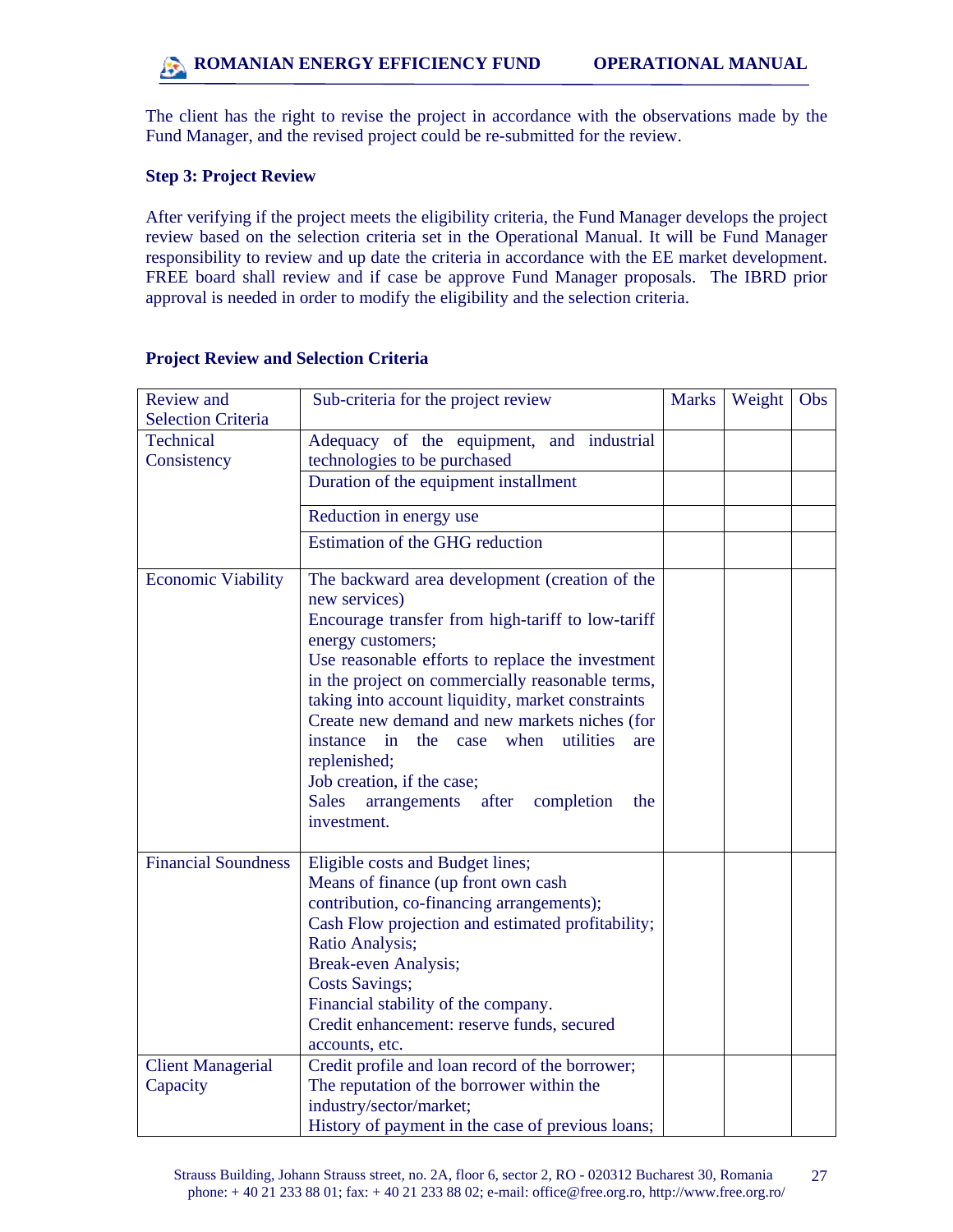|                  | Qualifications and competence of its key staff<br>linked with the project completion;<br>Organizational set-up (limited company, joint<br>stock, public institutions, dwellings owners<br>associations, etc.). |  |  |
|------------------|----------------------------------------------------------------------------------------------------------------------------------------------------------------------------------------------------------------|--|--|
| Risks and        | Potential risks should be investigated wherever                                                                                                                                                                |  |  |
| Creditworthiness | feasible/identifiable;                                                                                                                                                                                         |  |  |
| Analysis         | Commitment to bring its own financial capital in                                                                                                                                                               |  |  |
|                  | the project;                                                                                                                                                                                                   |  |  |
|                  | Mitigation measures should be also identified;                                                                                                                                                                 |  |  |
| Environmental    | Check the environmental approval issued by the                                                                                                                                                                 |  |  |
| Soundness and    | Romanian authorities;                                                                                                                                                                                          |  |  |
| <b>Benefits</b>  | Verify if the feasibility study was cleared by the                                                                                                                                                             |  |  |
|                  | LEPA or by NEPA;                                                                                                                                                                                               |  |  |
|                  | Evidence that the company has valid operating                                                                                                                                                                  |  |  |
|                  | or construction permits and no environmental                                                                                                                                                                   |  |  |
|                  | liabilities in terms of pollution fees and fines;                                                                                                                                                              |  |  |
|                  | Statement on owned assumed responsibility.                                                                                                                                                                     |  |  |

#### **Step 4. Structure Financing**

If the review proves that the project meets the criteria and is technically robust and bankable the Fund Manager and its client agree on the next actions to be taken for structuring financing. The Fund Manager will make due diligence to identifying any co-financing alternatives in accordance with the type of investment, size of the requested loan and the risks assessment results.

## **Step 5. Prepare Term Sheet and Acceptance Letter**

Assuming that Fund Manager has structured the transaction, the next step is to prepare a term sheet outlining the key terms of the loan. The term sheet would be delivered to the client (borrower) for acceptance. Its signature will be required in this stage on the Acceptance Letter. The Acceptance Letter will stipulate that the loan is still subject to the Investment Committee review and BoA approval.

## **Step 6. Submission to the Investment Committee (IC)**

Once the transaction is structured and the client signed the Acceptance Letter the Fund Manager is preparing a summary and analysis of the recommended transaction, which are sent to the Investment Committee for consideration and approval. The whole project documentation is attached and submitted to IC. The IC has the right to reject projects which are not complete or in accordance with the investment principles. The rejection of three consecutive projects will determine a meeting under the supervision of WB for the attentioning of the FM. Repeated attentioning could give the right of FREE to cancel the FM contract responsibility to consider all projects presented by the Fund Manager, and could make one of the following decisions: to recommend it for the approval to the BoA, to be rejected for the improvement by the FM, or Client, and to approve it if the amount of loan is below the threshold.

The following next steps in the transaction final approval are made at the level of FREE based on the investment recommendations of the Fund Manager. Special procedures, which deviate from the above will likely need to be developed for loans below a minimum level due to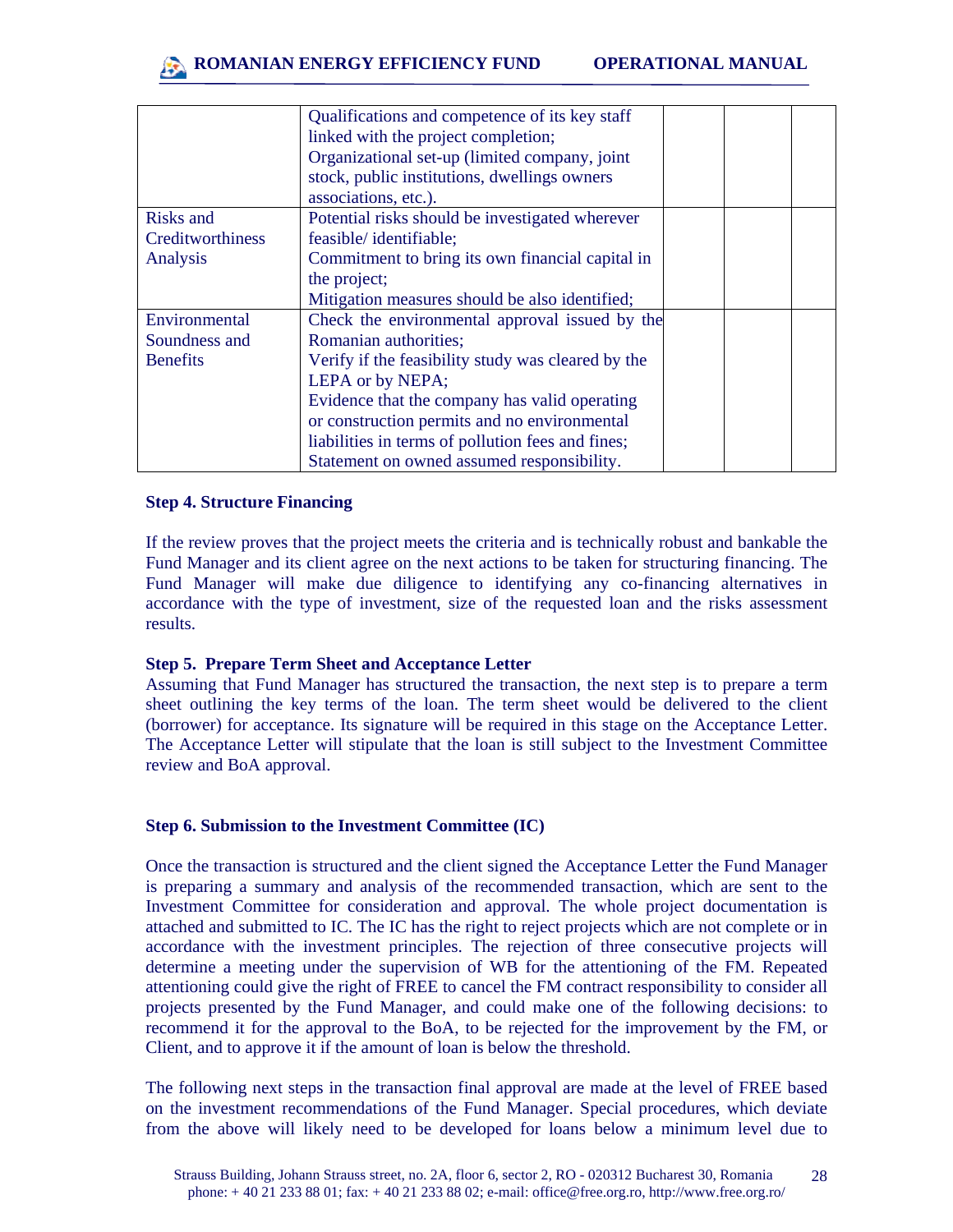operational costs created by this approval process. For small transactions, a highly standardized loan product may be necessary in order to minimize costs.

#### **Step 7: Project Approval by the BoA**

Assuming that all these conditions are satisfied, there is no further reason to return to the Investment Committee unless there has been a material adverse change in the financial conditions of the client or the deal has changed in some substantive way.

#### **Step 8: Loan Contract Concluding**

#### **Step 9: Project Completion falls under the client's responsibility.**

#### **Step 10: Closing the loan contract**

The transaction process flowchart is detailed below

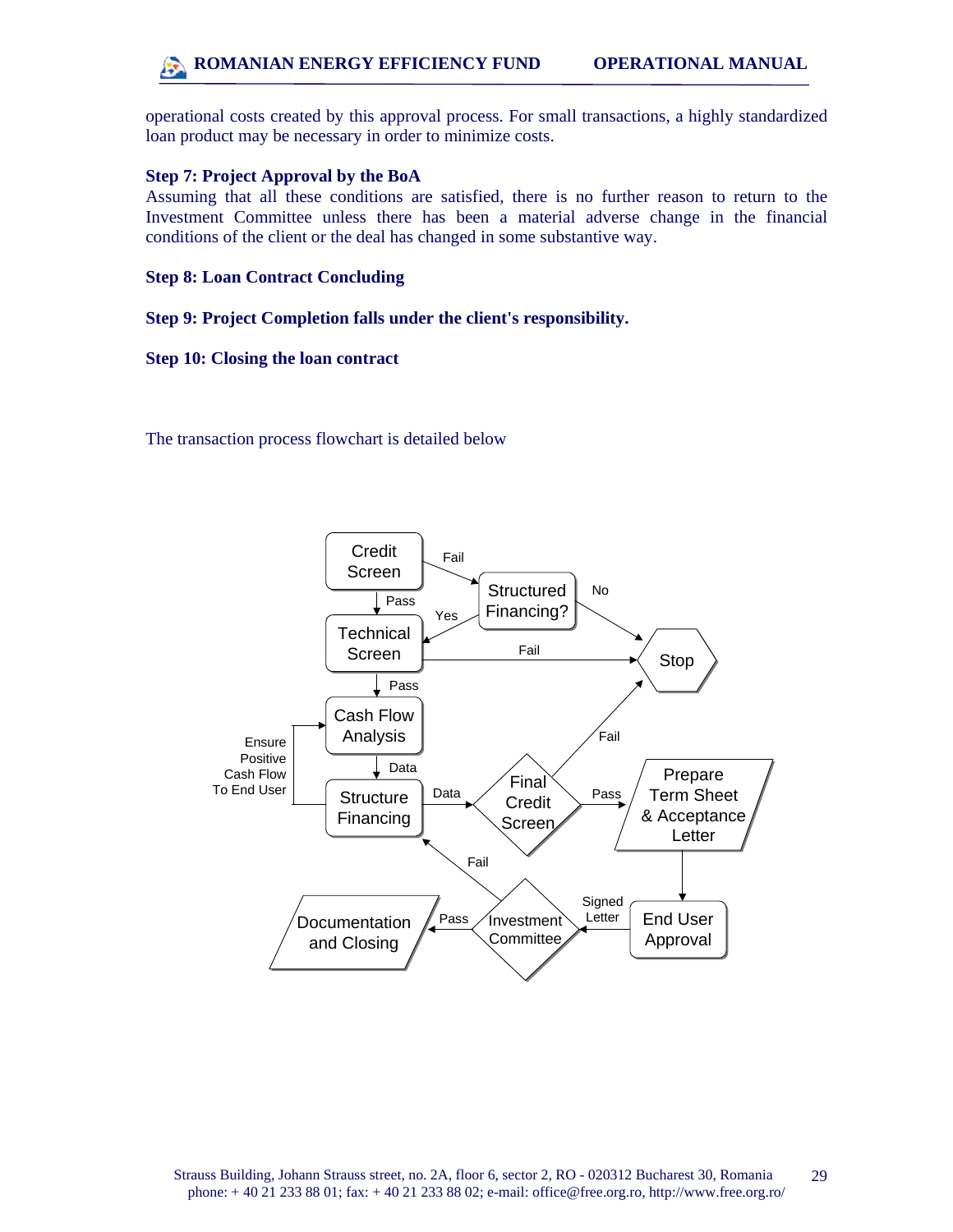## **5.7. SELECTION CRITERIA**

Tentative methodology for project appraisal by the Fund Manager

Step 1: Preliminary screening

- To check the eligibility of the client/ applicant
- If found being eligible to be registered in the Loan Application Directory
- Examination of the included and attached documents (clearances from the Environment Protection Agency, needed authorizations from the City Hall or other governmental entities, copies of the balance sheets for the last three consequent years, guarantees letters and other needed evidence)

Step 2: Technical Appraisal

- Reduction in energy use
- Estimation of the GHG reduction (could be feasible)

Step 3: Economic Soundness includes:

- The backward area developments (creation of the new services)
- Encourage movement/transfer from high-tariff to low-tariff energy customers
- Create new demand and new markets niches
- Job creation, if the case
- Sales arrangements after completion the investment

Step 4: Financial Appraisal includes:

- Budget costs lines
- Means of finance (up front own cash contribution, co-financing arrangements)
- Cash Flow projection and estimated profitability
- Ratio Analysis
- Break-even Analysis
- Costs Savings

#### Step 5: Borrowers Appraisal

- Credit profile and loan record of the borrower
- History of payment in the case of previous loans
- Managerial Capacity to complete successfully the project (in house qualifications, staff experience, key staff members)
- Organizational set-up (limited company, joint stock, public institutions, dwellings owners associations, etc.)

#### Step 6: Risk Analysis including Creditworthiness analysis

- Potential risks should be investigated wherever feasible/identifiable
- Mitigation measures should be also taken

#### Step 7: Environmental Impact Appraisal

- Environmental benefits
- Needed environmental clearances
- Environmental procedures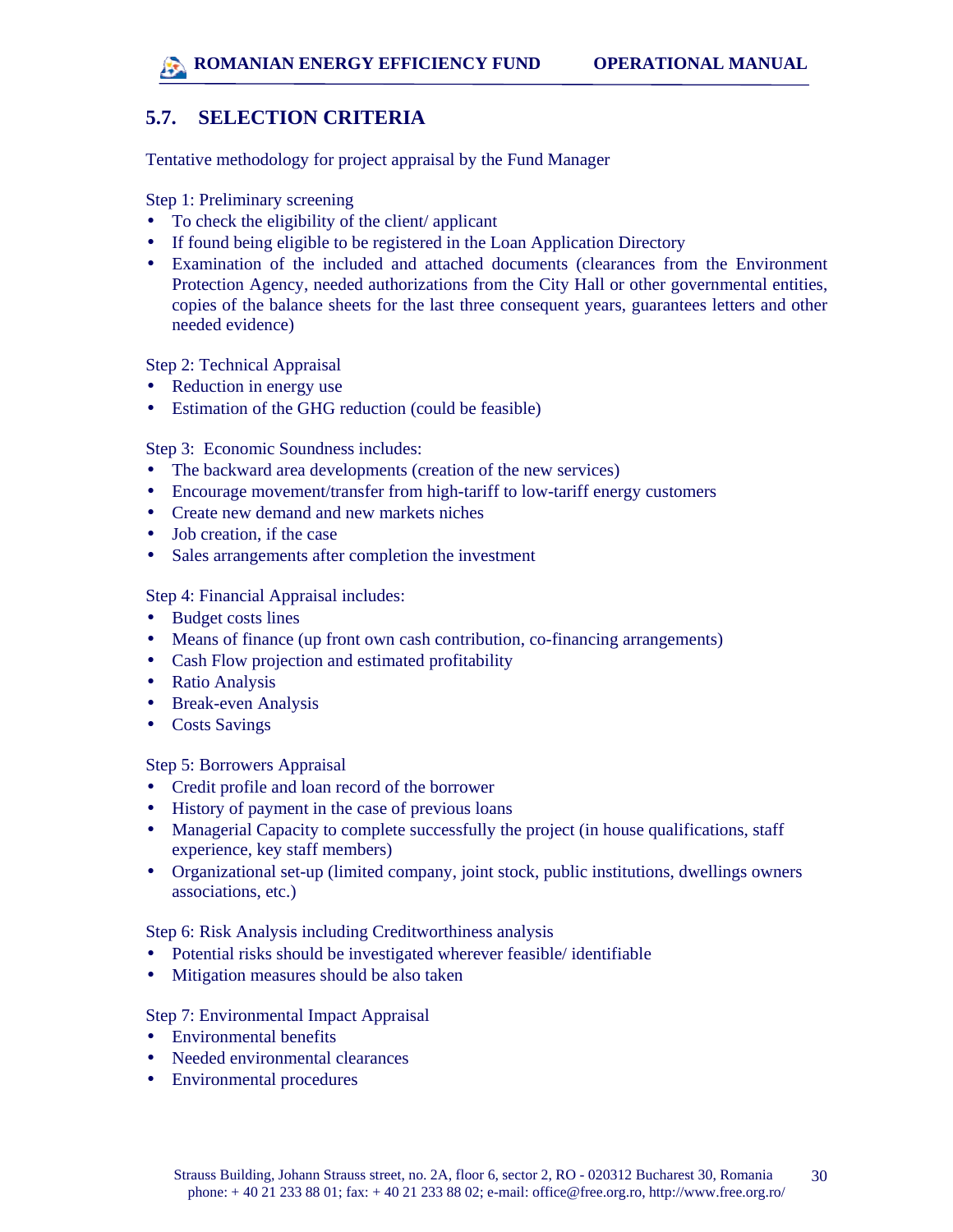## **5.8. SUSTAINABILITY AND RISKS**

#### **5.8.1. SUSTAINABILITY**

The project promotes the market-based, commercial funding of energy efficiency projects. The development of a sound portfolio of projects which are financially and economically viable and presented by creditworthy borrowers will be ensured by entrusting lending decisions to a professional management which will adhere to a set of preset conditions and whose income will be determined to a large extent by the performance of the Fund, i.e., its profitability.

While the Fund would be able to significantly increase funding for energy efficiency investments in Romania over the baseline on the basis of the GEF capitalization alone, the ultimate success of the Fund depends on being able to attract commercial co-financing which will only be the case with a string of early successful deals and with the perception of a commercially focused operation. The Fund will thus foster, through both demonstration effects and explicit partnerships, expanded investments by other market players, such as commercial banks or energy service companies.

The sustainability of energy efficiency financing will be enhanced further by the Fund engaging a range of partners and allies in commercially focused project development and other project implementation components. These partners will have received training in combining technical and financial skills and will have had opportunities to use them during project implementation. It is expected that they would continue to offer those commercial skills after project implementation.

The exit strategy foresees that GEF funds (minus any contingent grant and the TA component) will be pulled out of the Fund at a time when the success of commercial energy efficiency financing has been demonstrated. The fund's loan portfolio could be sold by soliciting bids and thus dissolving FREE in a transparent, competition-based manner. Alternatively, interested parties could take over the commercial aspects of the fund, again under a competitive mechanism. The GEF funds will then be used for other GHG mitigation projects in Romania that are in line with the GEF global objectives, as described in the implementation agreement.

#### **5.8.2. RISK ANALYSIS AND MITIGATION**

Commercial financing of energy efficiency projects in Romania is fraught with risks. The proposed project recognizes the existence of those risks and is developing mechanisms to defray them to the extent possible.

The most important general risk mitigation tool is the flexibility of the financing mechanism. The Fund Manager needs to be able to change and adapt financial products, targeted clients, partners and allies to changing circumstances for the Fund to become profitable. The implementation agreement between World Bank and FREE and the management contract between FREE and the Fund Manager will specify the arrangements under which key features of the Fund's operation can be changed. A monitoring process with lead indicators will be put in place to allow for quick management decisions.

Key risks include:

• **Macroeconomic conditions discourage energy efficiency investments:** The macroeconomic situation is still relatively unsettled in Romania. Recent indicators point to improvements with industrial activity picking up, particularly in the export sector. It is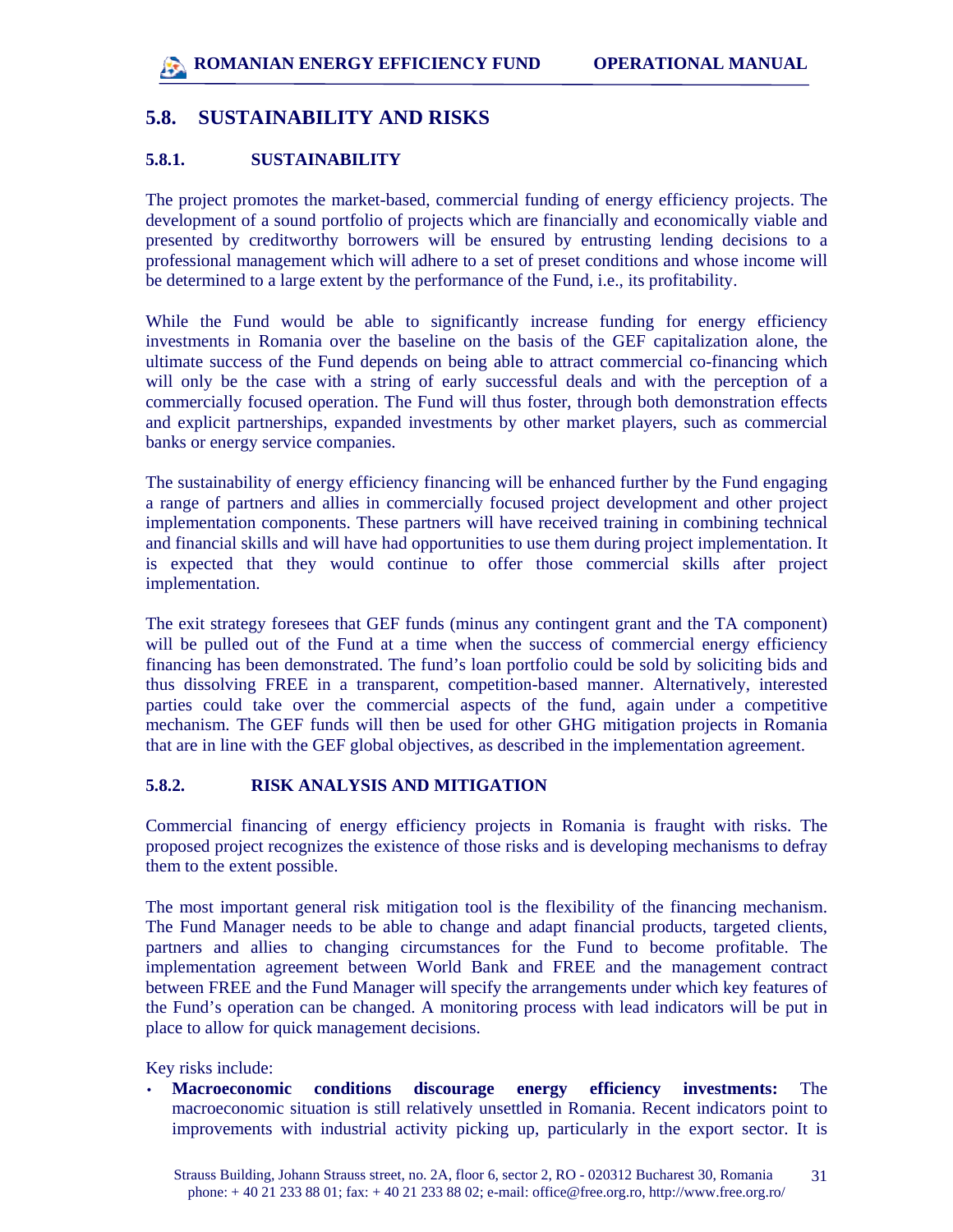expected that the situation will continue to improve; if, however, the economy falls back into a slump, demand for financing of energy efficiency projects would be repressed. In that case, the Fund Manager would need to identify other targets for investment financing which are less vulnerable to general economic performance such as municipal services and buildings. If this strategy also fails, the Fund Manager and FREE management would need to reduce overhead costs and gear towards a smaller operation.

- **Energy consumers are reluctant to borrow for energy efficiency investments.** The project is designed to mitigate this risk by collaborating with partners in project identification and development who already have established connections with potential Fund clients. Those partners will be trained, particularly in the packaging of bankable projects, under the GEF TA component, and they will receive an incentive in form of a finder's fee for projects accepted for financing. In addition, the Fund Manager will engage in intensive marketing of Fund products, particularly with senior management of targeted clients. One particular reason why borrowers might be reluctant might be that energy price signals don't encourage end user interest in implementing energy efficiency measures. Energy prices in Romania are increasingly market-based. Should they fall in real terms, prospects for quick-payback projects would be diminished. In that case, the Fund Manager would need to concentrate project development in those technologies and sectors which are less affected by energy price reductions. In fact, the highly favorable financial returns of many current energy efficiency investments suggests that some downside price risk can still be absorbed.
- **Projected energy savings and improved cash flows do not materialize:** Only proven energy saving technologies, which have delivered sound energy savings in a variety of circumstances internationally, will be eligible for financing. Due to the lack of experience with the implementation of energy saving technologies in Romania, feasibility studies may overstate energy savings, actual costs may differ, or contractors may be inexperienced. Any of those factors could impact negatively on actual savings and financial results. The project will employ a range of measures to ensure that ensuing risks are minimized: Collaboration with qualified engineering and financial consultants during project development, comparison of saving predictions against benchmarks during project due diligence, and intensive monitoring of the first implemented projects to ensure that funds were spent on the measures identified, measures were implemented properly and devices operated as designed.
- **FREE clients do not repay loans:** Communism has created a non-payment culture which is still not completely abolished. The full collection of interest payments and principal repayments is, however, of paramount importance for the success of the Fund. Strict creditworthiness criteria will be established, and the Fund Manager will thoroughly screen the credit standing of potential clients, and collaborate with partners in the monitoring of clients and the collection of payments. Innovative collateralization methods also are being explored.
- **Technically trained specialists have difficulty adapting to a truly commercial environment:** During the past ten years, many professionals have been trained in technical energy efficiency skills. Their financial skills, particularly in the packaging of bankable projects, have however been neglected. For the sustainability of energy efficiency financing, professionals need to combine those skills. The Fund Manager may want to choose those organizations as partners in project development that have already demonstrated that they can successfully and sustainable provide services to clients in the industrial and other sectors, for example some of the business advisory centers, or some of the sectoral research institutes.
- **An effective Fund Manager cannot be secured and retained:** The success of the proposed project hinges on the identification and performance of a professional Fund management team. During project preparation, extensive consultations with financial experts have taken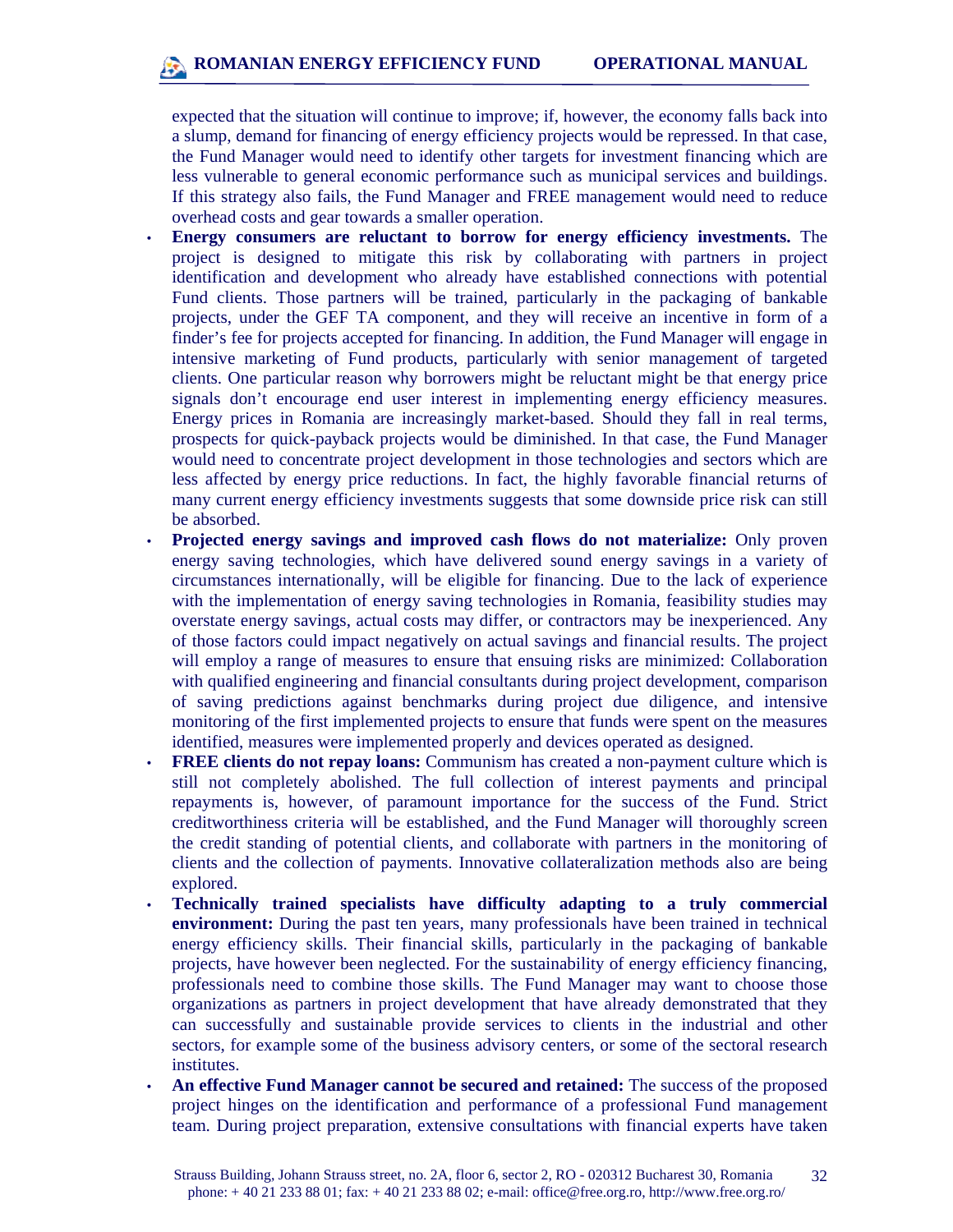place to understand the requirements of the Fund Management position and the ability of the market to provide good candidates for the position. The recruitment of the Fund Manager according to World Bank procurement rules has started in December 2001 and is expected to be finalized by the time the project becomes effective or soon thereafter. Twenty eight firms have expressed interest to be short-listed and about a half of these firms are operating in Romania. A competitive remuneration package with incentives for successful performance and credible assurances that government interference in financing decisions will be minimized are two important factors in being able to attract and retain professional staff.

- **FREE overhead costs surpass critical limits:** During project preparation, all cost estimates have been validated extensively. The Fund has been designed to attract professionals, both for administration and fund management. The collaboration with experienced partners, e.g., from the banking sector, would contribute to keeping FREE overhead costs under control. Also, the costs of FREE's administration will be capped, as per the project implementation agreement between the Bank and FREE.
- **Failure of early projects does not demonstrate viability of energy efficiency financing:** The Fund needs to be able to establish a track record of successfully implemented projects from the very beginning. Only then will the Fund Manager be able to attract further clients and commercial co-financing. In order to achieve these early successes, creditworthy borrowers and projects with high success rates need to be carefully selected, implemented and monitored. Tying the remuneration of the Fund Manager to the successful performance of early projects would further reduce the risk of early failures.
- **Commercial co-financing is not forthcoming:** The Fund is designed to start up with GEF seed capital. With strict cost control and some initial covering of FREE operating costs by GEF TA, the Fund could become self-financing even without additional co-financing. It will however be difficult to have a significant impact on creating sustainable financing for energy efficiency investments unless substantial co-financing is forthcoming. To be able to attract this co-financing, the Fund Manager will need to signal the Fund's commercial orientation, and to showcase a number of initial successful projects. The GEF TA component will support putting those first projects together and to carry out their careful monitoring and evaluation and the dissemination of experiences. The successful solicitation of co-financing would provide additional income to the Fund Manager. There is however a possible spillover of macro-economic risks: To the extent that returns from energy efficiency projects are lower than returns from other investments, co-financiers might choose not to participate in FREE, reflecting the conditions of the financial markets.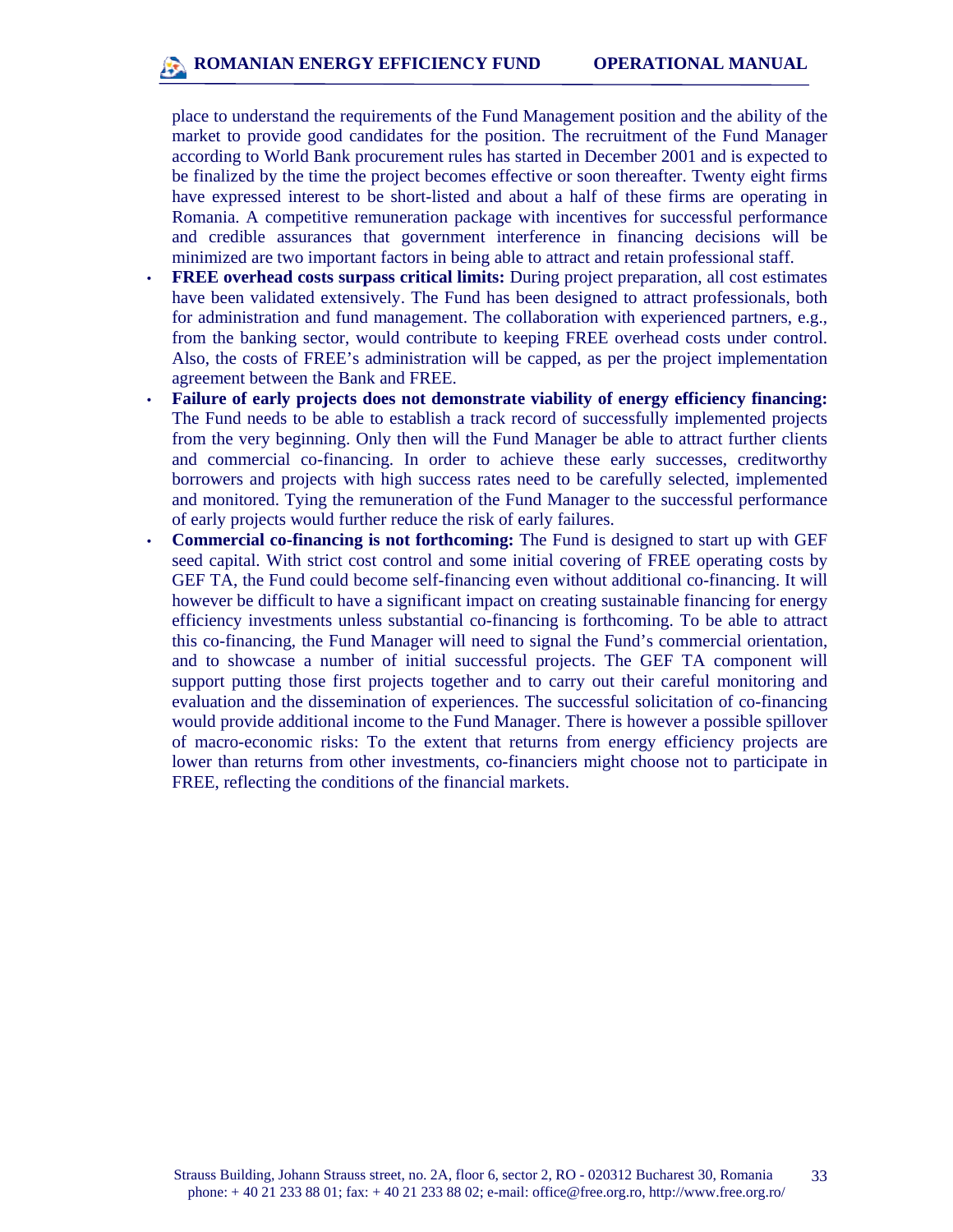# **6. ENVIRONMENTAL SCREENING, ASSESSMENT AND MONITORING**

## **6.1. GENERAL**

All projects financed by FREE will be carried out in an environmentally and socially responsible manner, and in accordance with the legal and regulatory framework in force in Romania, the established policies and procedures of the World Bank, and the provisions of this Manual. Projects to be financed by FREE are expected to be environmentally beneficial, reducing energy consumption and thereby emissions, not only of greenhouse gases (GHG), but more importantly of air pollutants, over the status quo. None of the projects to be financed exclusively by FREE is expected to have any large scale, significant and/or irreversible impacts.

The review of all individual investments of FREE is the responsibility of the Fund Manager. Within this review, he/she is required to assess potential environmental and social risks, impacts and opportunities associated with their operations, to ensure that environmental reviews, audits or assessments, are conducted where appropriate, and to require that the environmental and social standards of the World Bank are satisfied. During the duration of the loan contract until the loan is completely repaid, the Fund Manager will carry out periodic monitoring and evaluation of the environmental performance of the client, particularly prior to the disbursement of tranches or when considering any extension of disbursement or repayment schedule. The Fund Manager will report to FREE any non-compliance with environmental regulations and stipulated clauses in the loan contract. At all times, the Fund Manager will avoid any interference with the responsibilities of Romanian governmental controlling bodies.

The environmental screening and assessment procedures will apply to all subprojects financed by FREE over the 8 year period of the project, and not just the ones financed through the initial capital for the Fund provided by GEF. The Fund Manager will integrate the following environmental procedures into the credit/investment decision-making and monitoring procedures and adhere to the following basic requirements. As part of the appraisal of individual sub-projects or investments, the Fund Manager will apply the exclusion list set forth in Annex B (Prohibited Activities), consider environmental and social risks associated with the deal, according to the environmental and social screening and review criteria set forth in Annex C, and classify it into one of the following three categories based on their potential environmental and social impact and resulting necessary level of analysis:

Category A: Projects that may result in diverse and significant adverse environmental impacts (see definition in Annex B). For such a project, the applicant must prepare an Environmental Assessment (EA), including an Environmental Impact Assessment (EIA) and an Environmental Management Plan (EMP)

Category B: Projects that may have moderate, specific environmental impacts for which mitigating measures can be designed. Normally, the preparation of a simplified EMP is the only requirement.

Category C: Projects that have no or only negligible anticipated direct or indirect environmental impact. No EA action is required by the applicant.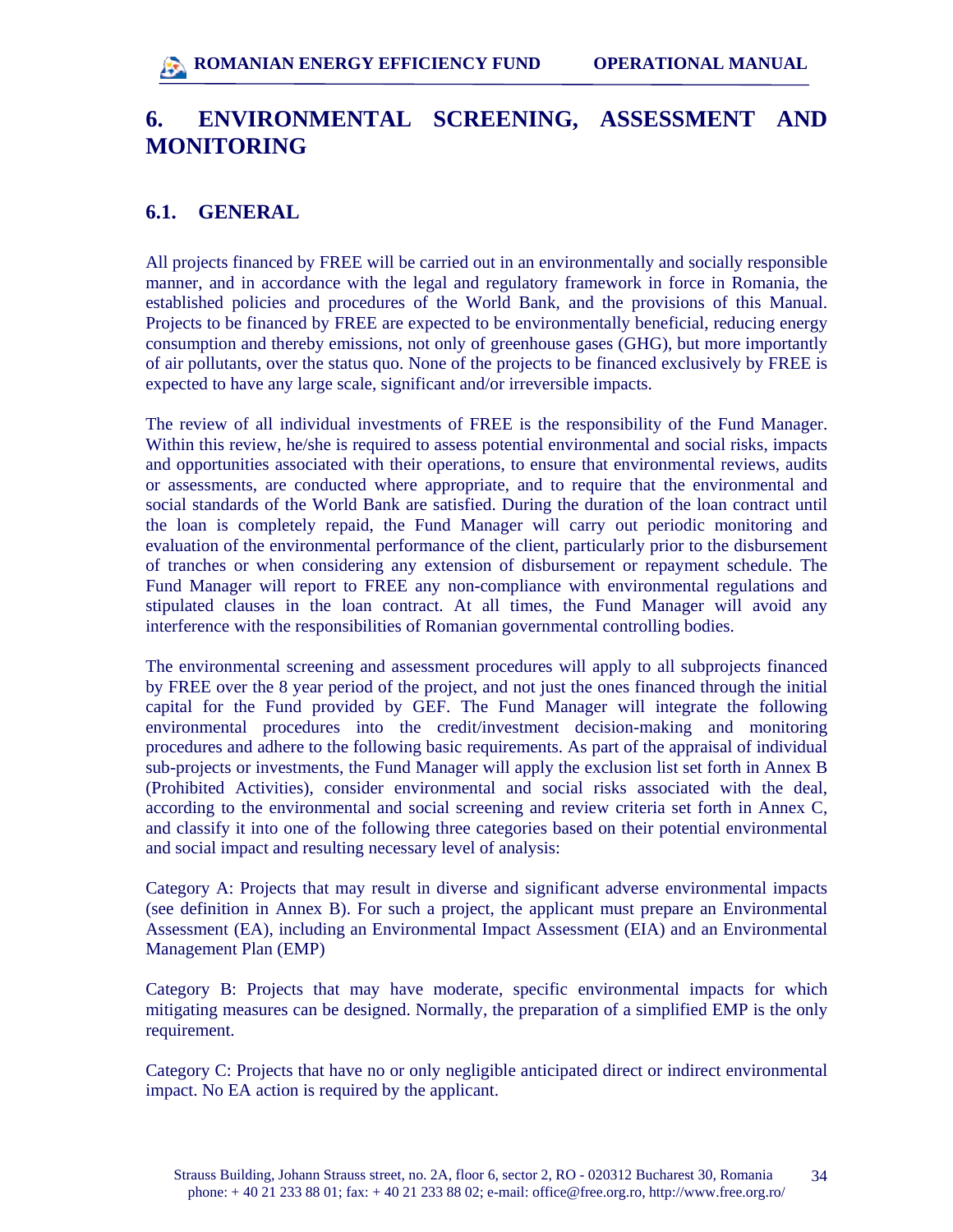## **6.2. PROCEDURES FOR ENVIRONMENTAL SCREENING, REVIEW, DECISION AND MONITORING**

- (a) Each investment project proposal must be submitted to the Fund Manager with a full application package, including a completed environmental questionnaire (see Annex C) and details of any documentation requirements needed for environmental approval by the Romanian authorities.
- (b) The environmental authorizations for a project must be cleared by the National Agency for Environment Protection (NEPA), through one of its county branches (LEPAs). The clearance ensures the compliance of the design and operations with the Romanian environmental laws, standard requirements, and specific norms. The documentation is comprised of a feasibility study cleared by the LEPA or by NEPA as per law requests, and of the required permits, licenses or agreements from the Local Environmental Protection Agency (LEPA) from the county where the premises are located or the new investment will be made.
- (c) The applicant will further provide evidence that the company has valid operating or construction permits and no environmental liabilities in terms of pollution fees and fines.
- (d) In case the applicant does not have a valid authorization from the national or local EPA, he has to provide evidence that the company has applied for the required authorizations, and which steps have been made so far in the authorization process. In accordance with the legal provisions an economic player has the permission to further operate his/her activity until the finalization of the authorization process, if a Corrective Action Plan (Conformity Plan) has been agreed with LEPA/NEPA.
- (e) The applicant will provide a "statement on owned assumed responsibility" of the authorized person from the company/client (the owner, the managing director, or another person in charge). This person certifies through his/her signature that all information provided is complete and accurate.
- (f) The Fund Manager reviews the application, requests additional information from the client, if necessary, and assigns the environmental category. The Fund Manager can outsource the review to specialists. In most cases, those with category C, no additional EA actions are required. For most category B projects, the client needs to submit an EMP or Conformity Plan (see Annex D), approved by the Fund Manager. For category A projects, an EIA needs to be completed which has to be reviewed and approved by the World Bank before the financing package can be submitted to the Investment Committee. In addition, for projects in category A and B, the applicant must consult groups affected by the project, and if appropriate, take their views into account in both environmental documentation and design of the project. A written description of the consultation must be presented as part of the environmental documentation.
- (g) In his project due diligence, the Fund Manager will assess whether and how potential environmental risks of the project will affect the deal and decide whether the financing approval should be conditioned upon certain additional clauses in the loan contract, increase of the collateral, etc.
- (h) The Fund Manager shall make reasonable efforts to assist any client who has received financing from FREE in complying or continuing to comply with all applicable Romanian legal requirements, and with IBRD environmental requirements as set forth in these guidelines. As promptly as possible after becoming aware of any activity which does not comply with the applicable Romanian requirements, or with the IBRD environmental requirements, the Fund Manager shall: a) undertake reasonable efforts to cause such project to implement a Corrective Action Plan, which shall entail the development and implementation of a remediation plan to enable the investment to carry out its business in accordance with IBRD environmental requirements and with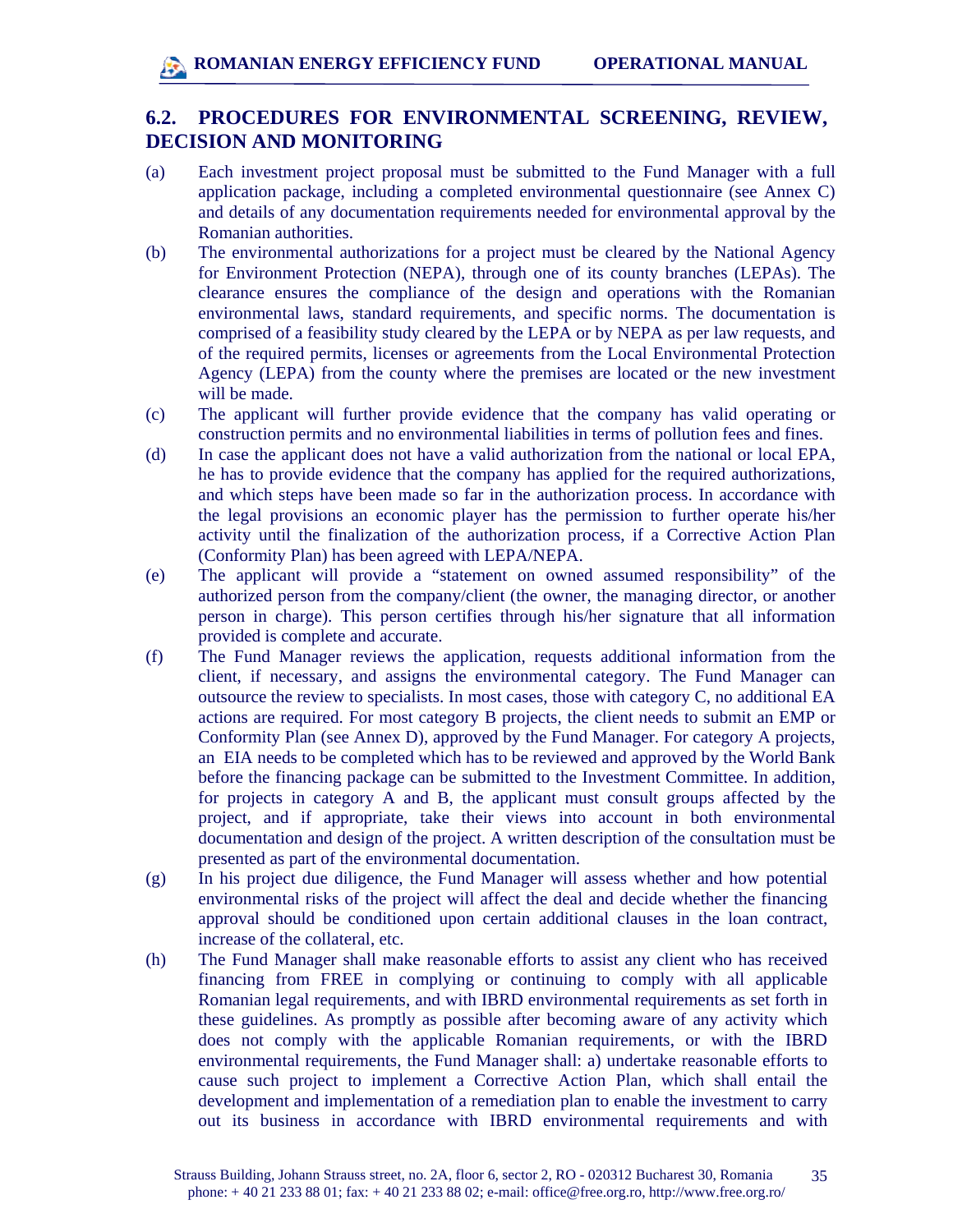Romanian requirements; b) use reasonable efforts to replace the investment in the project on commercially reasonable terms, taking into account liquidity, market constraints and fiduciary responsibilities, if any project does not implement a Corrective Action Plan as provided in (a) above, within a reasonable time; and c) report any continuing noncompliance to FREE's Executive Director for reporting to the World Bank.

(i) During the whole duration of the loan contract until the loan is completely repaid the Fund Manager will carry out periodic monitoring and evaluation of the environmental performances of the client-company, particularly prior to the disbursement of tranches or when considering any extension of disbursement or repayment schedule. When a Conformity Plan has been negotiated and agreed with LEPA, the Fund Manager monitors the completion of the Conformity Plan. Indications that compliance is not being met will lead to consultation with LEPA that will pursue the necessary action. The Fund Manager will report to FREE any non-compliance with environmental regulations and stipulated clauses in the loan contract, to be reported to the Bank.

## **6.3. ENVIRONMENTAL SUPERVISION AND PERFORMANCE REPORT**

The Fund Manager will submit to FREE's Board of Administration and to the IBRD periodic reports on the implementation of its environmental procedures and on the environmental performance of its portfolio, as promptly as practical, but in no event more than ninety (90) days after the close of each fiscal year. The Environmental Supervision and Performance Report shall include the following:

- (a) The results of the Fund Manager's screening and review procedures, and
- (b) A description of any investment not currently in compliance with environmental and social requirements as per its corrective action plan and of the actions the Fund Manager has taken or intends to take to correct the situation.

## **6.4. ENVIRONMENTAL TRAINING**

Within 12 months of Grant Effectiveness, the Fund Manager shall have had at least one of its employees attend an approved environmental training event, though this requirement may be waived if, in the judgment of the IBRD, the Fund Manager's portfolio or its demonstrated environmental management capacity justifies such a waiver. If for any reason, trained environmental staff leaves the Fund Manager, then new Fund Manager Employees must attend the next approved environmental training. All costs associated with attendance of the environmental training are the Fund Manager's responsibility, though FREE can make provisions to assist the Fund Manager with some of the costs borne by participating in these events if it is deemed justified.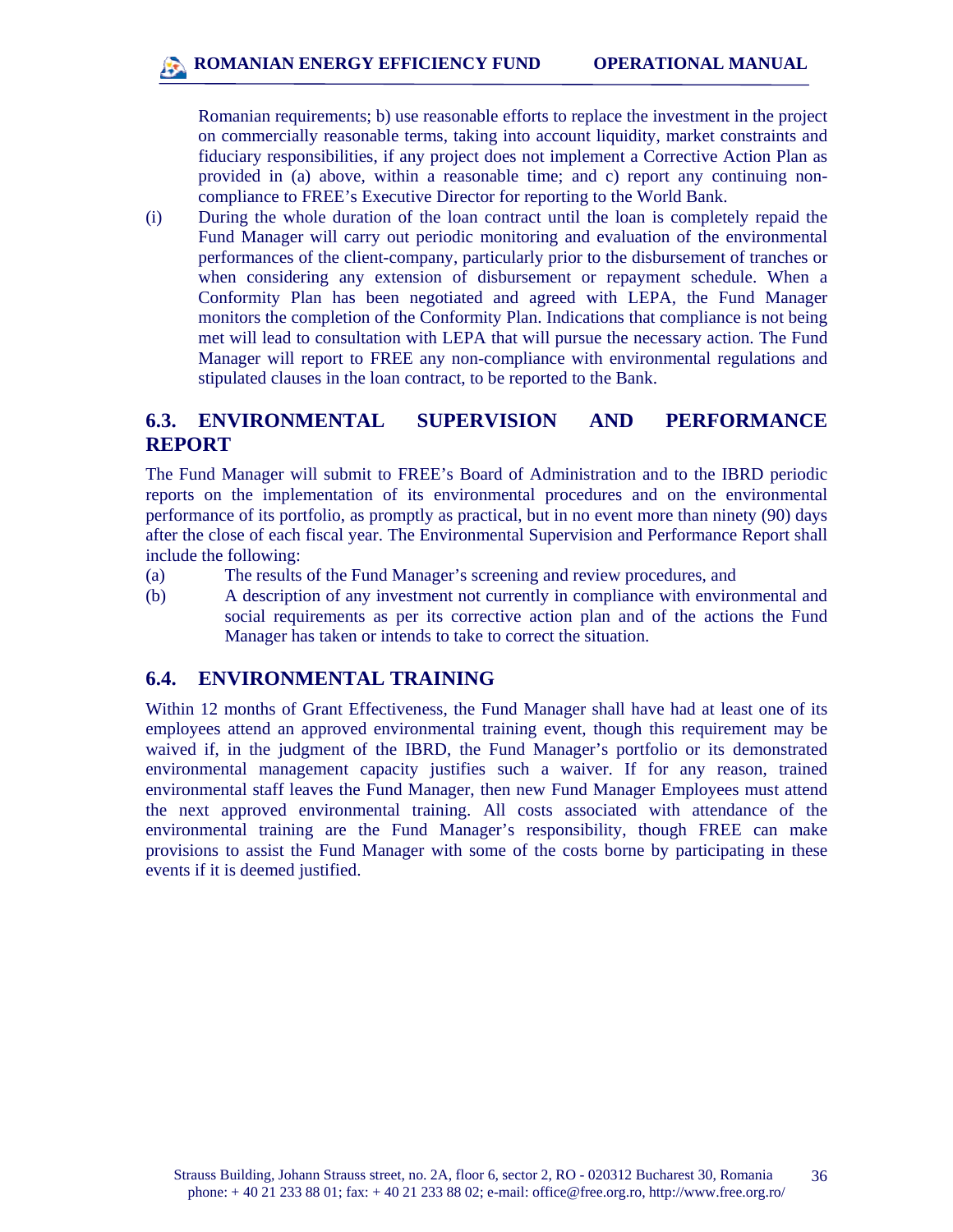| <b>Applicable Law:</b> | Law no. 137 of 1995 on environmental protection, and order no 125 of 1996<br>issued by the Waters and Environmental Protection Ministry |
|------------------------|-----------------------------------------------------------------------------------------------------------------------------------------|
| Issuing                | Local Agencies of Environmental Protection of the county the premises are                                                               |
| Authority:             | located.                                                                                                                                |
| Term it has to be      | The permit may be applied for after all other permits/authorizations required                                                           |
| applied for:           | under the law were obtained but in any event before commencing                                                                          |
|                        | construction of the Premises.                                                                                                           |
| Documents to be        | Description of the project and of the activities.<br>(i)                                                                                |
| filled:                | Stage of compliance with other conditions imposed by the relevant<br>(ii)                                                               |
|                        | authority.                                                                                                                              |
|                        | Prove the request was made public either by posting in the area of the<br>(iii)                                                         |
|                        | new Premises, publication in newspapers, presentation on the TV and                                                                     |
|                        | radio channels, written communications sent to associations and                                                                         |
|                        | individuals to whom it may concern.                                                                                                     |
|                        | Other documents regarding the Premises (this is usually possible for<br>(iv)                                                            |
|                        | an already existing objective).                                                                                                         |
| Procedure:             | The relevant authority analyzes the activity to be carried out and has                                                                  |
|                        | following possibilities:                                                                                                                |
|                        | The authority issues the authorization (Acord de mediu) based on the<br>$\mathbf{i}$                                                    |
|                        | verification of documents presented;                                                                                                    |
|                        | The relevant authority decides an environmental assessment is<br>$\ddot{\textbf{i}}$                                                    |
|                        | necessary. In such a case it shall give the Client a list of question to be                                                             |
|                        | answered by such verification together with the list of all the other                                                                   |
|                        | required permits/authorizations. After the verification, a report is                                                                    |
|                        | presented to the relevant authority, which shall decide whether the                                                                     |
|                        | authorization shall be conditioned upon certain performances.                                                                           |
|                        | In case the Client accepts such conditions it shall file with the relevant<br>iii)                                                      |
|                        | authority: (a) the final report on the environmental verification; (b) the                                                              |
|                        | environmental<br>permit<br>and<br>the<br>of<br>required<br>rest<br>the                                                                  |
|                        | permits/authorizations; (c) presentation and instructions on how to                                                                     |
|                        | operate the installations for minimizing pollution; and (d) the final list                                                              |
|                        | with conditions to be fulfilled for the issuing                                                                                         |
|                        | In case the relevant authority decides to issue the permit the Client shall file                                                        |
|                        | (a) a technical memorandum describing the Premises; (b) other                                                                           |
|                        | permits/authorizations as requested; and (d) a report analyzing the                                                                     |
|                        | Premise's impact on the environment.                                                                                                    |
| Term of issuance:      | Within thirty (30) days from the date the Agency of Environmental                                                                       |
|                        | Protection reached a decision.                                                                                                          |
| Validity:              | Maximum five (5) years.                                                                                                                 |

## **Annex A: Environmental Authorizations and Operating Licenses**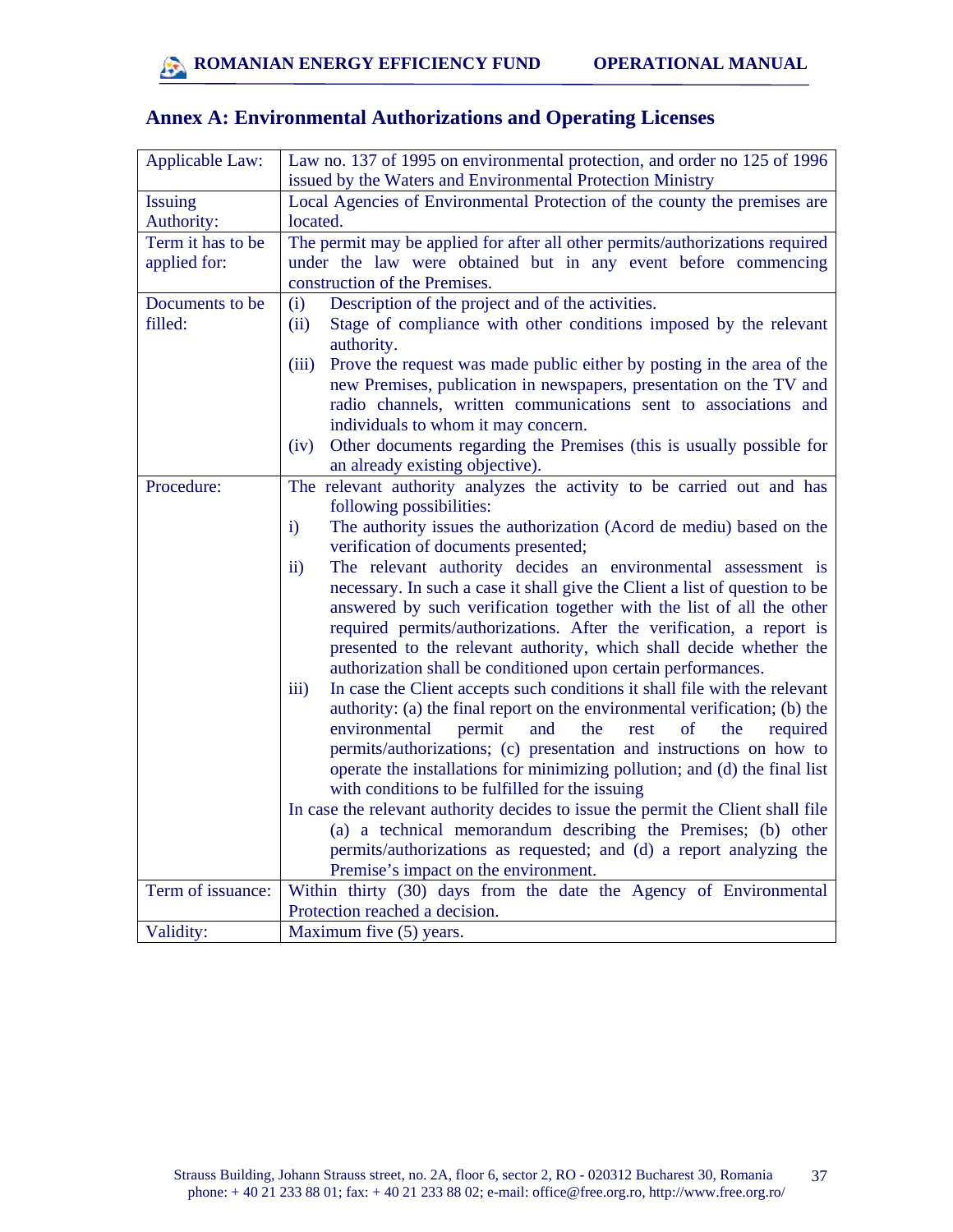## **Annex B: Definitions (Prohibited Activities, Category A Projects)**

"Prohibited Activities" means:

- Large-scale mining, oil and gas exploration or development and supporting services, if such services are directly related to exploration or development.
- Speculative real estate investing or trading.
- Production or activities involving harmful or exploitative forms of forced labor or harmful child labor.
- Production or trade in a product or activity that is illegal under the laws of Local government or international conventions and agreements.
- Production or trade in weapons and munitions.
- Production or trade in alcoholic beverages (excluding beer and wine).
- Production or trade in tobacco.
- Gambling, casinos and equivalent enterprises.
- Trade in wildlife or wildlife products regulated under the Convention on International Trade in Endangered Species of Wild Fauna and Flora.
- Production or trade in radioactive materials.
- Production or trade in unbounded asbestos fibers.
- Commercial logging operations or the purchase of logging equipment for use in primary tropical moist forest.
- Production or trade in products containing PCBs.
- Production or trade in pharmaceuticals subject to international phase-outs or bans.
- Production or trade in pesticides/herbicides subject to international phase-out or bans.
- Production or trade in ozone depleting substances subject to international phase-out.
- Drift net fishing in the marine environment using nets in excess of 2.5 kilometers in length.

"Category A Project" means a project which is likely to have significant adverse environmental impacts that are sensitive, diverse or unprecedented, examples of which are the following:

- Projects that include the manufacture, use or disposal of environmentally significant quantities of pest control products;
- Manufacture, transportation and use of hazardous and/or toxic materials;
- Domestic and hazardous waste disposal operations;
- Projects which pose serious occupational or health risks;
- Projects with large resettlement components and all projects with potentially major impacts on human populations;
- Projects affecting indigenous or tribal populations.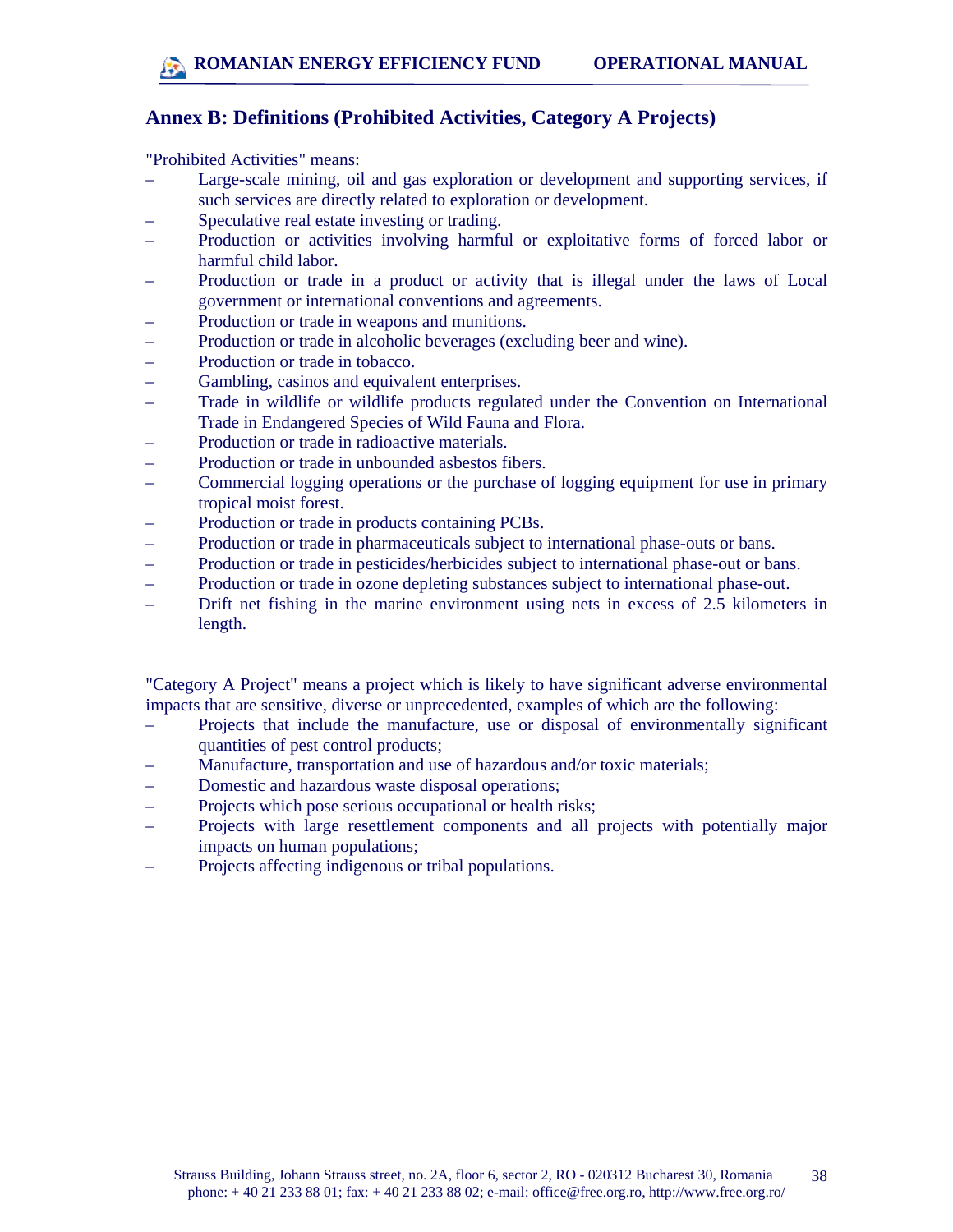## **Annex C: Questionnaire for Environmental Screening**

- 1. Description of the Company
- Short history of the company
- Legal form of the company
- Ownership structure
- Nature of its business (range of products and services)
- Industry sector
- Name of person who represents the company in legal relationships with third parties
- Number of staff

• Does the company have the environmental authorization already issued, when, date of validity

## 2. Project Description

Describe briefly the nature of the proposed project and production operations. The description should include, but not be limited to:

- Nature of the project: new Greenfield facility, rehabilitation of an existing site, expansion of production capacity etc.
- Process flow from the receipt/extraction/transport/storage of raw materials, processing/storage and delivery of final products (including any byproducts)

Include:

- (a) production capacity for products and any byproducts
- (b) brief description of the major processing steps and major pieces of process equipment to be used
- (c) energy requirements and sources of energy (fuel use for heat and power)
- (d) water requirements and sources
- (e) any infrastructure which may be included (pipelines for water/sewage/gas etc., access roads, transmission lines, worker housing etc.)
- (f) nature and amount of any hazardous materials (poisonous, flammable, explosive, radioactive) to be used as raw materials, in the production scheme, or produced as products/byproducts. Detail the manner in which they will be stored, packaged and/or transported.

## 3. Baseline Conditions

Describe the human, biological and physical environmental conditions at the project site(s). The description should include, but not be limited to:

- Existing society economic conditions: nearby cities, towns, villages, who lives there, how many people, what is the current nature of their economic activity (agriculture, industries, commerce, etc.), what are the current land use patterns
- Any areas or sites of unique ecological value (national parks, protected preserves, wetlands, rare or endangered plants or animals) or are formally protected by law
- Local water resources, in particular if any surface waters (rivers, lakes, seas etc.) borders on or traverse through an international boundary. Describe water use patterns for surface and underground waters for agriculture, human consumption, industry and commerce.
- Current levels of air and water pollution compared to standard values as defined by Romanian regulations
- If appropriate, some general information regarding weather patterns, wind circulation, topography (hills, flatlands etc.), seismic stability, geology etc.
- (including noise), and a comparison to permitted discharge levels under regulations. Describe any special equipment or procedures that would be used to insure air emissions do not exceed standards-Are these discharges likely to migrate and impact If appropriate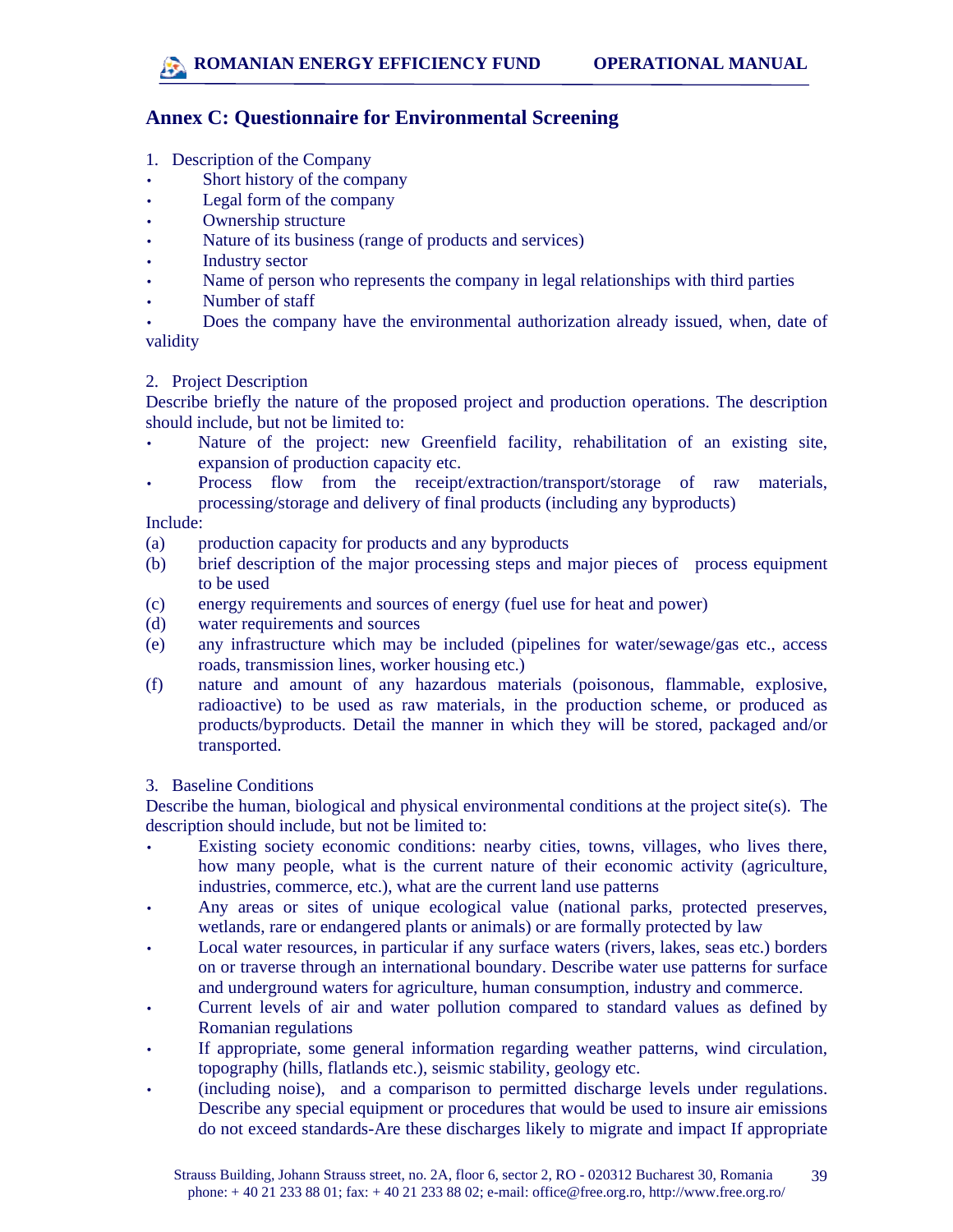(rehabilitation or expansion of operations at an existing site), are there any outstanding environmental liabilities (e.g. unpaid fees or fines) associated with the existing operation? Did any interdictions occur in the companies past activities (when, duration, what specific measures were taken, corrective measures taken, who conducted the processes)

#### 4. Environmental Issues

Describe or identify the chief environmental issues associated with both construction and operation aspects of the proposed project. Include both the views of the project sponsor, and official government environmental authorities. Potential areas for discussion include:

- Nature of air pollution discharge(s)-estimates of amounts and types of pollution any areas where people live, or areas of cultural, biological, or economic value
- Nature of water pollution discharge(s)-estimates of amounts and types of pollution, and a comparison to permitted discharge levels under regulations. Describe any special equipment or procedures that would be used to insure water effluent(s) do not exceed standards-Are these discharges likely to affect drinking water, waterborne animal life or natural habitats etc.
- Nature and amount of any solid wastes (including hazardous wastes) and the proposed manner of disposal. Describe any special procedures or site preparations that will be used for environment protection. Any special site construction and operation requirements under regulations should be described
- Indicate if any people or families have to be relocated or compensated for losses in their ability to earn a living
- Will there be use or production of any materials prohibited or severely restricted by international agreement (hazardous materials, chlorofluorocarbons etc.)
- Describe any particular hazards or dangerous conditions for workers, the measures which will be taken to protect their health and safety, and any requirements under current regulations
- 5. Consultation and Disclosure
- Describe any contacts or discussions about the project which have occurred with people living in the area, local elected officials, environmental groups, academics etc. Were any particular environmental concerns expressed? How will these be incorporated in the project design?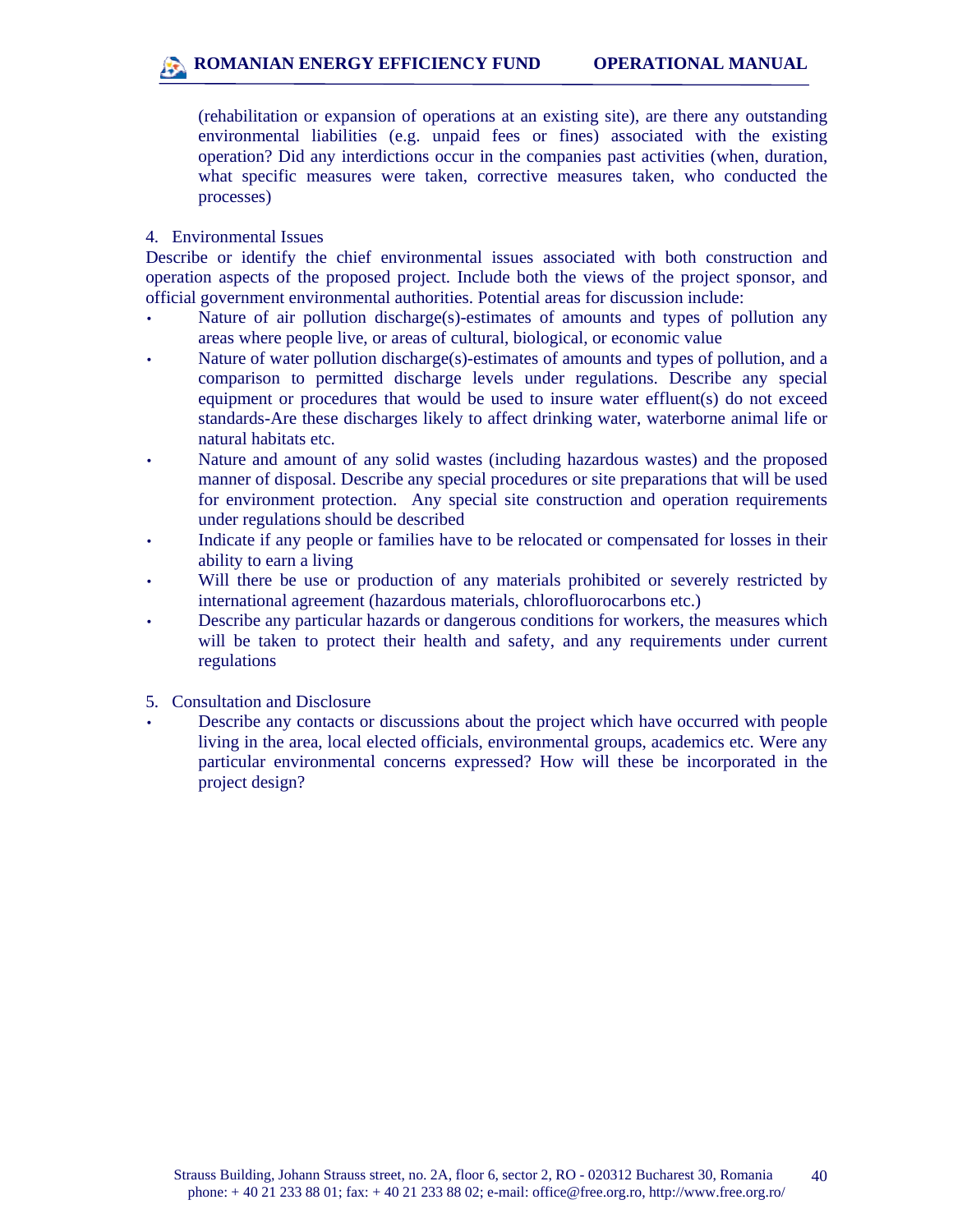## **Annex D: Environmental Management Plan**

| <b>Environmental and Social</b><br>Components                            | <b>Impacts</b>                                                                                                                                                                                                                                            | <b>Mitigation Measures</b>                                                                                                                                                                                                                             |
|--------------------------------------------------------------------------|-----------------------------------------------------------------------------------------------------------------------------------------------------------------------------------------------------------------------------------------------------------|--------------------------------------------------------------------------------------------------------------------------------------------------------------------------------------------------------------------------------------------------------|
| <b>Physical Environment</b>                                              |                                                                                                                                                                                                                                                           |                                                                                                                                                                                                                                                        |
| <b>Soils</b>                                                             | Contamination from<br>waste<br>$\bullet$<br>materials,<br>particularly<br>asbestos from old insulation                                                                                                                                                    | Protection of soil surfaces during<br>construction; control and daily cleaning<br>of construction sites; provision of<br>adequate waste disposal services                                                                                              |
| <b>Water Resources</b>                                                   | • Clogging of drainage works<br>Decline in water quality due<br>to contamination<br>• Introduction<br>of<br>hazardous<br>wastes                                                                                                                           | Special attention to drainage; proper<br>disposal of oil and other hazardous<br>materials; adequate sanitation<br>and<br>disposal system for waste                                                                                                     |
| <b>Air Quality</b>                                                       | • Dust during construction<br>Emissions of sulfur oxides<br>oxides<br>(SOx),<br>nitrogen<br>(NO <sub>x</sub> ), particulate<br>matter,<br>pollutants<br>other<br>air<br>and<br>national<br>emissions<br>above<br>standards<br>• Ozone depleting materials | Dust control by water or other means;<br>filters and other mitigation measures;<br>new insulating materials must not<br>contain ozone depleting materials in<br>with<br>compliance<br>Romania's<br>commitments<br>under<br>the<br>Montreal<br>Protocol |
| <b>Acoustic Environment</b>                                              | disturbance<br>during<br><b>Noise</b><br>construction or operation                                                                                                                                                                                        | Restrict construction to certain hours                                                                                                                                                                                                                 |
| <b>Biological Environment</b>                                            |                                                                                                                                                                                                                                                           |                                                                                                                                                                                                                                                        |
| <b>Natural Habitats</b>                                                  | Disturbance<br>$\sigma$ f<br>natural<br>habitats                                                                                                                                                                                                          | Consideration of alternative alignments<br>or sites                                                                                                                                                                                                    |
| Fauna and Flora                                                          | Loss<br>degradation<br>of<br>$\bullet$<br><b>or</b><br>vegetation<br>• Disruption or destruction of<br>wildlife                                                                                                                                           | Minimize loss of natural vegetation<br>during construction; consideration of<br>sites;<br>various<br>alternative<br>special<br>measures for sensitive species                                                                                          |
| <b>Social Environment</b>                                                |                                                                                                                                                                                                                                                           |                                                                                                                                                                                                                                                        |
| <b>Aesthetics and Landscape</b>                                          | Debris                                                                                                                                                                                                                                                    | Cleaning-up of construction<br>sites;<br>provision of adequate solid<br>waste<br>disposal systems                                                                                                                                                      |
| <b>Historical/Cultural Sites</b>                                         | Degradation of sites<br>Disturbance to structures                                                                                                                                                                                                         | Consideration<br>of<br>alternative<br>sites;<br>special measures to protect buildings<br>and other cultural resources/areas                                                                                                                            |
| Human Health                                                             | <b>Construction accidents</b><br>$\bullet$                                                                                                                                                                                                                | Preventative measures under national<br>labor legislation                                                                                                                                                                                              |
| <b>Impacts</b><br>during<br>site<br>preparation/<br>removal/construction | vibration,<br>Noise,<br>turbid<br>$\bullet$<br>water, dust, exhaust gases,<br>other                                                                                                                                                                       | Proper mitigation measures according<br>to national legislation                                                                                                                                                                                        |

Typical Impacts of and Mitigation Measures for Energy Efficiency Projects

An EMP consists of the following elements:

- (a) Mitigation Action Plan
- (b) Environmental Monitoring Plan
- (c) Implementation Schedule
- (d) Description of Institutional Arrangements for Environmental Management
- (e) Record of Public Consultations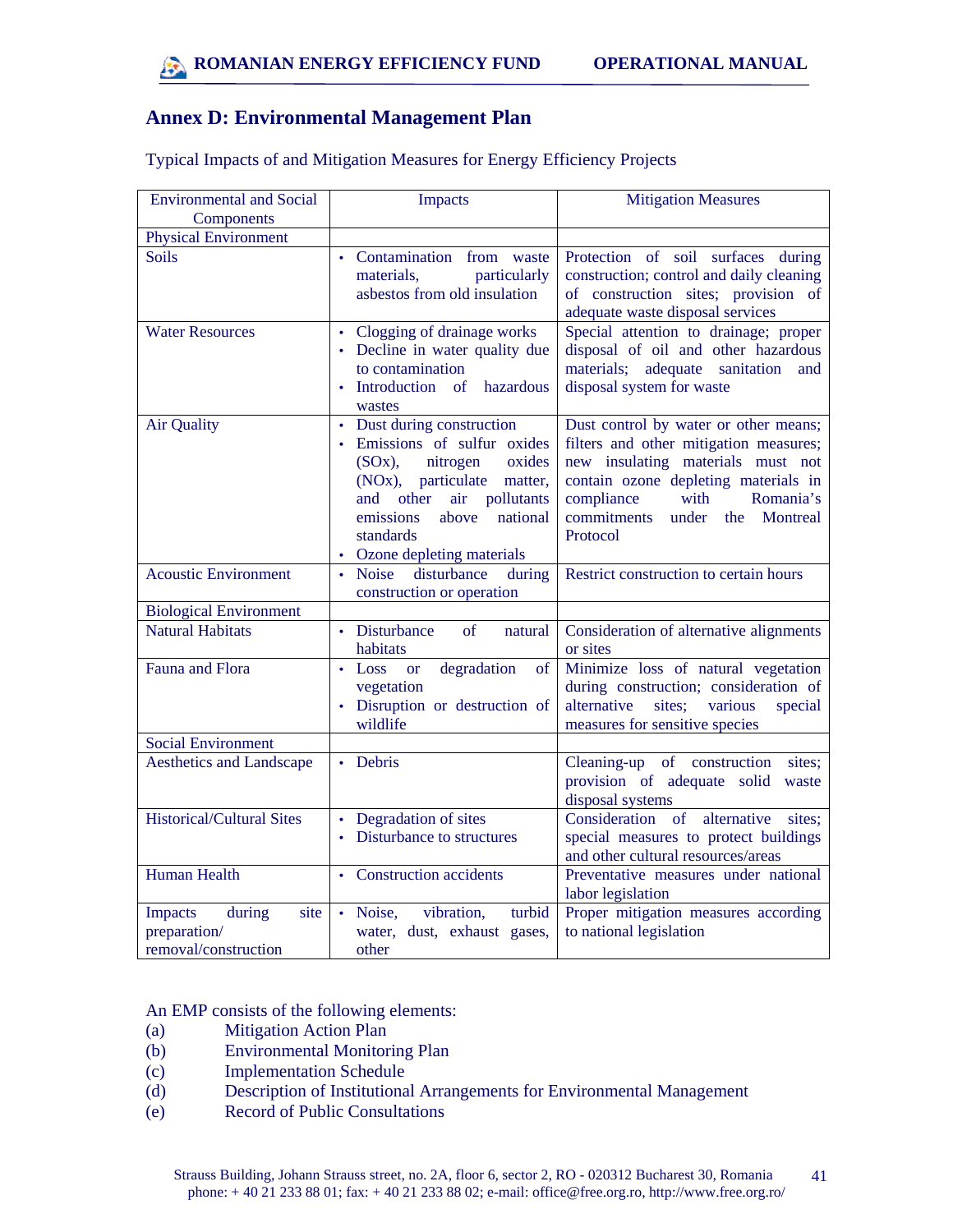# **7. MONITORING AND EVALUATION**

The purpose of monitoring and evaluation activity is to feed in the decision making process and to assess the progress and the process quality of the project at certain times, assuring in the same time a proper development of the project activities. It is necessary to be sure that implemented activities serve the initial proposed aim, the skills are acquired, the infrastructure work is in place in a proper manner and that the operation and maintenance assure preservation of the already done investment.

**Monitoring** is a process of routinely gathering of information on all aspects of the project as part of project implementation, done on different levels, over project lifetime. Monitoring also measures the quality and effect of the process and procedures. Information is provided in this way to managers, helping them to assess the progress of the implementation and take timely decisions to ensure progress is maintained according to schedule and compared to intermediate goals. The collected data - both quantitative and qualitative – are used in periodic reports to observe the status and quality of project activities.

**Evaluation** aims to determine whether project objectives set in terms of expected outputs, effects and impact are being or will be met. Evaluation is performed on specific chosen moments (mid term, interim special studies, at completion, after completion) in order to compare the project achievements at a certain moment with the desired one, and also to assess the impact of the already implemented activities. Evaluation is a combination of quantitative data and qualitative data, with emphasis on the last type of information. The collected data are analytical, descriptive and documentary and used for observing the status and quality of project achievements.

## **7.1. KEY PERFORMANCE INDICATORS**

FREE is managing the GEF / World Bank Energy Efficiency project playing the role of a Project Implementation Unit (PIU) under the guidelines of the BOA.

The financial and accounting software will be customized in order to be able to provide information in accordance with the reporting requirements.

FREE prepares interim quarterly reports, which will include both descriptive notes about the progress made and quantitative summarized updates on its business.

The Executive director will produce a comprehensive Annual Report, submit it to the BoA for the approval and than publish and disseminate it to the stakeholders and a broader audience.

The quarterly reports shall contain information at least about following:

#### **Output indicators:**

- Number of projects received by the Fund Manager (by size, type, categories of clients);
- Number of projects appraised by the Fund Manager (by size, type, categories of clients);
- Number of the loans approved (by size, categories of clients, sectors)
- New loans could be separately highlighted;
- Deals under preparation/under appraisal/ submitted to the IC/approved by IC/ submitted to the BOA/ approved-rejected by BOA with comments on the probability of the approval and potential future earning from them;
- Total principal interests and fees received during the quarter;
- Number of projects with first disbursement, if in trenches;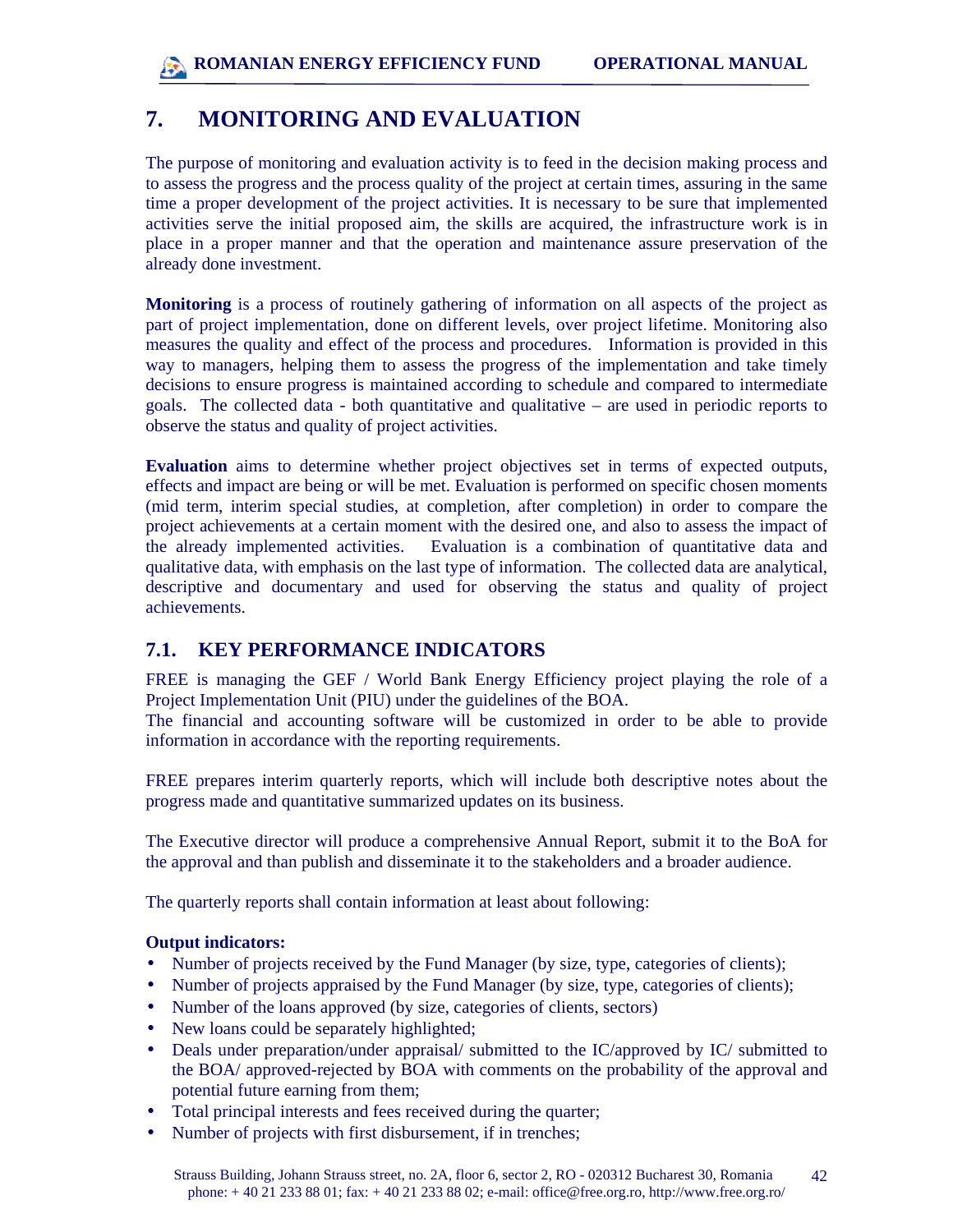- Number of projects with second disbursement, in trenches;
- Total operating expenses incurred during that quarter with comment on budget allocation issues and verbal explanations for any changes suggested;
- Non-performing loans, comprising of number, size, repayment schedules, type and reasons for non-compliance with the terms of contract.
- Co-financing including actual contributions made to the investment projects and interests indicated the future deals;
- Technical assistance delivered in terms of amount of time spent and nature of activities developed;
- TA provided per development phases of deals;
- Common hurdles faced in practice with suggestions for overcoming them in the future;
- Relevant news indicating factors that could affect energy prices and thus attractiveness of energy savings instruments, and any changes in the business environment that could impact demand for EE projects.

#### **Process indicators:**

- Average time for deals preparation (by type of investment, categories, sectors);
- Average time elapsed from the submission (preparation) to approval, by IC,
- Average time elapsed from the submission (preparation) to final approval, by BOA, in the case of projects above the established threshold;
- Average time elapsed from the approval to concluding of the loan contract;
- Average time elapsed from the approval to the first payment, if disbursement by trenches
- Number of projects rejected by the BOA, by reason of rejection?
- Number of projects with delays more than 30-60 days in the repayment of the installments/interest rate/ commission by, with reason for delay /clarified with the client by FM.

The Annual Report shall contain indicators that reflect performances over the year in question and also provide broader information that allows market analysis and trends foreseen. The indicators may be aggregate data or ratios that measure the activity and profitability of FREE.

## **7.2. BENCHMARKS**

.

The degree in which FREE is able to leverage investment by clients themselves, local financial intermediaries and other commercial sources interested in co-financing is given by following indicators:

- Amount of investment from client itself;
- Amount of loans from other commercial co-financiers;
- Average percentage invested by FREE per type of investments;
- Average percentage invested by FREE in time;
- Loans diversified by size (simple and complex), by industries, and type of activities involved (replacement of equipment, upgrading technologies, etc.

The primary goal of FREE's lending activities is to increase energy saving and mitigation of GHG reduction emissions, which has both local and global benefits. These benefits may be recorded from energy audits. FREE also needs to monitor development of the activities undertaken during the investments, as performance at the level of client. In fact these aspects determine the final goal of FREE

Indicators such as the ones listed below should be developed and recorded: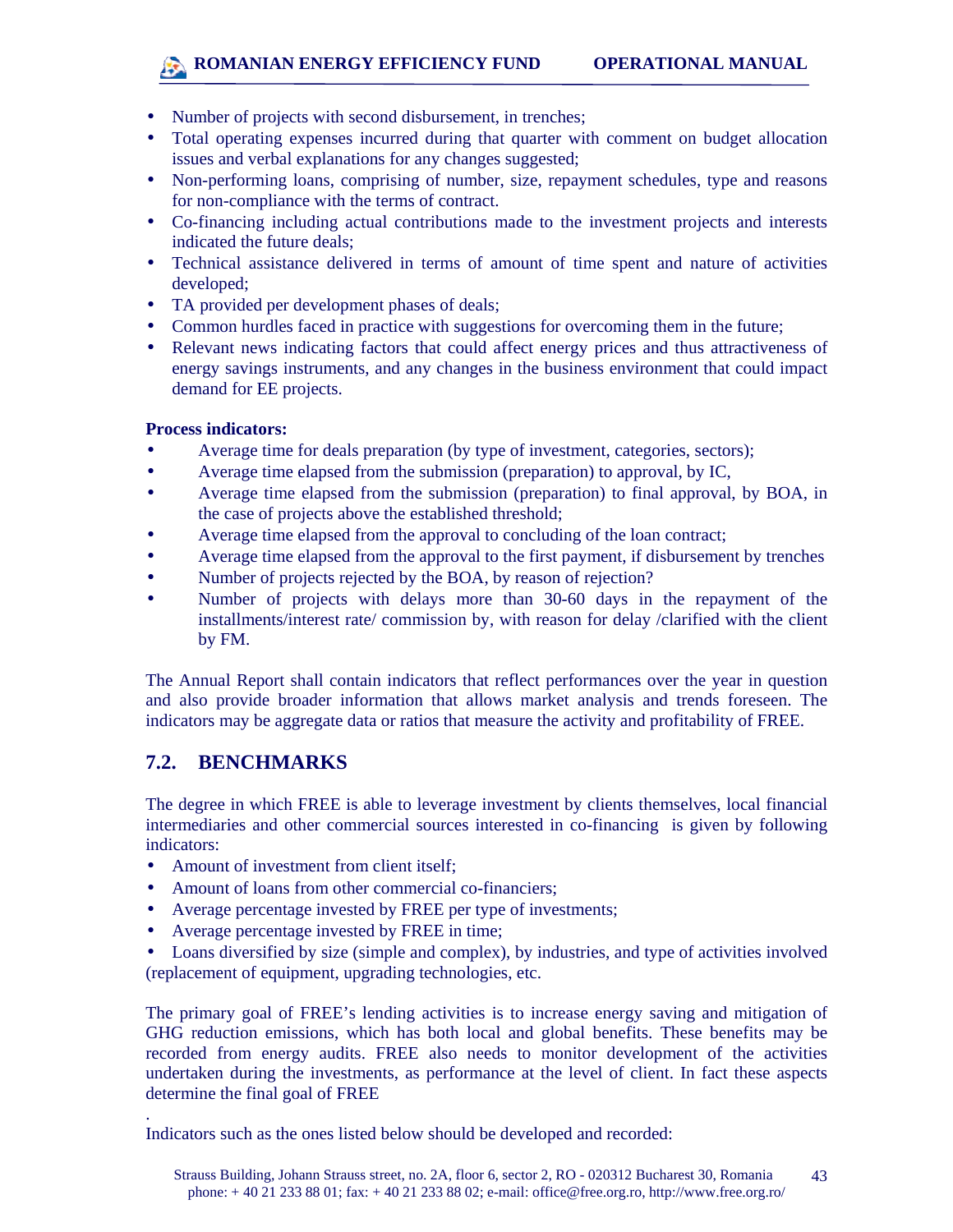## **ROMANIAN ENERGY EFFICIENCY FUND OPERATIONAL MANUAL**

- Amount of savings in energy use before and resulting from the investment;
- Client energy bill before and after investment completion;
- Return on the investment that the client has achieved using the loan;
- Improvements in Client cash flow (planning and de facto)
- Client commitment to return loan during the payback schedule;

The broader goal may include qualitative and impact indicators in order to measure:

- Increased awareness in traditional banking sector for EE loans;
- Attract co-financing to expand its operation;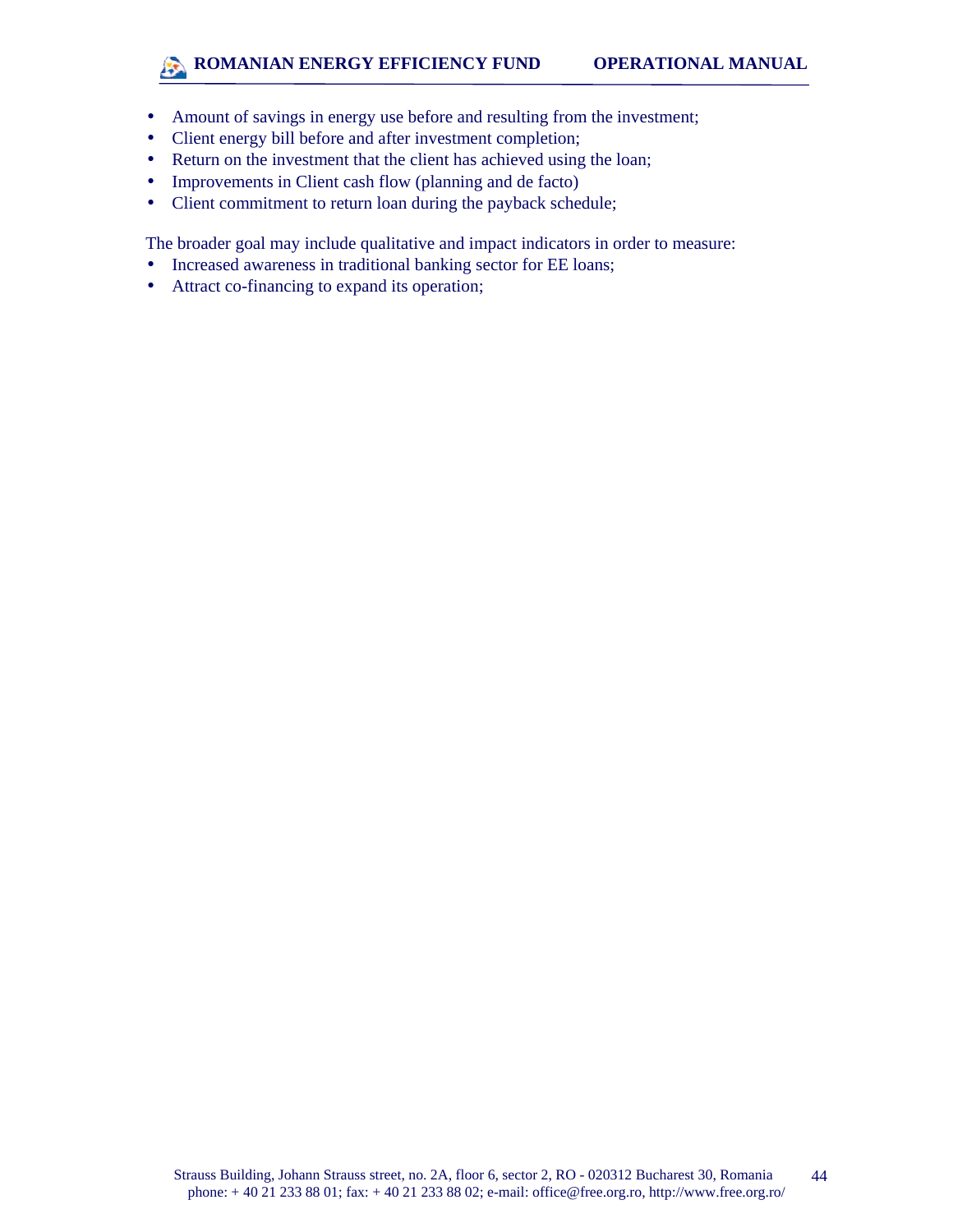# **8. PROCUREMENT**

## **8.1. GENERAL PROVISIONS**

The project includes procurement of goods, works, technical services, and consultants' services. All procurement activities are governed by the rules and procedures set by the World Bank and will be conducted in accordance with the following guidelines:

Goods and Works: *Procurement under the IBRD Loans and IDA Credits,* issued in January 1995, revised January and August 1996, September 1997, and January 1999).

Consulting Services (technical assistance, training, and similar): *Selection and Employment of Consultants by World Bank Borrowers*, issued in January 1997, revised September 1997 and January 1999.

Additionally, the World Bank's Standard Bidding Documents, Request for Proposals and Forms of Contract will be used.

These guidelines are included by reference in the Loan Agreement signed by the Government of Romania (GoR) and the International Bank for Reconstruction and Development (IBRD) and are legally binding on the parties.

The main purpose of these guidelines is to inform all concerned, who carry out projects financed in whole or in part by a loan, credit or grant from IBRD/IDA, about arrangements of procurement of goods and works and related services, and define procedures for selecting, contracting and monitoring consultants required for such projects; these guidelines are also intended as a training tool for project staff.

The guidelines describe all procurement methods and their procedures for all types of projects. This chapter of the Operational Manual describes all procurement methods and their procedures to be used during project implementation as agreed through the Loan Agreement. For a specific activity only those methods and procedures considered appropriate for the project and included as such in this Manual will be applied.

The guidelines referred to above are based on the principles of economy and efficiency in project implementation, opportunity for all eligible bidders to compete, and the importance of transparency. In order to ensure that these principles are respected, the Bank requires the use of competitive procedures, such as international and national competitive bidding, advertisement of consulting opportunities, and even mandates the use of standard bidding documents for this purpose. The guidelines deal in some detail with the procedures to be followed in international competition.

## **8.2. PROCUREMENT UNDER SUB-PROJECTS**

## **8.2.1. GENERAL**

Procurement of goods and services under Sub-projects shall be carried out in accordance with established commercial practices acceptable to the Bank described in paragraph 3.12 of Procurement Guidelines and described in paragraph 3.12 of the Consultants Guidelines.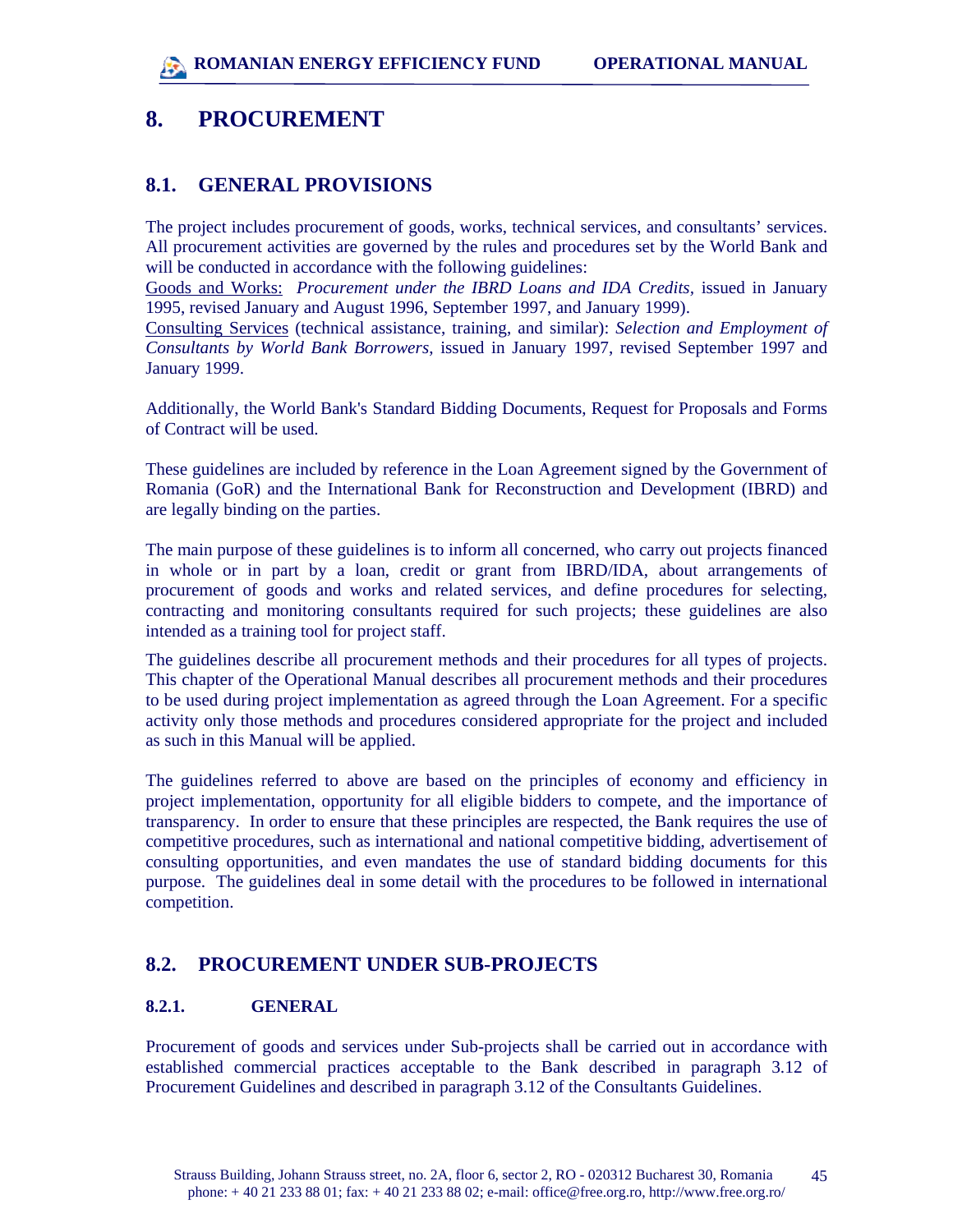#### **8.2.2. REVIEW BY THE BANK OF PROCUREMENT DECISIONS**

**Prior Review:** With respect to the first two contracts regardless of the costs thereof and all subsequent contracts above \$1,000,000 dollars, the procedures set forth in paragraphs 2 and 3 of Appendix 1 to the Guidelines shall apply.

**Post Review:** With respect to each contract not governed by prior review, the procedures set forth in paragraph 4 of Appendix 1 to the Guidelines shall apply.

## **8.3. EMPLOYMENT OF CONSULTANTS FOR THE FREE**

#### **8.3.1. GENERAL**

Consultants' services shall be procured in accordance with the provisions of the Introduction and Section IV of the "Guidelines: Selection and Employment of Consultants by World Bank Borrowers" published by the Bank in January 1997 and revised in September 1997 and January 1999 (the Consultant Guidelines) and the following provisions:

#### **8.3.2. QUALITY- AND COST-BASED SELECTION**

Except as otherwise provided in 8.3.3. below, consultants' services shall be procured under contracts awarded in accordance with the provisions of Section II of the Consultant Guidelines, paragraph 3 of Appendix 1 thereto, Appendix 2 thereto, and the provisions of paragraphs 3.13 through 3.18 applicable to quality- and cost-based selection of consultants.

The following provisions shall apply to consultants' services to be procured under contracts awarded in accordance with the provisions of the preceding paragraph. The short list of consultants for services estimated to cost less than \$ 200,000 equivalent per contract, may comprise entirely of national consultants in accordance with the provisions of paragraph 2.7 of the Consultant Guidelines.

#### **8.3.3. OTHER PROCEDURES FOR THE SELECTION OF CONSULTANTS**

**Least-cost Selection:** Services for Technical Assistance of the Project estimated to cost less than \$100,000 equivalent per contract may be procured under contracts awarded in accordance with the provisions of paragraphs 3.1 and 3.6 of the Consultant Guidelines.

**Selection Based on Qualifications:** Services of the Project estimated to cost less than \$100,000 equivalent per contract may be procured under contracts awarded in accordance with the provisions of paragraphs 3.1 and 3.7 of the Consultant Guidelines.

**Individual Consultants:** Services for tasks that meet the requirements set forth in paragraph 5.01 of the Consultant Guidelines shall be procured under contracts awarded to individual consultants in accordance with the provisions of paragraphs 5.1 through 5.3 of the Consultant Guidelines.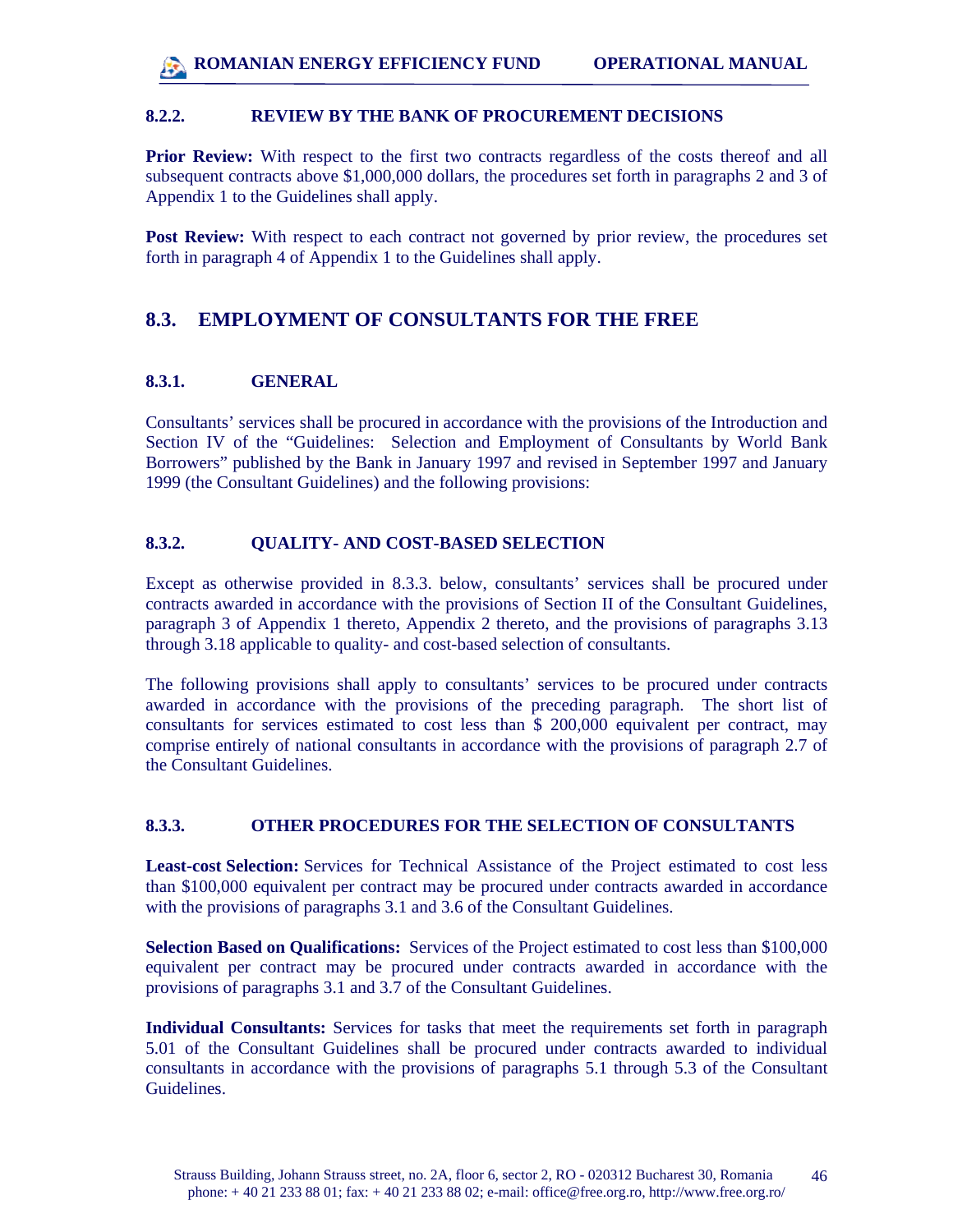#### **8.3.4 REVIEW BY THE BANK OF THE SELECTION OF CONSULTANTS**

**Selection Planning:** Prior to the issuance to consultants of any requests for proposals, the proposed plan for the selection of consultants under the Project shall be furnished to the Bank for its review and approval, in accordance with the provisions of paragraph 1 of Appendix 1 to the Consultant Guidelines. Selection of all consultants' services shall be undertaken in accordance with such selection plan as shall have been approved by the Bank, and with the provisions of said paragraph 1.

**Prior Review:** With respect to each contract for the employment of consulting firms estimated to cost \$50,000 or each contract for the employment of individuals estimated to cost \$20,000, or any single-source selection or assignments of a critical nature as determined by the Bank regardless of their value, the procedures set forth in paragraphs 1, 2 (other than the third subparagraph of paragraph 2 (a) and 5 of Appendix 1 to the Consultant Guidelines shall apply.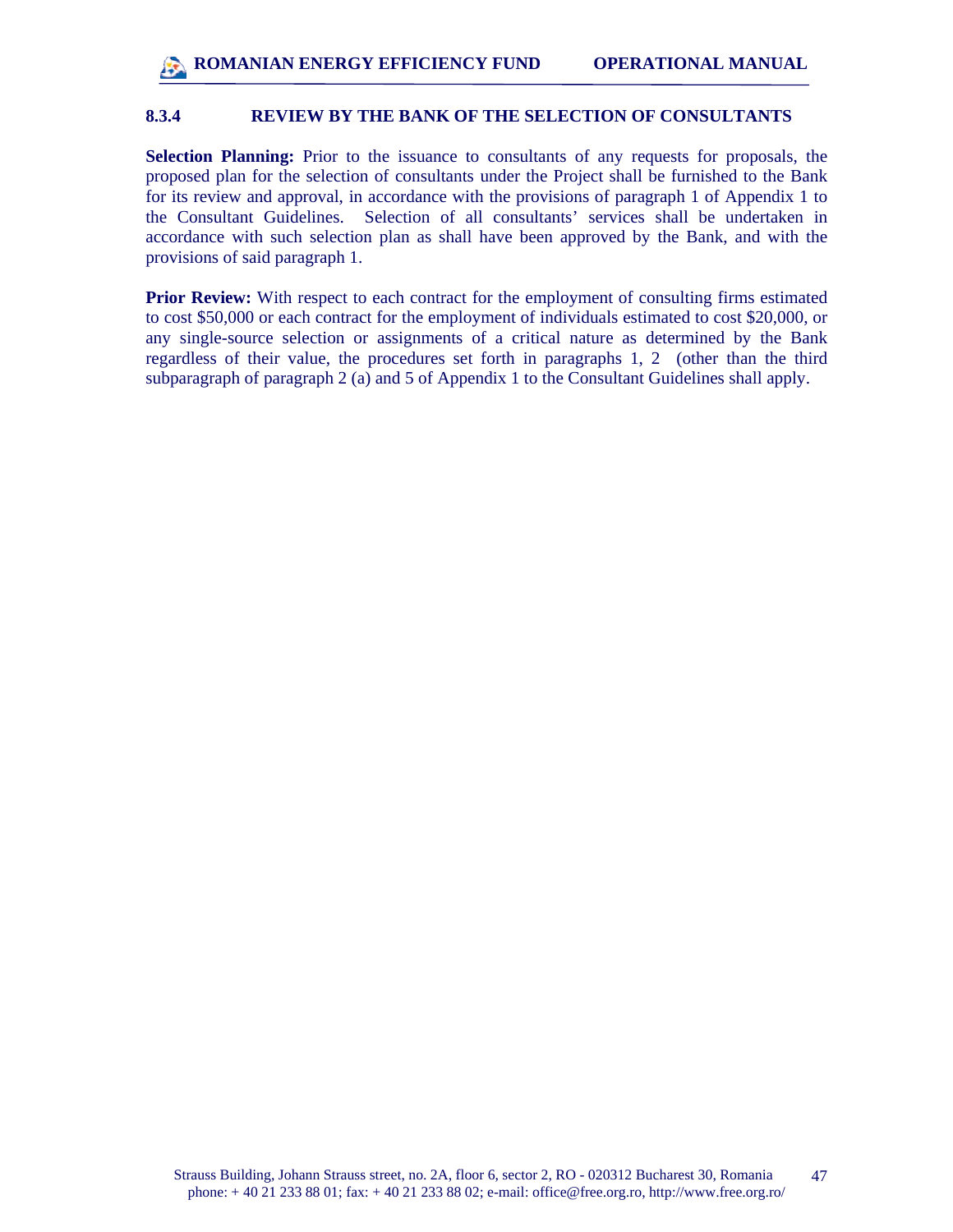## **9. FINANCIAL MANAGEMENT**

FREE will establish and will maintain a project financial management system (FMS) in a format acceptable to the Bank and in accordance with WB Financial Management requirements. FREE will be responsible for the project's overall financial management system. All financial management and disbursement procedures for the Project will be centralized at FREE and be in accordance with the relevant Bank guidelines. A more detailed description of the financial management system can be found in FREE Financial Manual.

## **9.1. STAFFING OF THE ACCOUNTING / FINANCE FUNCTION**

The Financial Controller will handle all financial accounting records, ensure that accounting records are kept up to date within the accounting software and will be in charge of the petty cash arrangements. The Financial Controller will be responsible for the planning, budgeting, auditing and reporting aspects, reporting to FREE director. The finance manager will also establish permanent contacts with the accounting department of the MoIR, auditors and the MOF.

The financial team will be completed with a (part-time) accountant, responsible mainly for the primary accounting.

## **9.2. ACCOUNTING AND INTERNAL CONTROLS**

FREE will maintain the project accounts in accordance with the Romanian statutory accounting standards and will report to the World Bank and to the Government. FREE will maintain all documentation related to project expenditures and keep financial records in accordance with sound accounting practices. FREE will be responsible for keeping the full accounting records of the Project, in charge of all payments, operating the accounting software, handling the Special Account (SA) and the Project Accounts (other development partners contributions), reporting both to the Bank and the Government, planning, budgeting, disbursement and auditing.

All the original project documents, contracts, payment orders, bank statements and all other relevant accounting documents will be kept by FREE, filed on a timely basis and organized in a manner to ensure the full audit trail with the accounting software records.

FREE's key staff (executive director and finance manager) will be responsible for developing detailed financial statements, reporting formats and methods, internal control procedures, disbursement and flow of funds arrangements, assigned staff responsibilities in order to ensure a complete segregation of duties.

FREE will be fully in charge of all payments, disbursement, reporting, accounting, planning, budgeting and auditing relating to the Project. All the original project documents, contracts, payment orders, bank statements and all other relevant accounting documents will be kept by FREE, filed on a timely basis and organized in a manner to ensure the full audit trail with the accounting software records.

Detailed accounts will be kept for each project component and its sub-components. The accounts also reflect: the status of payment against each contract; utilization of the Special Account (SA) and replenishments made by the Bank; utilization of the other sources of funding and uses of the funds. FREE will prepare reports showing detailed budgeted and actual expenditures, uses of funds by source, summary of withdrawals and forecasts, statements of progress achieved to date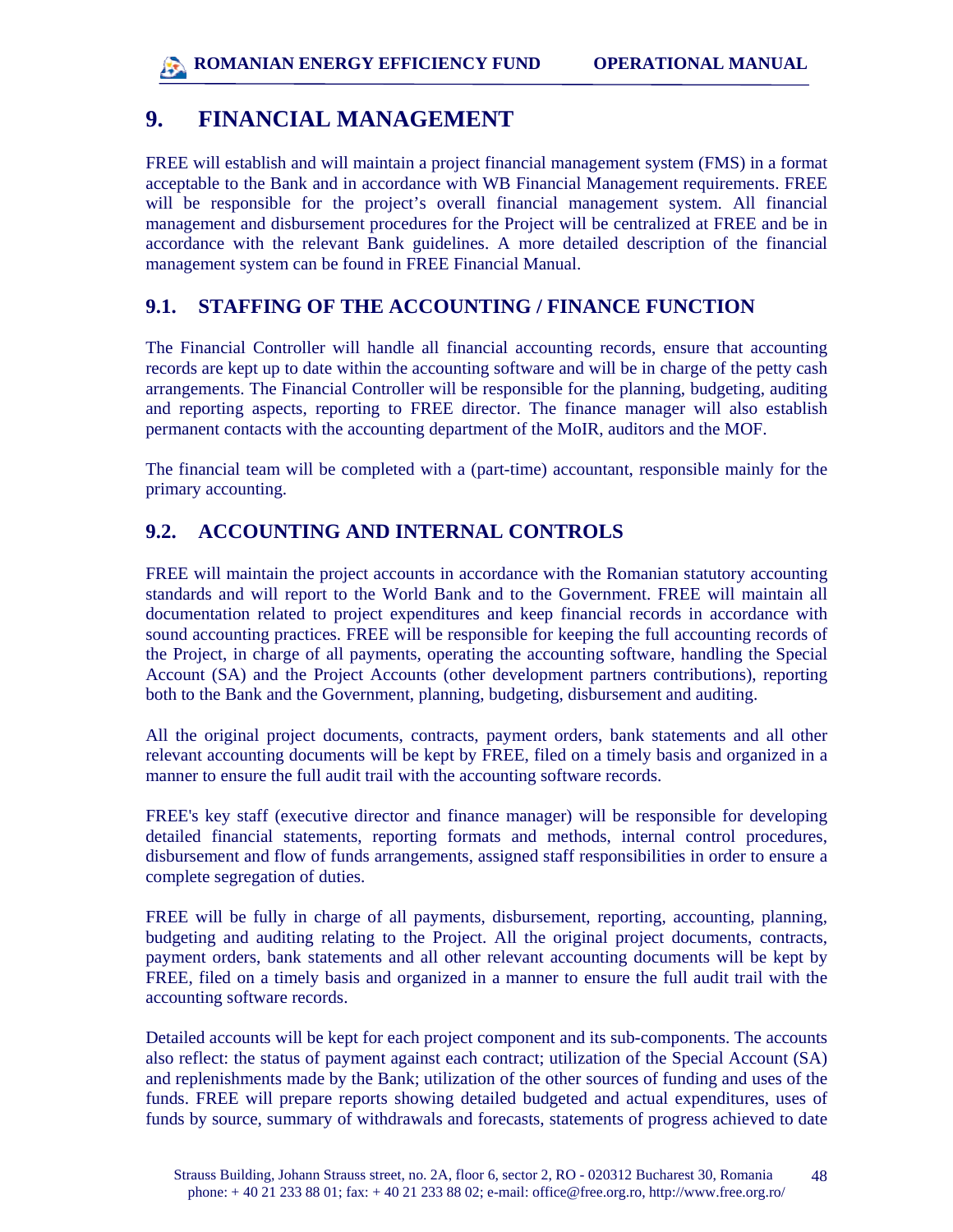and the objectives for the forthcoming quarter and semester. FREE will submit the quarterly Financial Monitoring Reports (FMRs) to the Bank no later than 45 days after the relevant quarter's end.

## **9.3. COMPUTERIZED ACCOUNTING SYSTEM**

The project accounting and reporting software system will be developed, customized and installed, in order to respond to the Terms of Reference agreed between the WB and FREE. The system will be designed to fully respond to the specifics of the Project. The system will feature a customized chart of accounts, detailed financial statements, reporting formats and methods, etc. The system will be able to produce all the Financial Monitoring Reports as required by the WB. The system will produce a trial balance, balance sheet, a statement of sources and uses of funds, income and expenditure statement, special and project account statements.

Usual journals and ledgers should also be produced by the system, such as separate journals for works, goods, consulting and training, and operating costs. The system also normally features the bank accounts ledger, the accounts receivable and accounts payable ledgers, the general ledger and a fixed assets register.

## **9.4. AUDIT ARRANGEMENTS**

The project annual financial statements will be audited each fiscal year in accordance with Bank guidelines, by independent auditors acceptable to the Bank. Copies of the audit reports will be submitted to the Bank within six months of the close of the fiscal year (calendar year). The audit report will cover the Project financial Statements, Special and Project Accounts' Statements, as well as all the Statement of Expenses (SOEs). In addition, the audit shall include on the portfolio and net asset value of FREE's revolving fund account.

## **9.5. PLANNING AND BUDGETING**

FREE will prepare reports showing detailed budgeted and actual expenditures, uses of funds by source, summary of withdrawals and forecasts, statements of progress achieved and the objectives for the forthcoming quarter and semester.

Detailed accounts will be kept for each project component and its sub-components. The accounts also reflect: the status of payment against each contract; utilization of the Special Account (SA) and replenishments made by the Bank; utilization of the other sources of financing and uses of the funds. FREE will submit the quarterly FMRs to the Bank starting with the period in which disbursements will commence, and quarterly thereafter, no later than 45 days after the relevant quarter's end. The budgeting and financial forecasting are an integral part in the process of preparing the FMRs.

## **9.6. FINANCIAL AND ACCOUNTING PROCEDURES MANUAL**

FREE will adhere to sound internal control procedures and practices, to ensure that the Project funds are used with economy and efficiency and only for the purposes intended. FREE will report to the BoA and relevant Ministers and will inform in a timely manner about project implementation and progress.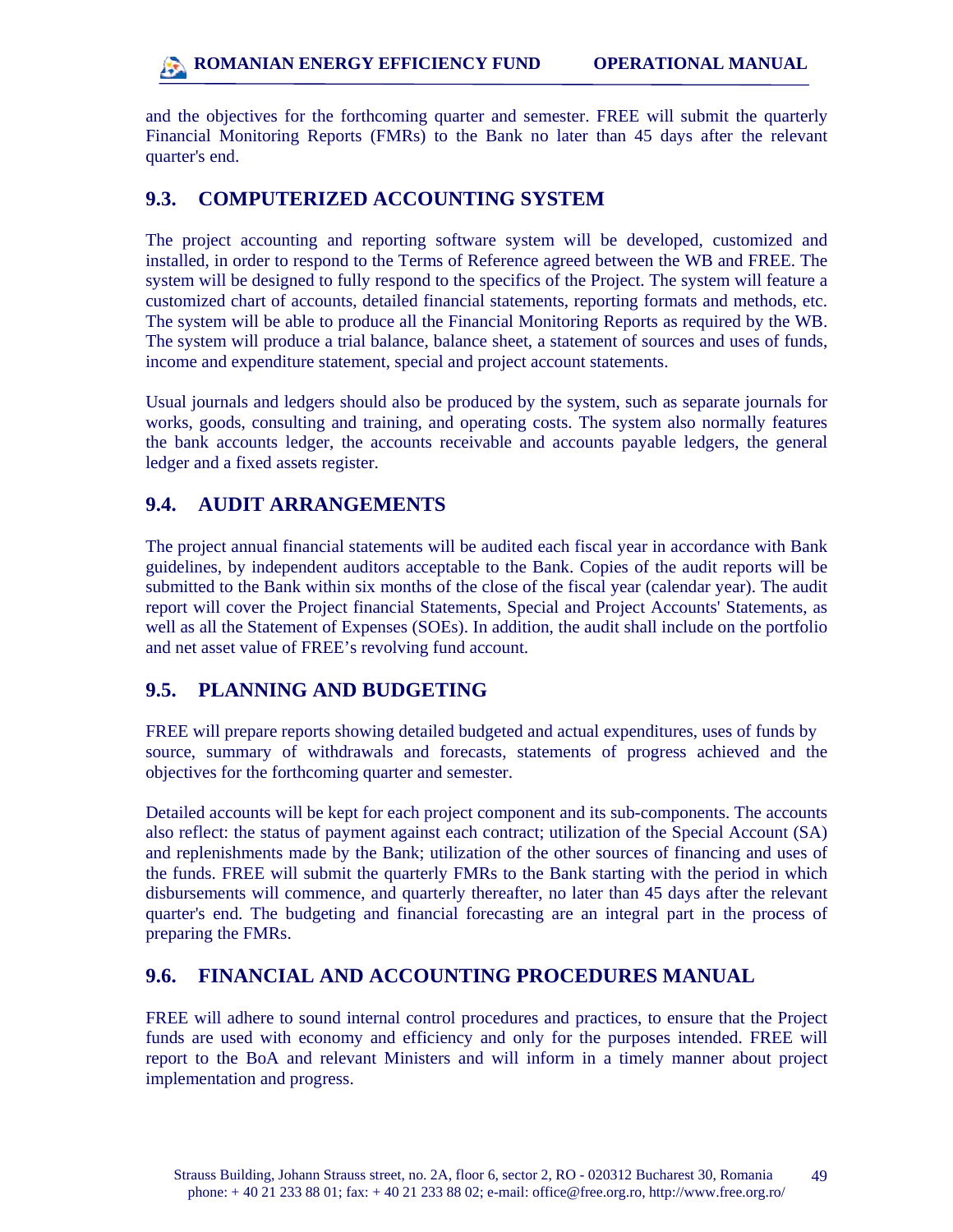FREE staff must become familiar with the WB regulations (legal, disbursement, financial management, etc) applicable to their relevant area. A Financial and Accounting Procedures Manual will have to be developed by the FM consultant in cooperation with FREE director and finance manager, documenting all the various types of financial transactions, approval and authorization steps, the flow of documents within FREE and between FREE, fund manager and the beneficiaries, the accounting department of the MoIR, to the MOF, FREE staff responsibilities and measures to ensure a complete segregation of duties, as well as other internal control procedures. The manual will also document the day-to-day internal procedures for each type of activity (such as correspondence handling, contracting and payment procedures, operation of all bank accounts, petty cash, authorization mechanism, reporting, budgeting, planning, filling, etc.). FREE's accounting and financial management policies would be incorporated into its Operational Manual, which would be approved by the Bank before Board presentation.

## **9.7. FLOW OF FUNDS**

The Grant Agreement will be signed between the World Bank (GEF) and the Romanian Government, through the MoF. The MoF will then sign a subsidiary grant agreement with FREE, giving full rights to FREE to use the grant proceeds in accordance with grant and implementation agreements with the WB.

FREE will handle the Grant amounts through the Special Account (SA). The SA will be opened at a commercial bank, acceptable to, and in accordance with WB requirements.

Other sources of financing will be received in a separate project account, that will just be used specifically for the development partners' contributions to the project.

FREE will have the full rights to operate both the special and the project accounts. All documentation pertaining to the project (relating to Grant funds and to the other sources of financing received from other donors as applicable) will be kept at FREE.

## **9.8. DISBURSEMENT ARRANGEMENTS**

Most of the disbursements are expected to be made from the Special Account due to the small size of payments and the nature of operation (FI). The use of Statement of Expenditures (SOEs) would be allowed as noted herein. The various categories are described below.

- Disbursements towards sub-loans will be made against sub-loan agreements approved by FREE's BoA. It is expected that borrowers would contribute at least 20% of the costs of their projects.
- Disbursements towards Fund Manager Retainer fee would not be made on the basis of SOEs.
- Disbursements towards technical assistance and consultancy contracts would be made on the basis of SOEs, subject to a threshold of US\$50,000 for firms and US\$20,000 for individuals.
- Disbursements towards incremental operating costs of FREE would be made against SOEs and the maximum limit each year would be 100% in first year; 90% in second year; 75% in third year; 50% in fourth year and zero thereafter. Disbursements are expected to be direct payments from the Bank only in the case where FREE's clients and consultants express preference for this procedure because of nationality of supplier or the size of the contract.

50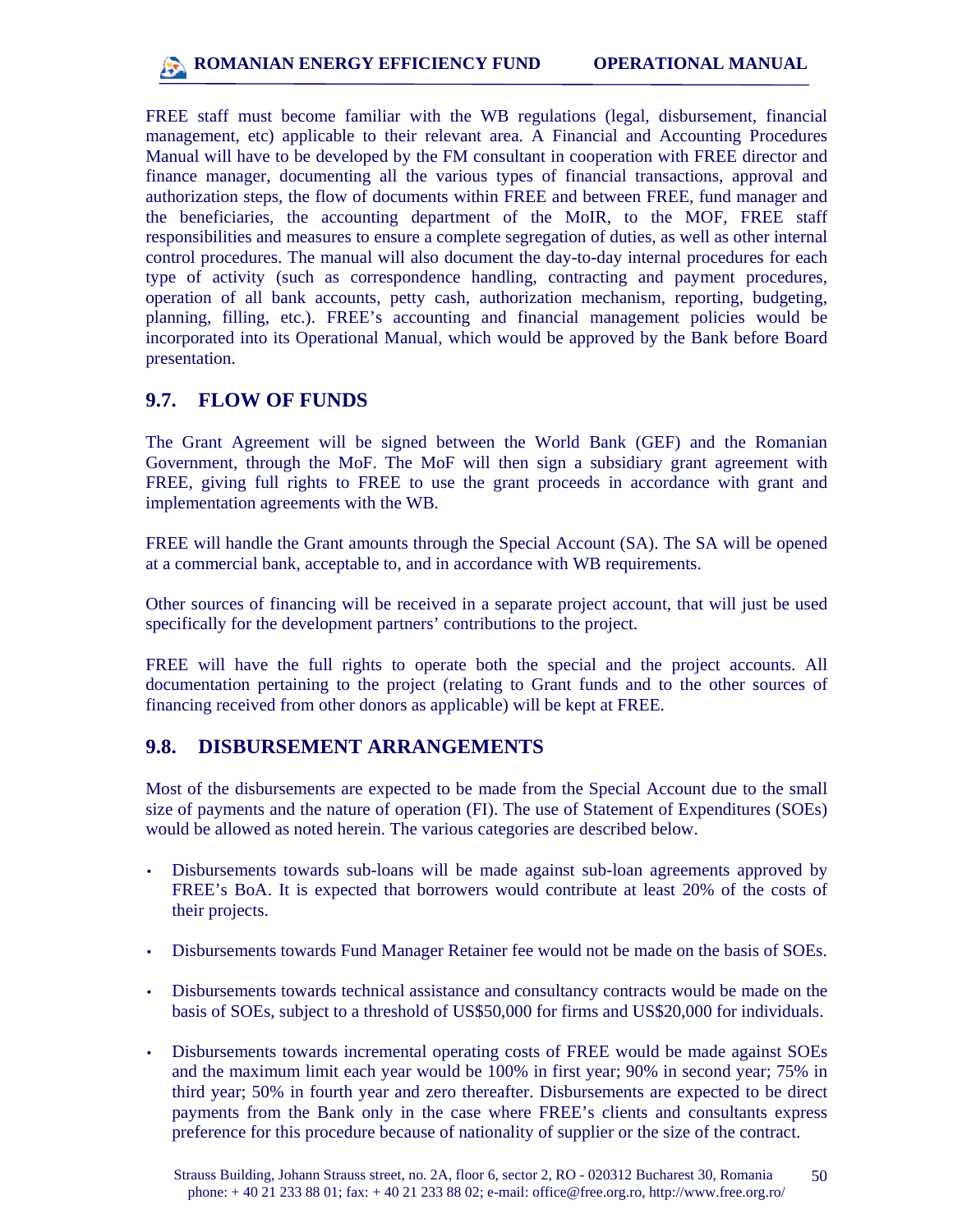## **ROMANIAN ENERGY EFFICIENCY FUND OPERATIONAL MANUAL**

Glossary of terms: (when the list will be exhaustive will be arranged in alphabetical order)

- GEF
- IBRD
- MFP-Ministry of Public Finance
- MWEP-Ministry of Waters and Environmental Protection
- MOIR-Ministry of Industry and Resources
- FREE –Romanian Energy Efficiency Fund
- Fund Manager –Fund Management Company
- EO-Emergency Ordinance
- BoA-Board of Administration
- IC-Investment Committee
- ED-Executive Director
- FC financial Controller
- GA-grant agreement
- SGA-subsidiary grant agreement
- LEPA-Local Environmental Protection Agency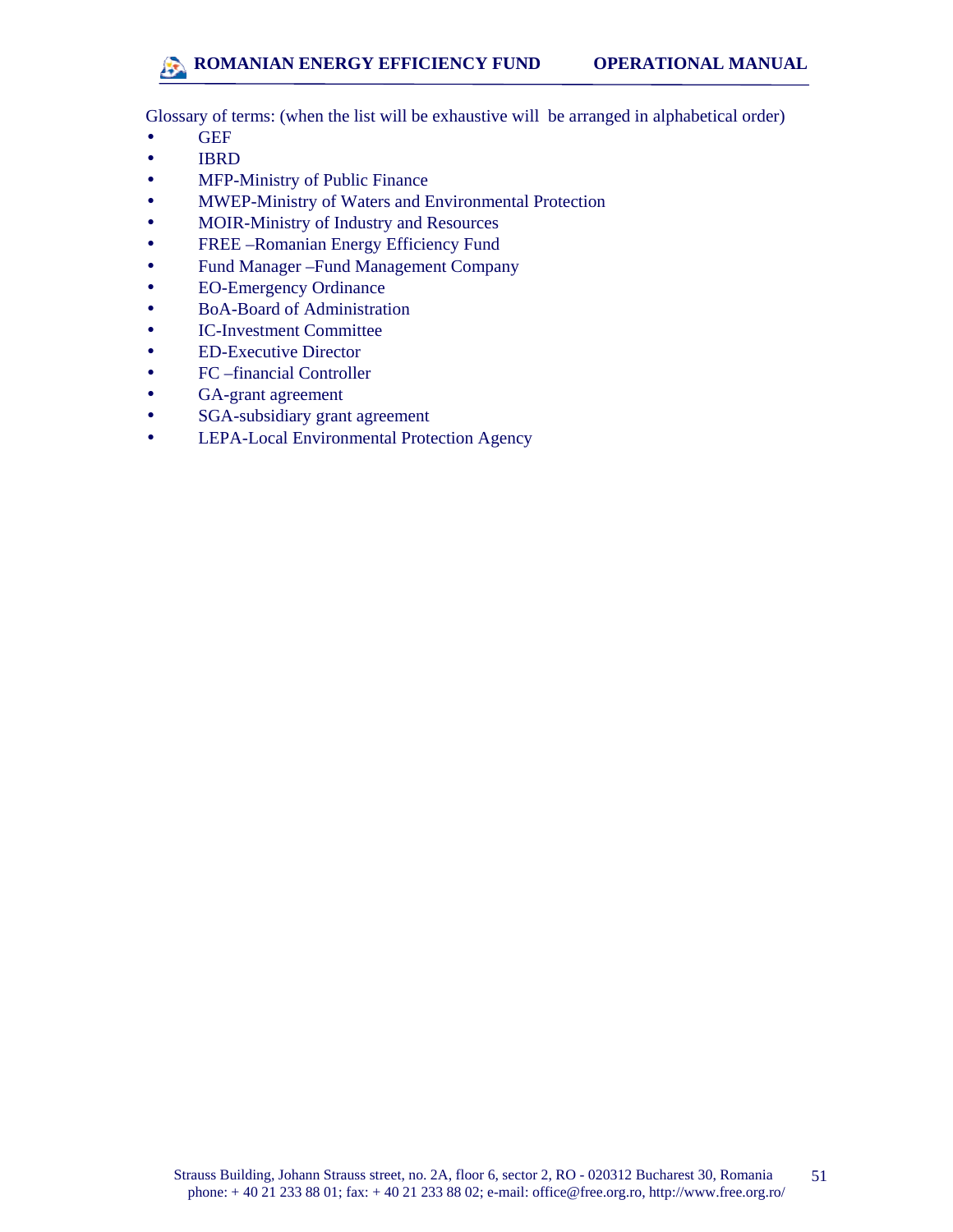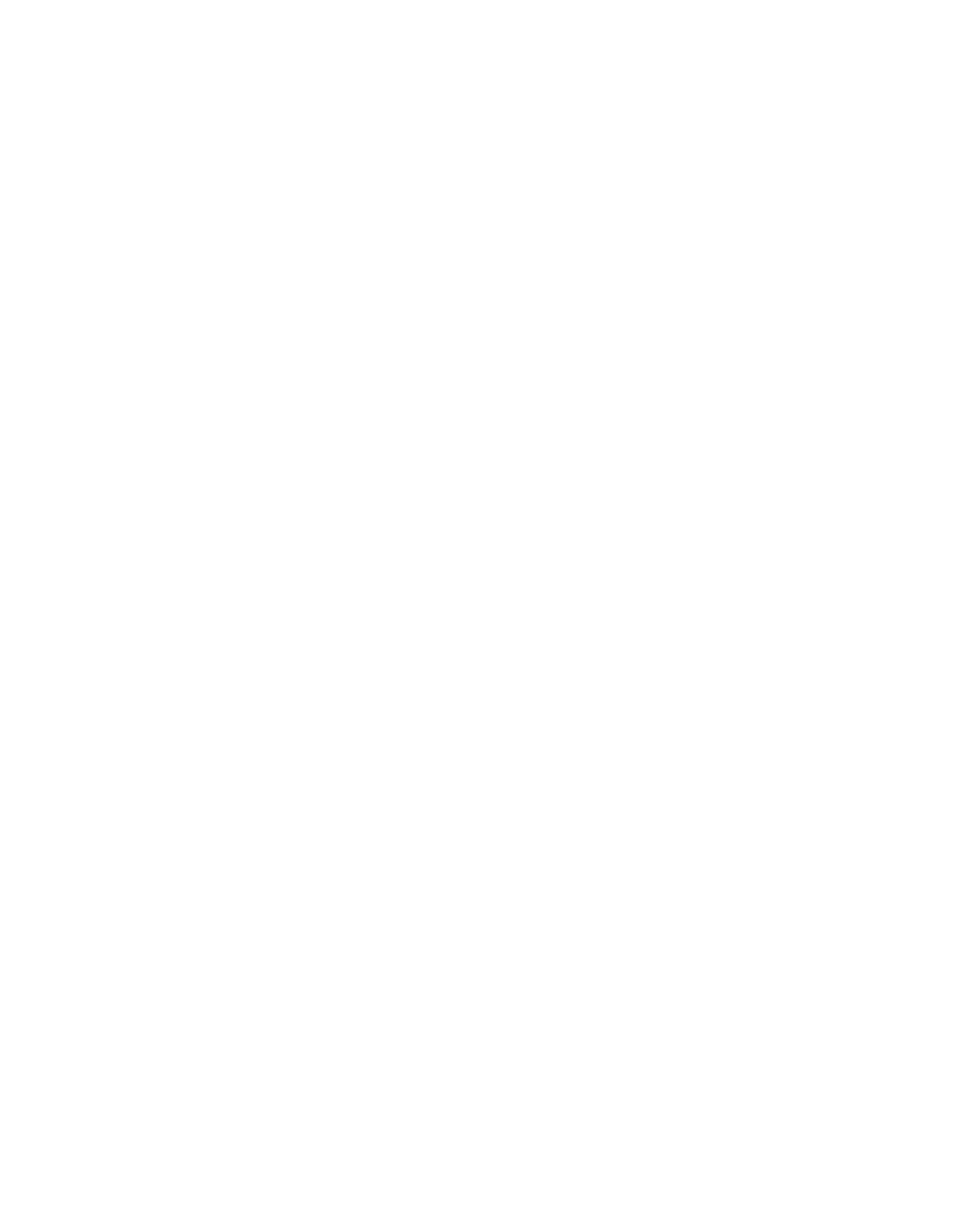

# **CONTRACT FOR CONSULTANTS' SERVICES**

between

# **FREE – Fondul Roman pentru Eficienta Energiei**

and

[name of the Consultants]

Dated: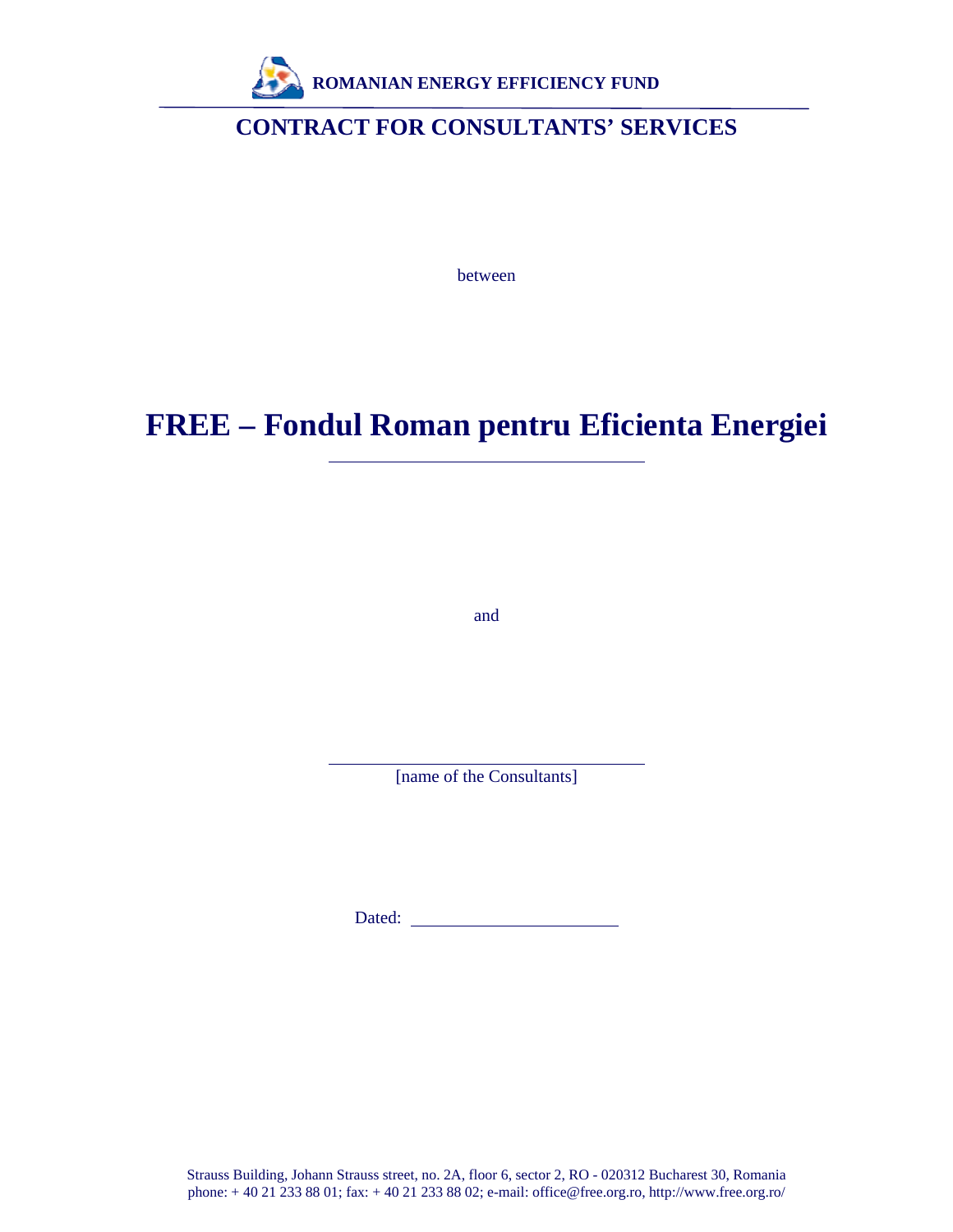#### I. Form of Contract

This CONTRACT (hereinafter called the "Contract") is made the *[day]* day of the month of *[month]*, *[year]*, between, on the one hand, FREE – Fondul Roman pentru Eficienta Energiei (hereinafter called the "Client") and, on the other hand, *[name of consultants]* (hereinafter called the "Consultants").

[*Note: If the Consultants consist of more than one entity, the above should be partially amended to read as follows:* "…(hereinafter called the "Client") and, on the other hand, a joint venture consisting of the following entities, each of which will be jointly and severally liable to the Client for all the Consultants' obligations under this Contract, namely, *[name of consultants]* and [name of consultants] (hereinafter called the "Consultants").]<sup>1</sup>

#### WHEREAS

(a) the Client has requested the Consultants to provide certain consulting services as defined in the General Conditions of Contract attached to this Contract (hereinafter called the "Services");

(b) the Consultants, having represented to the Client that they have the required professional skills, and personnel and technical resources, have agreed to provide the Services on the terms and conditions set forth in this Contract;

(c) the Client has received [*or* has applied for] a grant from the International Bank for Reconstruction and Development (hereinafter called the "Bank") [*or* a credit from the International Development Association (hereinafter called the "Association")] towards the cost of the Services and intends to apply a portion of the proceeds of this grant [*or* credit] to eligible payments under this Contract, it being understood (i) that payments by the Bank [*or* Association] will be made only at the request of the Client and upon approval by the Bank [*or* Association], (ii) that such payments will be subject, in all respects, to the terms and conditions of the agreement providing for the grant [*or* credit], and (iii) that no party other than the Client shall derive any rights from the agreement providing for the grant [or credit] or have any claim to the grant [*or* credit] proceeds;

NOW THEREFORE the parties hereto hereby agree as follows:

1. The following documents attached hereto shall be deemed to form an integral part of this Contract:

(a) The General Conditions of Contract;

(b) The Special Conditions of Contract;

(c) The following Appendices: [*Note: If any of these Appendices are not used, the words "Not Used" should be inserted below next to the title of the Appendix and on the sheet attached hereto carrying the title of that Appendix*.]

| Appendix A: Description of the Services                     |          |
|-------------------------------------------------------------|----------|
| Appendix B: Reporting Requirements                          |          |
| Appendix C: Key Personnel and Subconsultants                |          |
| Appendix D: Breakdown of Contract Price in Foreign Currency |          |
| and Payment Procedures                                      |          |
| Appendix E: Breakdown of Contract Price in Local Currency   | Not used |

 $\frac{1}{1}$ Text in brackets is optional; all notes should be deleted in final text.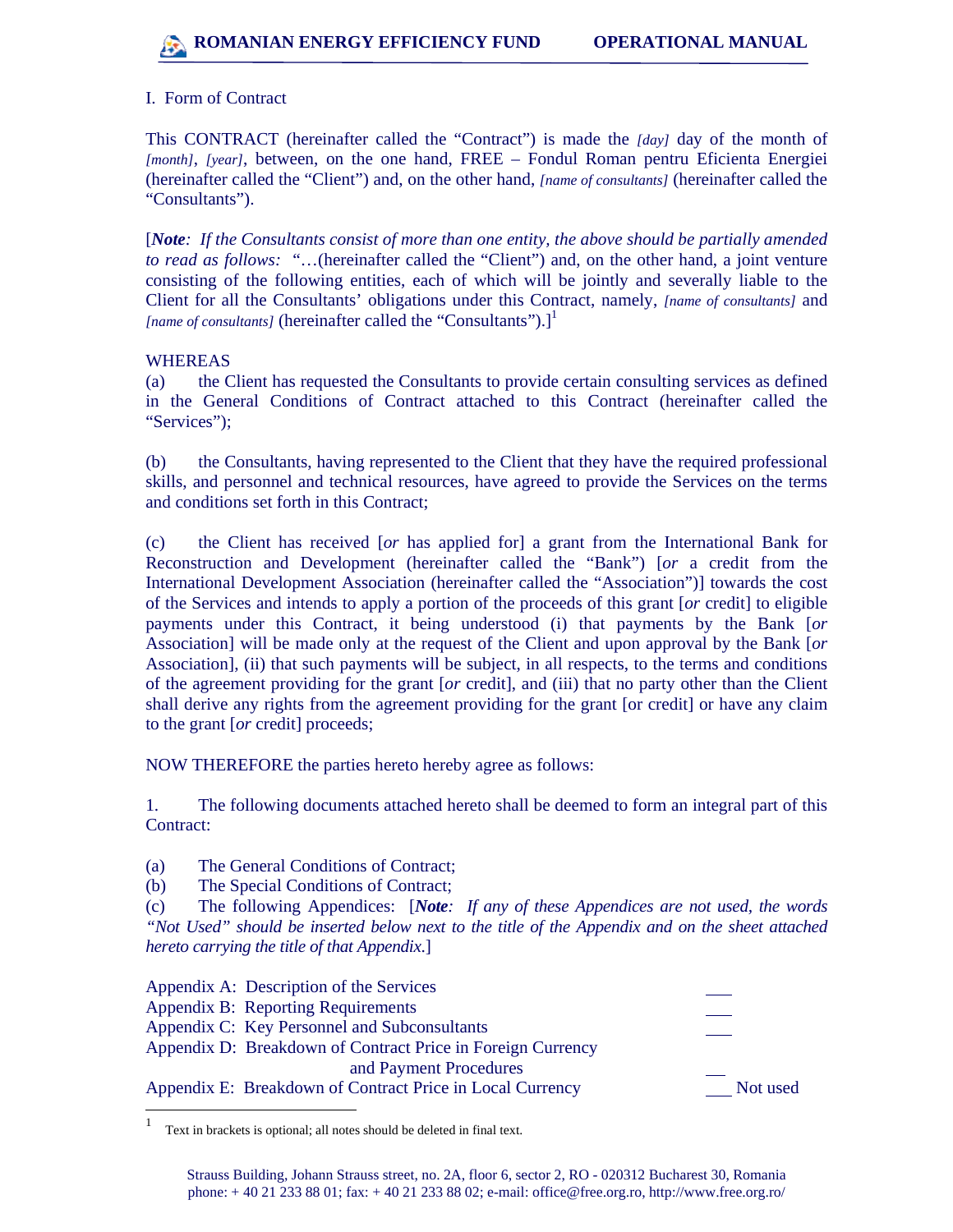## **ROMANIAN ENERGY EFFICIENCY FUND OPERATIONAL MANUAL**

Appendix F: Services and Facilities Provided by the Client

2. The mutual rights and obligations of the Client and the Consultants shall be as set forth in the Contract, in particular:

(a) The Consultants shall carry out the Services in accordance with the provisions of the Contract; and

(b) the Client shall make payments to the Consultants in accordance with the provisions of the Contract.

IN WITNESS WHEREOF, the Parties hereto have caused this Contract to be signed in their respective names as of the day and year first above written.

For and on behalf of FREE – Fondul Roman pentru Eficienta Energiei

*[Authorized Representative]*

For and on behalf of *[name of consultants]*

*[Authorized Representative]*

[*Note: If the Consultants consist of more than one entity, all these entities should appear as signatories, e.g., in the following manner*:]

For and on behalf of each of the Members of the Consultants

*[name of member]*

*[Authorized Representative]*

*[name of member]*

*[Authorized Representative]*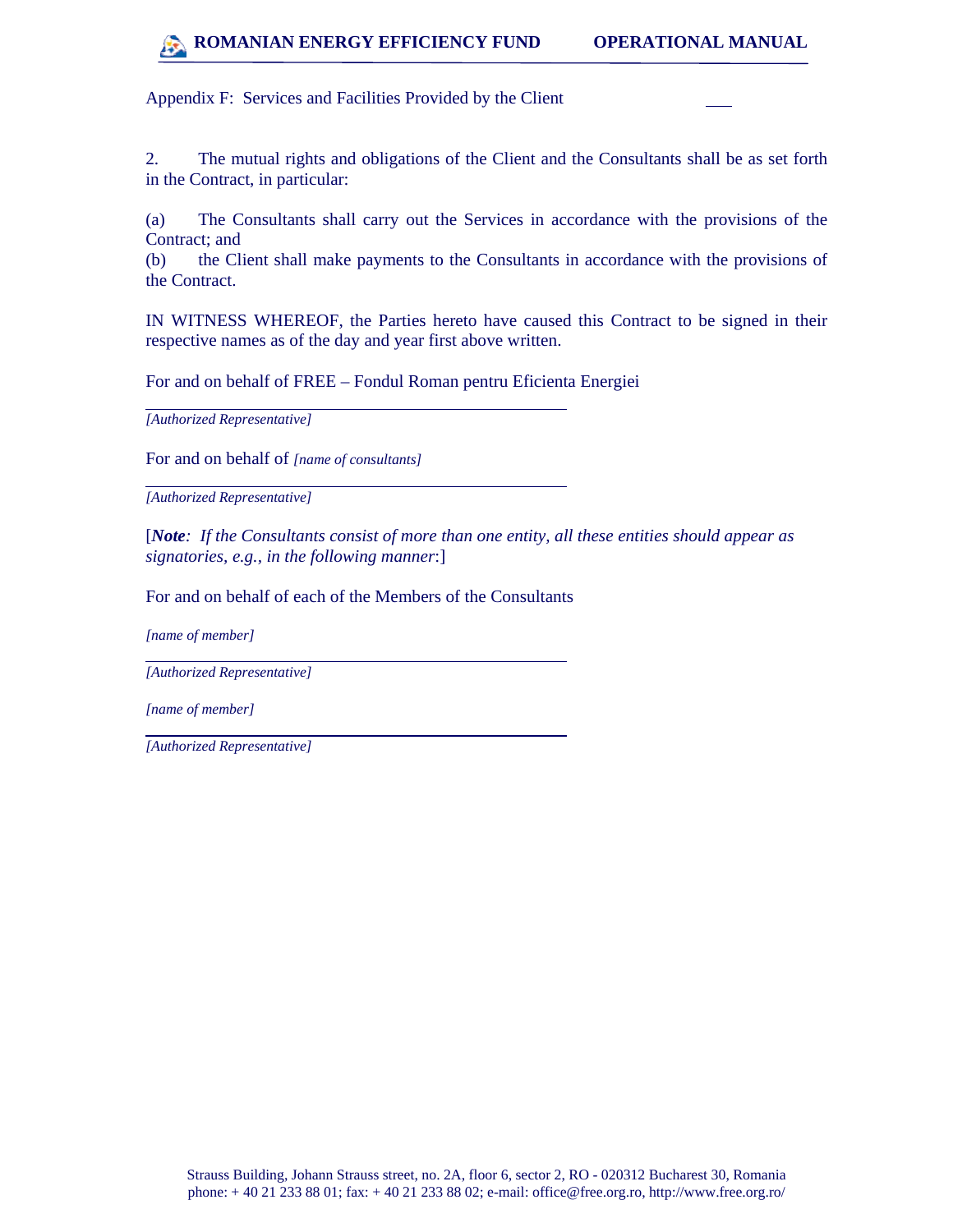#### II. General Conditions of Contract

#### *1. GENERAL PROVISIONS*

**1.1 Definitions** Unless the context otherwise requires, the following terms whenever used in this Contract have the following meanings:

> (a) "Applicable Law" means the laws and any other instruments having the force of law in the Government's country (or in such other country as may be specified in the Special Conditions of Contract (SC)), as they may be issued and in force from time to time;

> (b) "Bank" means the International Bank for Reconstruction and Development, Washington, D.C., U.S.A.;

**or** 

(b) "Association" means the International Development Association, Washington, D.C., U.S.A.;

(c) "Contract" means the Contract signed by the Parties, to which these General Conditions of Contract (GC) are attached, together with all the documents listed in Clause 1 of such signed Contract;

(d) "Contract Price" means the price to be paid for the performance of the Services, in accordance with Clause 6;

(e) "Foreign Currency" means any currency other than the currency of the Government;

(f) "GC" means these General Conditions of Contract;

(g) "Government" means the Government of the Client's country;

(h) "Local Currency" means the currency of the Government;

(i) "Member," in case the Consultants consist of a joint venture of more than one entity, means any of these entities; "Members" means all these entities, and "Member in Charge" means the entity specified in the SC to act on their behalf in exercising all the Consultants' rights and obligations towards the Client under this Contract;

(j) "Party" means the Client or the Consultants, as the case may be, and "Parties" means both of them;

(k) "Personnel" means persons hired by the Consultants or by any Subconsultant as employees and assigned to the performance of the Services or any part thereof;

(l) "SC" means the Special Conditions of Contract by which the GC may be amended or supplemented;

(m) "Services" means the work to be performed by the Consultants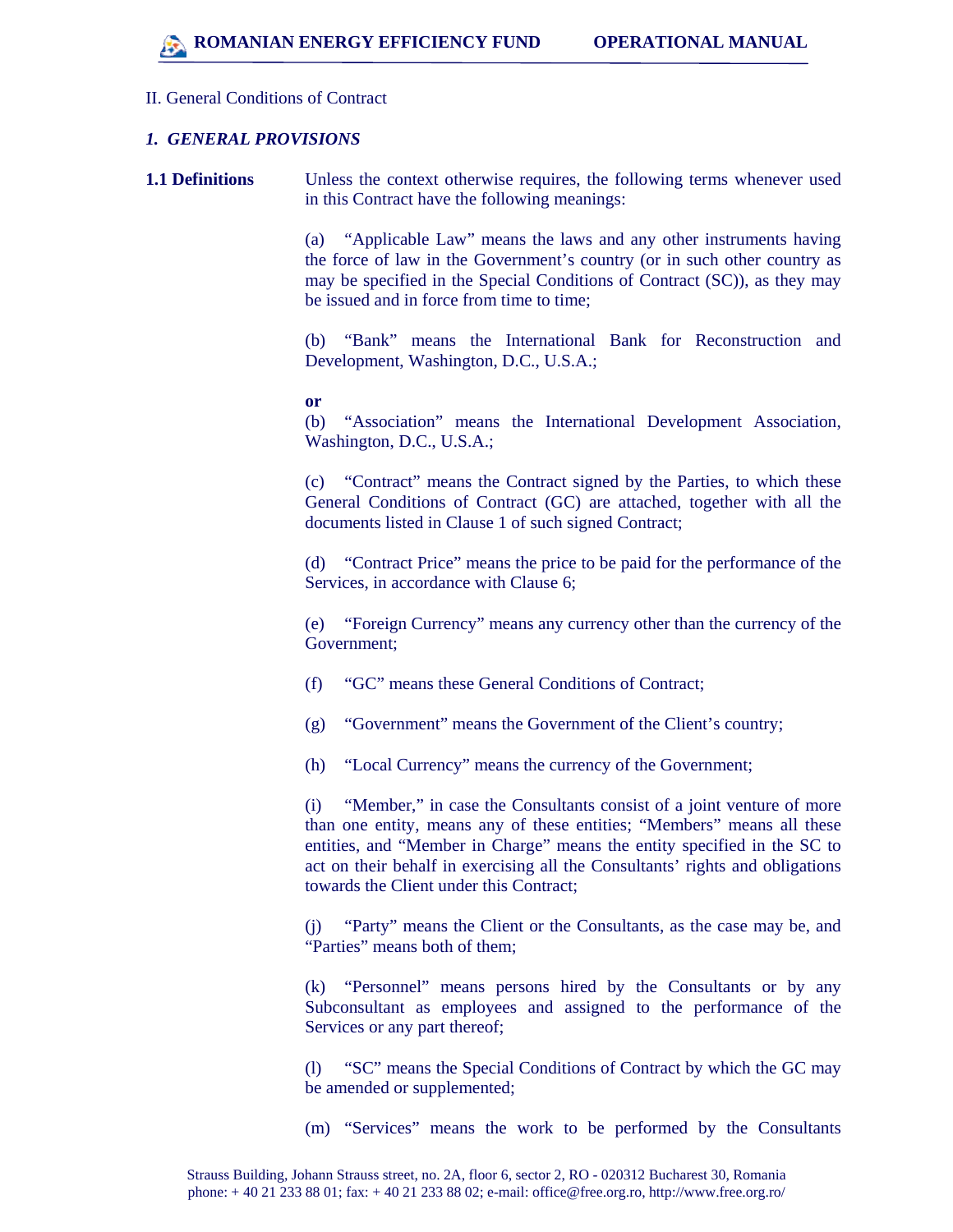pursuant to this Contract, as described in Appendix A; and

(n) "Subconsultant" means any entity to which the Consultants subcontract any part of the Services in accordance with the provisions of Clauses 3.5 and 4.

**1.2 Law Governing**  This Contract, its meaning and interpretation, and the relation between the **the Contract**  Parties shall be governed by the Applicable Law.

- **1.3 Language** This Contract has been executed in the language specified in the SC, which shall be the binding and controlling language for all matters relating to the meaning or interpretation of this Contract.
- **1.4 Notices** Any notice, request, or consent made pursuant to this Contract shall be in writing and shall be deemed to have been made when delivered in person to an authorized representative of the Party to whom the communication is addressed, or when sent by registered mail, telex, telegram, or facsimile to such Party at the address specified in the SC.
- **1.5 Location** The Services shall be performed at such locations as are specified in Appendix A and, where the location of a particular task is not so specified, at such locations, whether in the Government's country or elsewhere, as the Client may approve.
- **1.6 Authorized Representatives**  Any action required or permitted to be taken, and any document required or permitted to be executed, under this Contract by the Client or the Consultants may be taken or executed by the officials specified in the SC.
- **1.7 Taxes Duties**  Unless otherwise specified in the SC, the Consultants, Subconsultants, and their Personnel shall pay such taxes, duties, fees, and other impositions as may be levied under the Applicable Law, the amount of which is deemed to have been included in the Contract Price.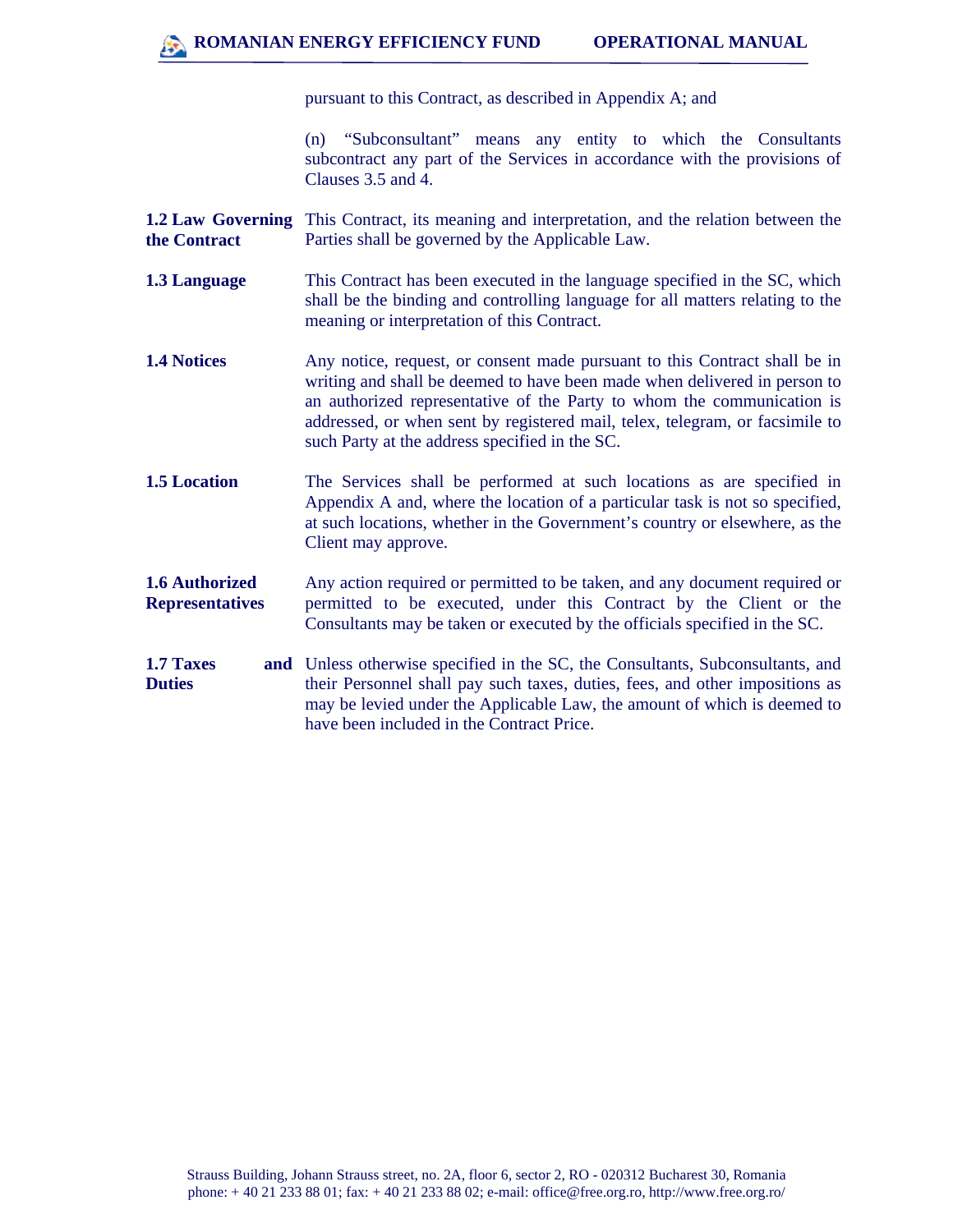## *2. COMMENCEMENT, COMPLETION, MODIFICATION, AND TERMINATION OF CONTRACT*

| <b>2.1 Effectiveness</b><br><b>Contract</b> | of This Contract shall come into effect on the date the Contract is signed by<br>both parties or such other later date as may be stated in the SC.                                                                                                                                                                                                                                                                                                                                                                                                  |
|---------------------------------------------|-----------------------------------------------------------------------------------------------------------------------------------------------------------------------------------------------------------------------------------------------------------------------------------------------------------------------------------------------------------------------------------------------------------------------------------------------------------------------------------------------------------------------------------------------------|
| <b>Services</b>                             | 2.2 Commencement of The Consultants shall begin carrying out the Services thirty (30) days<br>after the date the Contract becomes effective, or at such other date as<br>may be specified in the SC.                                                                                                                                                                                                                                                                                                                                                |
| 2.3<br><b>Contract</b>                      | <b>Expiration</b> of Unless terminated earlier pursuant to Clause 2.6, this Contract shall<br>terminate at the end of such time period after the Effective Date as is<br>specified in the SC.                                                                                                                                                                                                                                                                                                                                                       |
| <b>Modification</b><br>2.4                  | Modification of the terms and conditions of this Contract, including any<br>modification of the scope of the Services or of the Contract Price, may<br>only be made by written agreement between the Parties and shall not be<br>effective until the consent of the Bank or of the Association, as the case<br>may be, has been obtained.                                                                                                                                                                                                           |
| 2.5<br><b>Force Majeure</b>                 |                                                                                                                                                                                                                                                                                                                                                                                                                                                                                                                                                     |
| 2.5.1 Definition                            | For the purposes of this Contract, "Force Majeure" means an event<br>which is beyond the reasonable control of a Party and which makes a<br>Party's performance of its obligations under the Contract impossible or<br>so impractical as to be considered impossible under the circumstances.                                                                                                                                                                                                                                                       |
| 2.5.2 No Breach of<br>Contract              | The failure of a Party to fulfill any of its obligations under the contract<br>shall not be considered to be a breach of, or default under, this Contract<br>insofar as such inability arises from an event of Force Majeure, provided<br>that the Party affected by such an event (a) has taken all reasonable<br>precautions, due care and reasonable alternative measures in order to<br>carry out the terms and conditions of this Contract, and (b) has informed<br>the other Party as soon as possible about the occurrence of such an event. |
| 2.5.3 Extension of Time                     | Any period within which a Party shall, pursuant to this Contract,<br>complete any action or task, shall be extended for a period equal to the<br>time during which such Party was unable to perform such action as a<br>result of Force Majeure.                                                                                                                                                                                                                                                                                                    |
| 2.5.4 Payments                              | During the period of their inability to perform the Services as a result of<br>an event of Force Majeure, the Consultants shall be entitled to continue<br>to be paid under the terms of this Contract, as well as to be reimbursed<br>for additional costs reasonably and necessarily incurred by them during<br>such period for the purposes of the Services and in reactivating the<br>Service after the end of such period.                                                                                                                     |

#### **2.6 Termination**

*2.6.1 By the Client* The Client may terminate this Contract, by not less than thirty (30) days'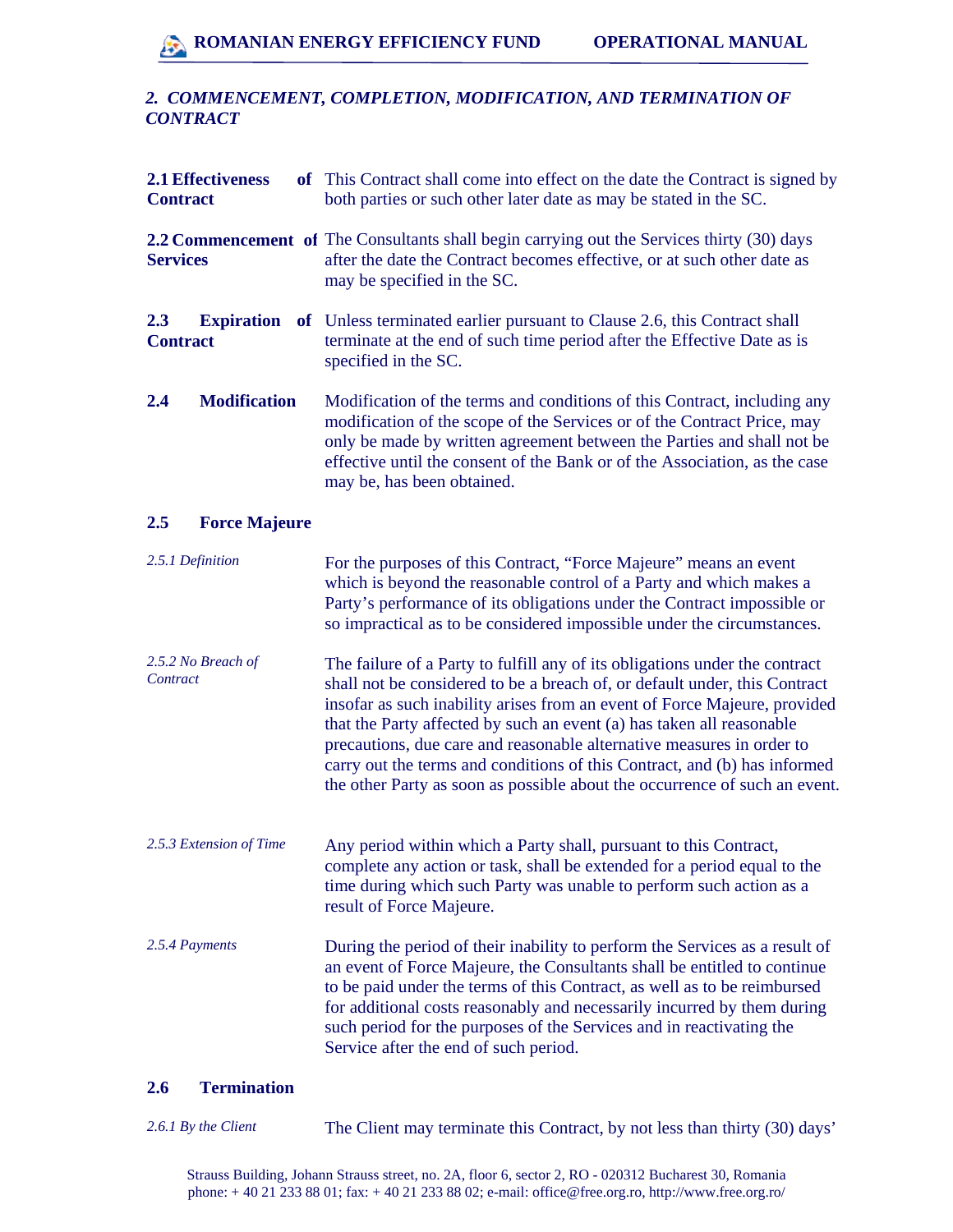written notice of termination to the Consultants, to be given after the occurrence of any of the events specified in paragraphs (a) through (d) of this Clause 2.6.1 and sixty (60) days' in the case of the event referred to in  $(e)$ :

(a) if the Consultants do not remedy a failure in the performance of their obligations under the Contract, within thirty (30) days after being notified or within any further period as the Client may have subsequently approved in writing;

(b) if the Consultants become insolvent or bankrupt;

(c) if, as the result of Force Majeure, the Consultants are unable to perform a material portion of the Services for a period of not less than sixty (60) days; or

(d) if the consultant, in the judgment of the client has engaged in corrupt or fraudulent practices in competing for or in executing the **Contract** 

For the purpose of this clause:

 "corrupt practice" means the offering, giving, receiving, or soliciting of any thing of value to influence the action of a public official in the selection process or in contract execution.

 "fraudulent practice" means a misrepresentation of facts in order to influence a selection process or the execution of a contract to the detriment of the Borrower, and includes collusive practice among consultants (prior to or after submission of proposals) designed to establish prices at artificial non-competitive levels and to deprive the Borrower of the benefits of free and open competition.

(e) if the Client, in its sole discretion, decides to terminate this Contract.

| 2.6.2 By the Consultants | The Consultants may terminate this Contract, by not less than thirty (30)   |
|--------------------------|-----------------------------------------------------------------------------|
|                          | days' written notice to the Client, such notice to be given after the       |
|                          | occurrence of any of the events specified in paragraphs (a) and (b) of this |
|                          | Clause $2.6.2$ :                                                            |

(a) if the Client fails to pay any monies due to the Consultants pursuant to this Contract and not subject to dispute pursuant to Clause 7 within forty-five (45) days after receiving written notice from the Consultants that such payment is overdue; or

(b) if, as the result of Force Majeure, the Consultants are unable to perform a material portion of the Services for a period of not less than sixty (60) days.

*2.6.3 Payment upon Termination*  Upon termination of this Contract pursuant to Clauses 2.6.1 or 2.6.2, the Client shall make the following payments to the Consultants:

(a) remuneration pursuant to Clause 6 for Services satisfactorily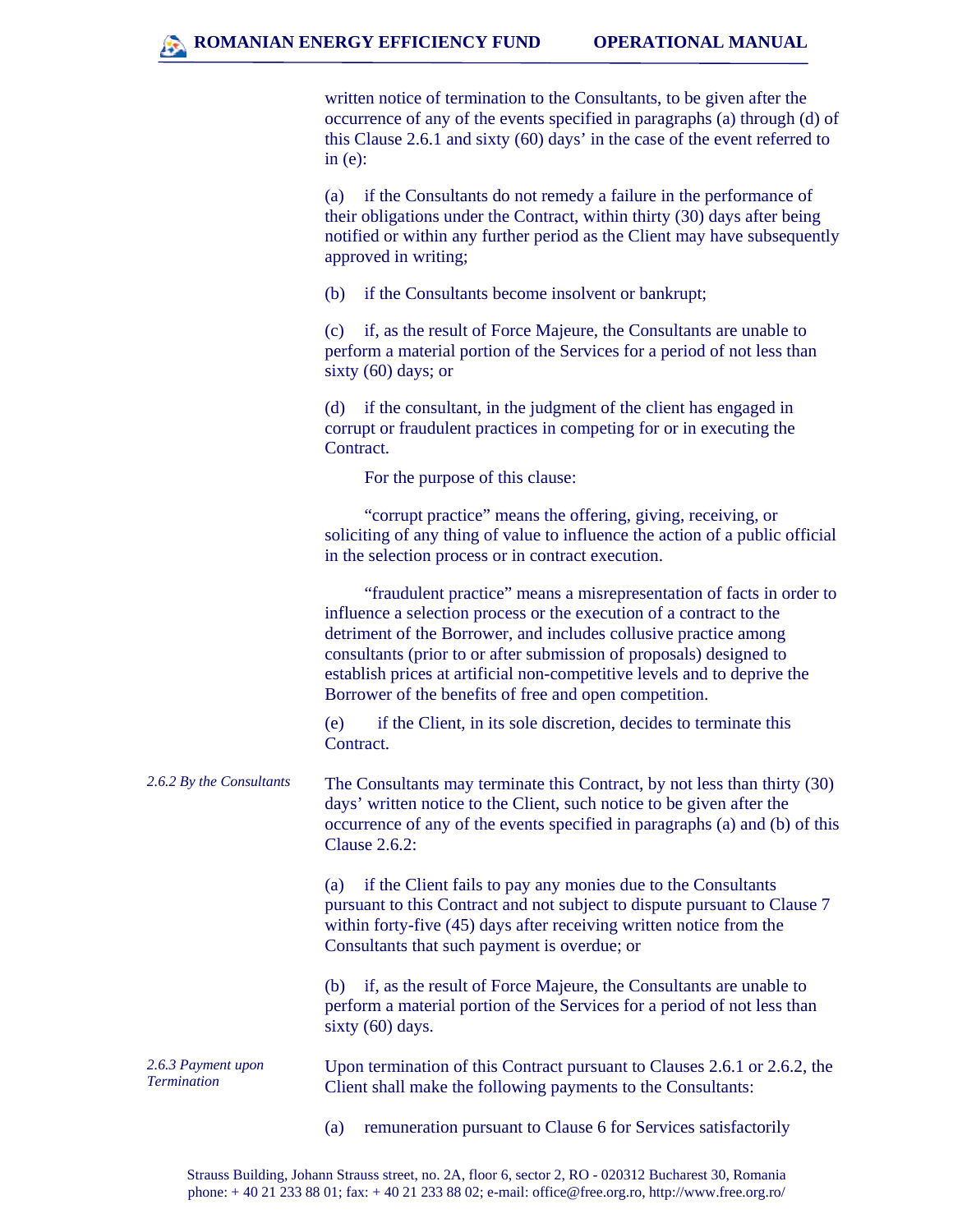performed prior to the effective date of termination;

(b) except in the case of termination pursuant to paragraphs (a) and (b) of Clause 2.6.1, reimbursement of any reasonable cost incident to the prompt and orderly termination of the Contract, including the cost of the return travel of the Personnel and their eligible dependents.

#### *3. OBLIGATIONS OF THE CONSULTANTS*

**3.1 General The Consultants shall perform the Services and carry out their obligations** with all due diligence, efficiency, and economy, in accordance with generally accepted professional techniques and practices, and shall observe sound management practices, and employ appropriate advanced technology and safe methods. The Consultants shall always act, in respect of any matter relating to this Contract or to the Services, as faithful advisers to the Client, and shall at all times support and safeguard the Client's legitimate interests in any dealings with Subconsultants or third parties.

#### **3.2 Conflict of Interests**

*3.2.1 Consultants Not to Benefit from Commissions, Discounts, etc.*  The remuneration of the Consultants pursuant to Clause 6 shall constitute the Consultants' sole remuneration in connection with this Contract or the Services, and the Consultants shall not accept for their own benefit any trade commission, discount, or similar payment in connection with activities pursuant to this Contract or to the Services or in the discharge of their obligations under the Contract, and the Consultants shall use their best efforts to ensure that the Personnel, any Subconsultants, and agents of either of them similarly shall not receive any such additional remuneration.

- *3.2.2 Consultants and Affiliates Not to be Otherwise Interested in Project*  The Consultants agree that, during the term of this Contract and after its termination, the Consultants and their affiliates, as well as any Subconsultant and any of its affiliates, shall be disqualified from providing goods, works, or services (other than the Services and any continuation thereof) for any project resulting from or closely related to the Services.
- *3.2.3 Prohibition of Conflicting Activities*  Neither the Consultants nor their Subconsultants nor the Personnel shall engage, either directly or indirectly, in any of the following activities:

(a) during the term of this Contract, any business or professional activities in the Government's country which would conflict with the activities assigned to them under this Contract; or

(b) after the termination of this Contract, such other activities as may be specified in the SC.

**3.3 Confidentiality** The Consultants, their Subconsultants, and the Personnel of either of them shall not, either during the term or within two (2) years after the expiration of this Contract, disclose any proprietary or confidential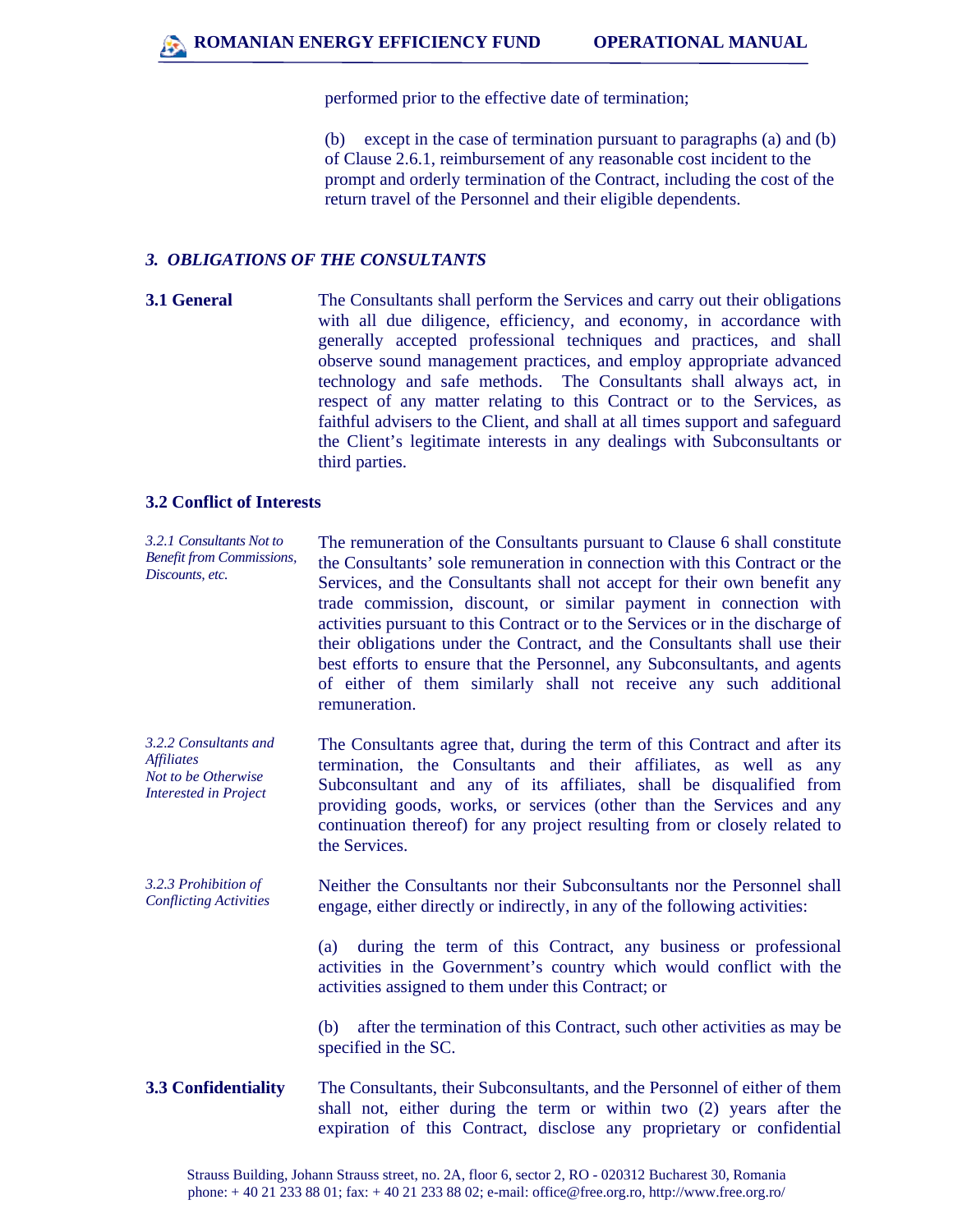information relating to the Project, the Services, this Contract, or the Client's business or operations without the prior written consent of the Client.

**3.4 Insurance to be**  The Consultants (a) shall take out and maintain, and shall cause any Taken Out by the Subconsultants to take out and maintain, at their (or the Subconsultants', **Consultants**  as the case may be) own cost but on terms and conditions approved by the Client, insurance against the risks, and for the coverage, as shall be specified in the SC; and (b) at the Client's request, shall provide evidence to the Client showing that such insurance has been taken out and maintained and that the current premiums have been paid.

**3.5 Consultants'**  Actions Requiring taking any of the following actions: **Client's Prior**  The Consultants shall obtain the Client's prior approval in writing before

**Approval**  (a) entering into a subcontract for the performance of any part of the Services,

> (b) appointing such members of the Personnel not listed by name in Appendix C ("Key Personnel and Subconsultants"), and

(c) any other action that may be specified in the SC.

**3.6 Reporting Obligations**  The Consultants shall submit to the Client the reports and documents specified in Appendix B in the form, in the numbers, and within the periods set forth in the said Appendix.

**3.7 Documents Prepared** by **Consultants to Be**  shall become and remain the property of the Client, and the Consultants **the Property of the**  shall, not later than upon termination or expiration of this Contract, **Client**  All plans, drawings, specifications, designs, reports, and other documents and software submitted by the Consultants in accordance with Clause 3.6 deliver all such documents and software to the Client, together with a detailed inventory thereof. The Consultants may retain a copy of such documents and software. Restrictions about the future use of these documents, if any, shall be specified in the SC.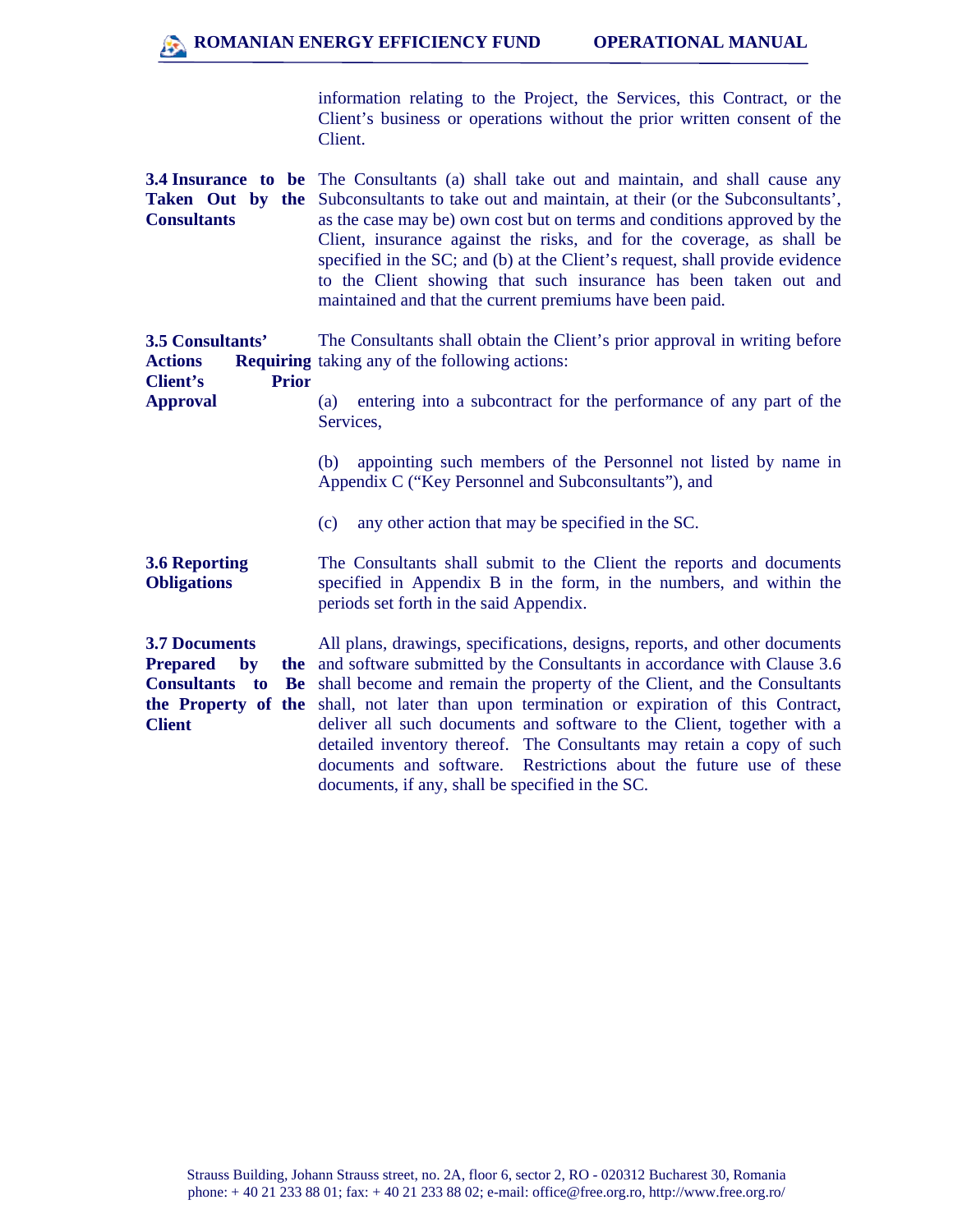#### *4. CONSULTANTS' PERSONNEL*

| 4.1<br><b>Description</b> | The titles, agreed job descriptions, minimum qualifications, and estimated |
|---------------------------|----------------------------------------------------------------------------|
| of Personnel              | periods of engagement in the carrying out of the Services of the           |
|                           | Consultants' Key Personnel are described in Appendix C. The Key            |
|                           | Personnel and Subconsultants listed by title as well as by name in         |
|                           | Appendix C are hereby approved by the Client.                              |

**4.2 Removal and/or Replacement of Personnel**  (a) Except as the Client may otherwise agree, no changes shall be made in the Key Personnel. If, for any reason beyond the reasonable control of the Consultants, it becomes necessary to replace any of the Key Personnel, the Consultants shall provide as a replacement a person of equivalent or better qualifications.

> (b) If the Client finds that any of the Personnel have (i) committed serious misconduct or have been charged with having committed a criminal action, or (ii) have reasonable cause to be dissatisfied with the performance of any of the Personnel, then the Consultants shall, at the Client's written request specifying the grounds thereof, provide as a replacement a person with qualifications and experience acceptable to the Client.

> (c) The Consultants shall have no claim for additional costs arising out of or incidental to any removal and/or replacement of Personnel.

#### *5. OBLIGATIONS OF THE CLIENT*

**5.1 Assistance and Exemptions**  The Client shall use its best efforts to ensure that the Government shall provide the Consultants such assistance and exemptions as specified in the SC.

**5.2** Change in If, after the date of this Contract, there is any change in the Applicable Law **the Applicable**  with respect to taxes and duties which increases or decreases the cost of the **Law**  services rendered by the Consultants, then the remuneration and reimbursable expenses otherwise payable to the Consultants under this Contract shall be increased or decreased accordingly by agreement between the Parties, and corresponding adjustments shall be made to the amounts referred to in Clauses 6.2 (a) or (b), as the case may be.

**5.3 Services and Facilities**  The Client shall make available to the Consultants the Services and Facilities listed under Appendix F.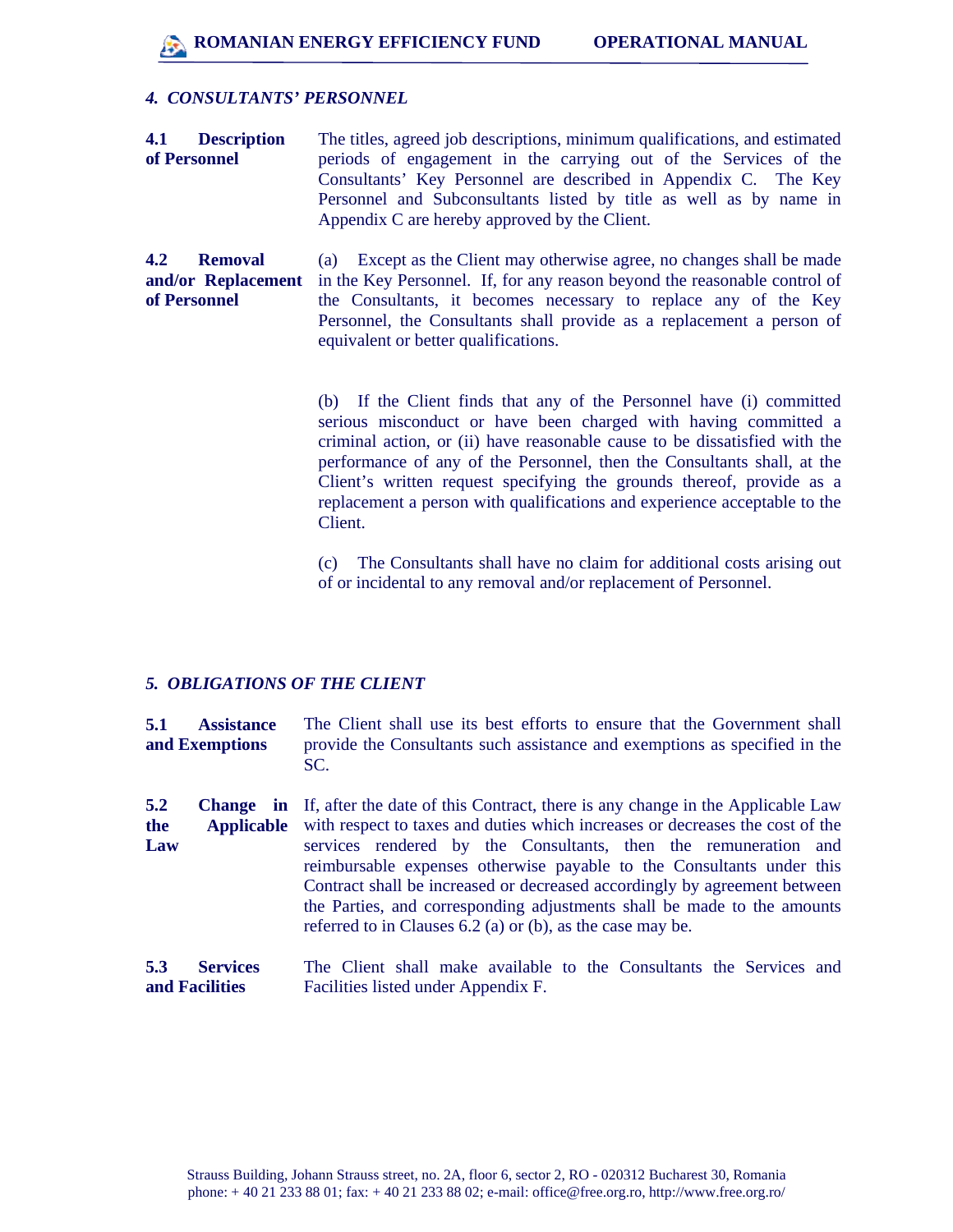#### *6. PAYMENTS TO THE CONSULTANTS*

| 6.1<br><b>Lump-Sum</b><br><b>Remuneration</b>                               | The Consultant's total remuneration shall not exceed the Contract Price and<br>shall be a fixed lump-sum including all staff costs, Subconsultants' costs,<br>printing, communications, travel, accommodation, and the like, and all<br>other costs incurred by the Consultant in carrying out the Services described<br>in Appendix A. Except as provided in Clause 5.2, the Contract Price may<br>only be increased above the amounts stated in Clause 6.2 if the Parties have<br>agreed to additional payments in accordance with Clause 2.4. |
|-----------------------------------------------------------------------------|--------------------------------------------------------------------------------------------------------------------------------------------------------------------------------------------------------------------------------------------------------------------------------------------------------------------------------------------------------------------------------------------------------------------------------------------------------------------------------------------------------------------------------------------------|
| 6.2<br><b>Contract</b><br><b>Price</b>                                      | The price payable in foreign currency is set forth in the SC.<br>(a)                                                                                                                                                                                                                                                                                                                                                                                                                                                                             |
|                                                                             | The price payable in local currency is set forth in the SC.<br>(b)                                                                                                                                                                                                                                                                                                                                                                                                                                                                               |
| 6.3<br><b>Payment</b><br><b>Additional</b><br>for<br><b>Services</b>        | For the purpose of determining the remuneration due for additional services<br>as may be agreed under Clause 2.4, a breakdown of the lump-sum price is<br>provided in Appendices D and E.                                                                                                                                                                                                                                                                                                                                                        |
| 6.4<br><b>Terms</b> and<br><b>Conditions</b><br><b>of</b><br><b>Payment</b> | Payments will be made to the account of the Consultants and according to<br>the payment schedule stated in the SC. Unless otherwise stated in the SC,<br>the first payment shall be made against the provision by the Consultants of a<br>bank guarantee for the same amount, and shall be valid for the period stated<br>in the SC. Any other payment shall be made after the conditions listed in<br>the SC for such payment have been met, and the Consultants have<br>submitted an invoice to the Client specifying the amount due.          |
| 6.5<br>Interest on<br><b>Delayed Payments</b>                               | If the Client has delayed payments beyond fifteen (15) days after the due<br>date stated in the SC, interest shall be paid to the Consultants for each day<br>of delay at the rate stated in the SC.                                                                                                                                                                                                                                                                                                                                             |

#### *7. SETTLEMENT OF DISPUTES*

**7.1 Amicable Settlement**  The Parties shall use their best efforts to settle amicably all disputes arising out of or in connection with this Contract or its interpretation.

**7.2 Dispute Settlement**  Any dispute between the Parties as to matters arising pursuant to this Contract that cannot be settled amicably within thirty (30) days after receipt by one Party of the other Party's request for such amicable settlement may be submitted by either Party for settlement in accordance with the provisions specified in the SC.

## **III. Special Conditions of Contract**

| Clause <sup>2</sup> | Number of GC Amendments of, and Supplements to, Clauses in the General Conditions of<br><b>Contract</b> |
|---------------------|---------------------------------------------------------------------------------------------------------|
| 1.1(a)              | The words "in the Government's country" are amended to read "in Republic of"<br>Romania."               |

 $\frac{1}{2}$ Clauses in brackets are optional; all notes should be deleted in final text.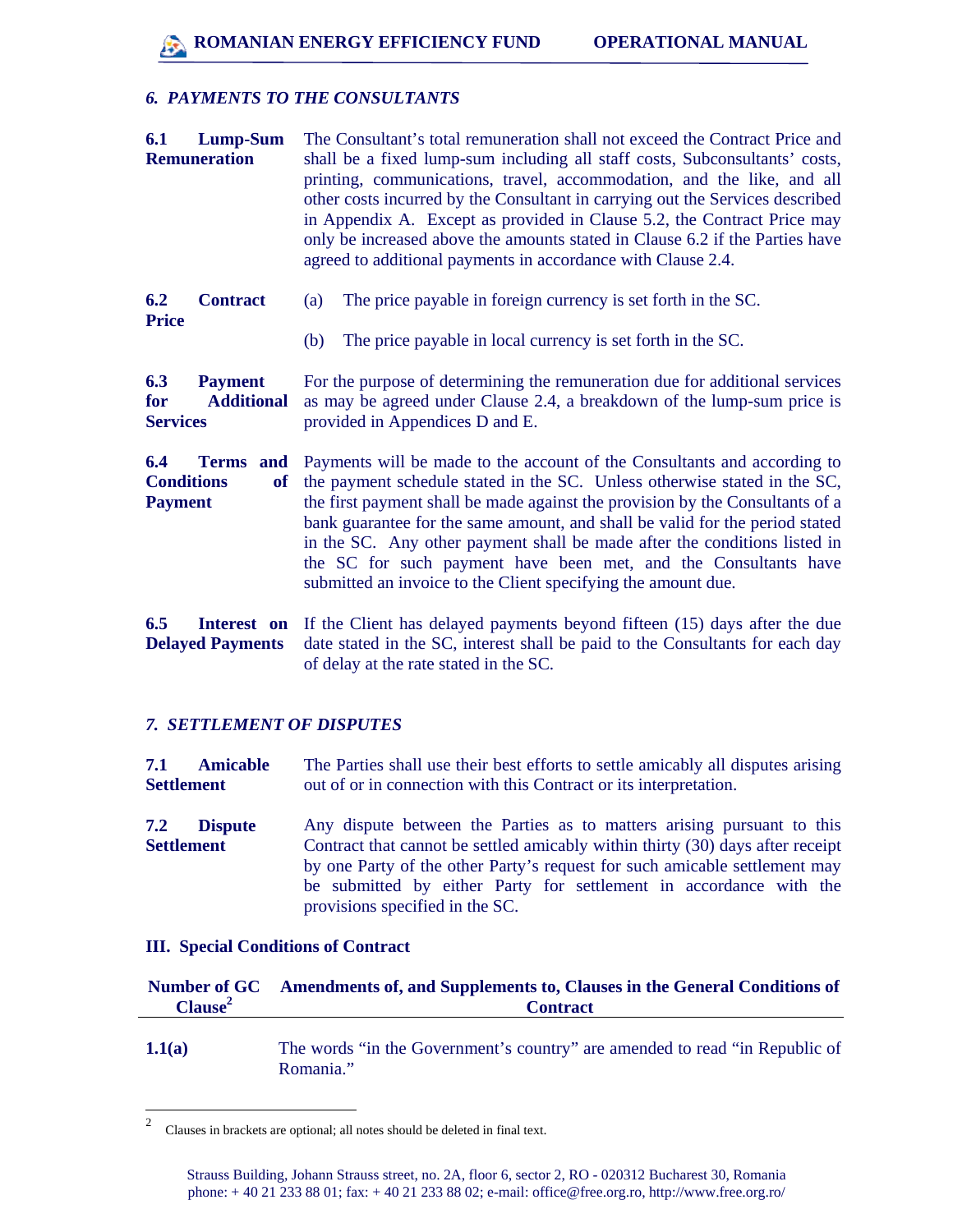| [1.1(i)]        | The Member in Charge is [name of Member].]                                                                                                                                                                                                                             |
|-----------------|------------------------------------------------------------------------------------------------------------------------------------------------------------------------------------------------------------------------------------------------------------------------|
| 1.3             | The language is <i>English</i> .                                                                                                                                                                                                                                       |
| 1.4             | The addresses are:                                                                                                                                                                                                                                                     |
|                 | Client:<br>FREE - Fondul Roman pentru Eficienta Energiei<br>Mr Romulus Ion Moucha, Chairman of the Board_<br>Attention:<br>Telex:<br><u> 1989 - Johann Barbara, martxa alemaniar argumento este alemaniar alemaniar alemaniar alemaniar alemaniar al</u><br>Facsimile: |
|                 | Consultants:<br>Attention:<br>Telex:<br>Facsimile:                                                                                                                                                                                                                     |
| 1.6             | The Authorized Representatives are:                                                                                                                                                                                                                                    |
|                 | For the Client:                                                                                                                                                                                                                                                        |
|                 | For the Consultants:                                                                                                                                                                                                                                                   |
| 1.7             | This Clause will be finalized during negotiations, using one of the following options:<br>(a) The Client will pay VAT on behalf of the Consultants; or<br>(b) VAT will be included in the amount of invoice to be paid by the Client to<br>Consultants.                |
| 2.1             | The date on which this Contract shall come into effect is:<br>The date of approval of the Contract by the Bank, the date of effectiveness of<br>Bank Grant, whichever is latest.                                                                                       |
| $\mathbf{I}2.2$ | The date for the commencement of Services is [date].]                                                                                                                                                                                                                  |
| 2.3             | The period shall be 60 months or such other period as the parties may agree in                                                                                                                                                                                         |
| 3.4             | writing.<br>The risks and coverage shall be:                                                                                                                                                                                                                           |
|                 | Third Party motor vehicle minimum required by Applicable Law<br>(i)                                                                                                                                                                                                    |
|                 | Third Party liability minimum required by Applicable Law<br>(ii)                                                                                                                                                                                                       |
|                 | (iii)<br>Employer's liability and workers' compensation minimum required<br>by Applicable Law                                                                                                                                                                          |
|                 | (iv)<br>Professional liability in the amount not less than US\$1.5 million                                                                                                                                                                                             |
|                 | Loss or damage to equipment and property NA<br>(v)                                                                                                                                                                                                                     |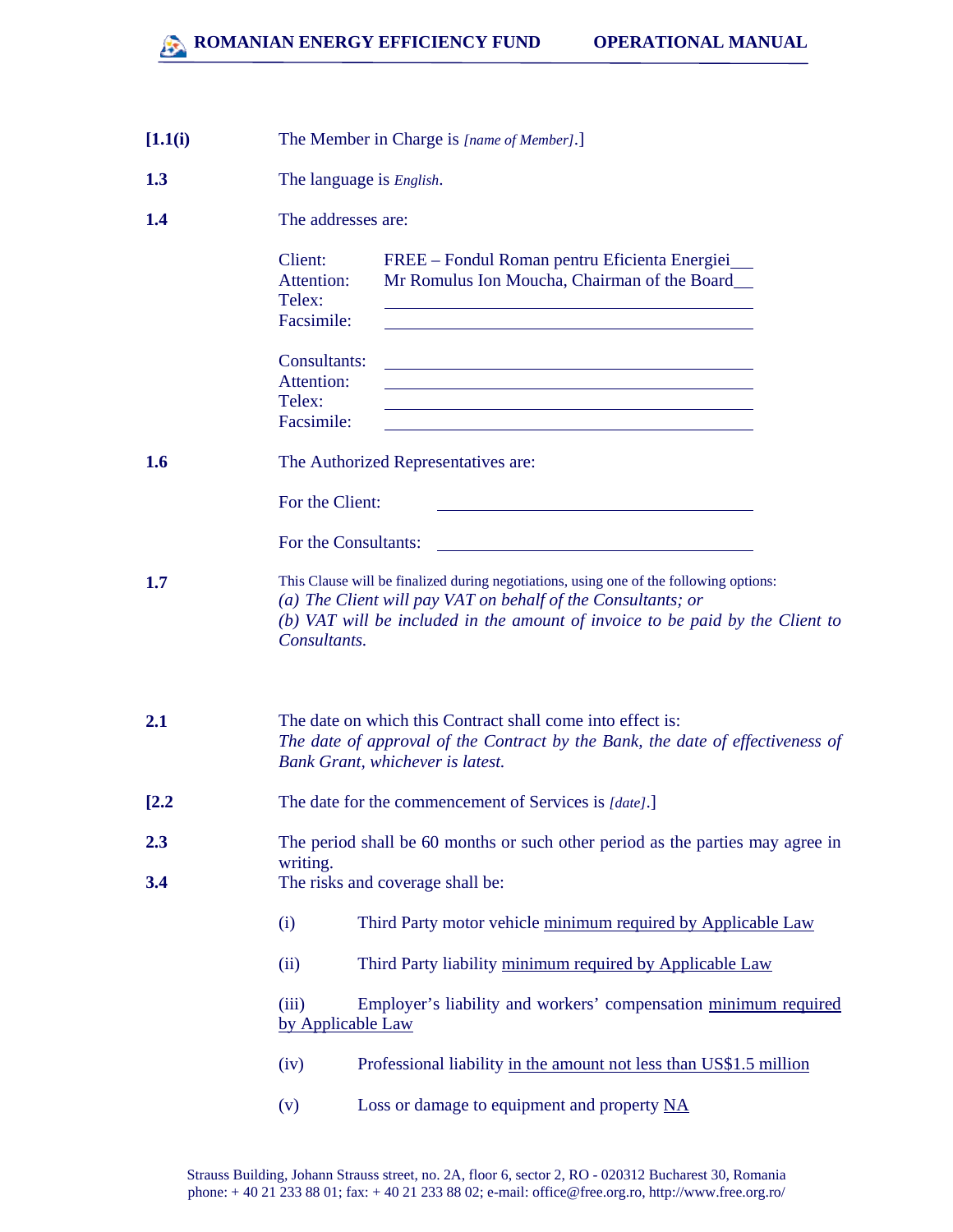| 3.5(c) |                                                                                                                                                                                                                                                    |  |  |
|--------|----------------------------------------------------------------------------------------------------------------------------------------------------------------------------------------------------------------------------------------------------|--|--|
|        | The other actions are: any action which may have legal implications for FREE                                                                                                                                                                       |  |  |
| 3.7    | The Consultants shall not use these documents for purposes unrelated to<br>this Contract without the prior written approval of the Client.                                                                                                         |  |  |
| 5.1    | NA                                                                                                                                                                                                                                                 |  |  |
| 6.2(a) | The amount in foreign currency or currencies is set forth in the Appendix D.                                                                                                                                                                       |  |  |
| 6.2(b) | The amount in local currency is NA.                                                                                                                                                                                                                |  |  |
| 6.4    | The accounts are:                                                                                                                                                                                                                                  |  |  |
|        | for foreign currency: [insert account]                                                                                                                                                                                                             |  |  |
|        | for local currency: [insert account]                                                                                                                                                                                                               |  |  |
|        | Payments shall be made according to the schedule in Annex D:                                                                                                                                                                                       |  |  |
| 6.5    | Payment shall be made within 45 days of receipt of the invoice and the relevant<br>documents specified in Clause 6.4 and Annex D, and within 60 days in the case<br>of the final payment.                                                          |  |  |
|        | The interest rate is 10%                                                                                                                                                                                                                           |  |  |
| 7.2    | Any dispute, controversy, or claim arising out of or relating to this contract, or<br>the breach, termination, or invalidity thereof, shall be settled by arbitration in<br>accordance with the UNCITRAL Arbitration Rules as at present in force. |  |  |
|        | Note: If the Consultant is a national of the Government's country, this<br>provision should be modified and referred to the Government country's rules<br>for settlement of disputes.                                                              |  |  |

**IV. Appendices** 

#### *APPENDIX A—DESCRIPTION OF THE SERVICES*

*Give detailed descriptions of the Services to be provided, dates for completion of various tasks, place of performance for different tasks, specific tasks to be approved by Client, etc.* 

#### *APPENDIX B—REPORTING REQUIREMENTS*

*List format, frequency, and contents of reports; persons to receive them; dates of submission; etc. If no reports are to be submitted, state here "Not applicable."*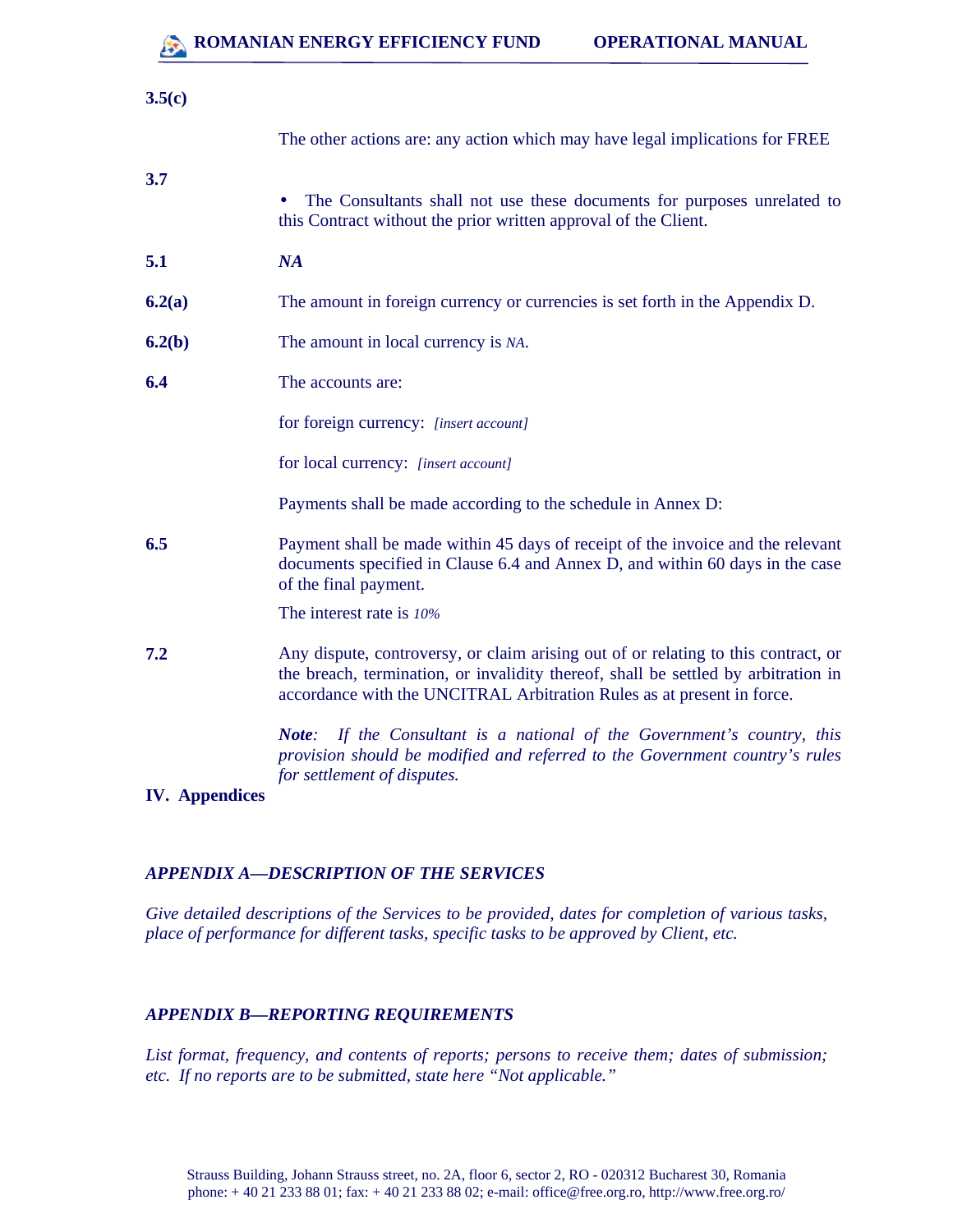#### *APPENDIX C—KEY PERSONNEL AND SUBCONSULTANTS*

*List under: C-1 Titles [and names, if already available], detailed job descriptions and minimum qualifications of foreign Personnel to be assigned to work in the Government's country, and staff-months for each.* 

*C-2 Same as C-1 for Key foreign Personnel to be assigned to work outside the Government's country.* 

*C-3 List of approved Subconsultants (if already available); same information with respect to their Personnel as in C-1 or C-2.* 

*C-4 Same information as C-1 for Key local Personnel.* 

#### *APPENDIX D—BREAKDOWN OF CONTRACT PRICE IN FOREIGN CURRENCY AND PAYMENT PROCEDURES*

The Contract Price is the sum of Retainer and Success Fee.

The payment of the fees will be made in accordance with the Table 1 "Fund Manager Remuneration Parameters" in the TOR, finalized during negotiations.

#### *APPENDIX E—BREAKDOWN OF CONTRACT PRICE IN LOCAL CURRENCY*

*Not Used*

Appendix F—Services and Facilities Provided by the Client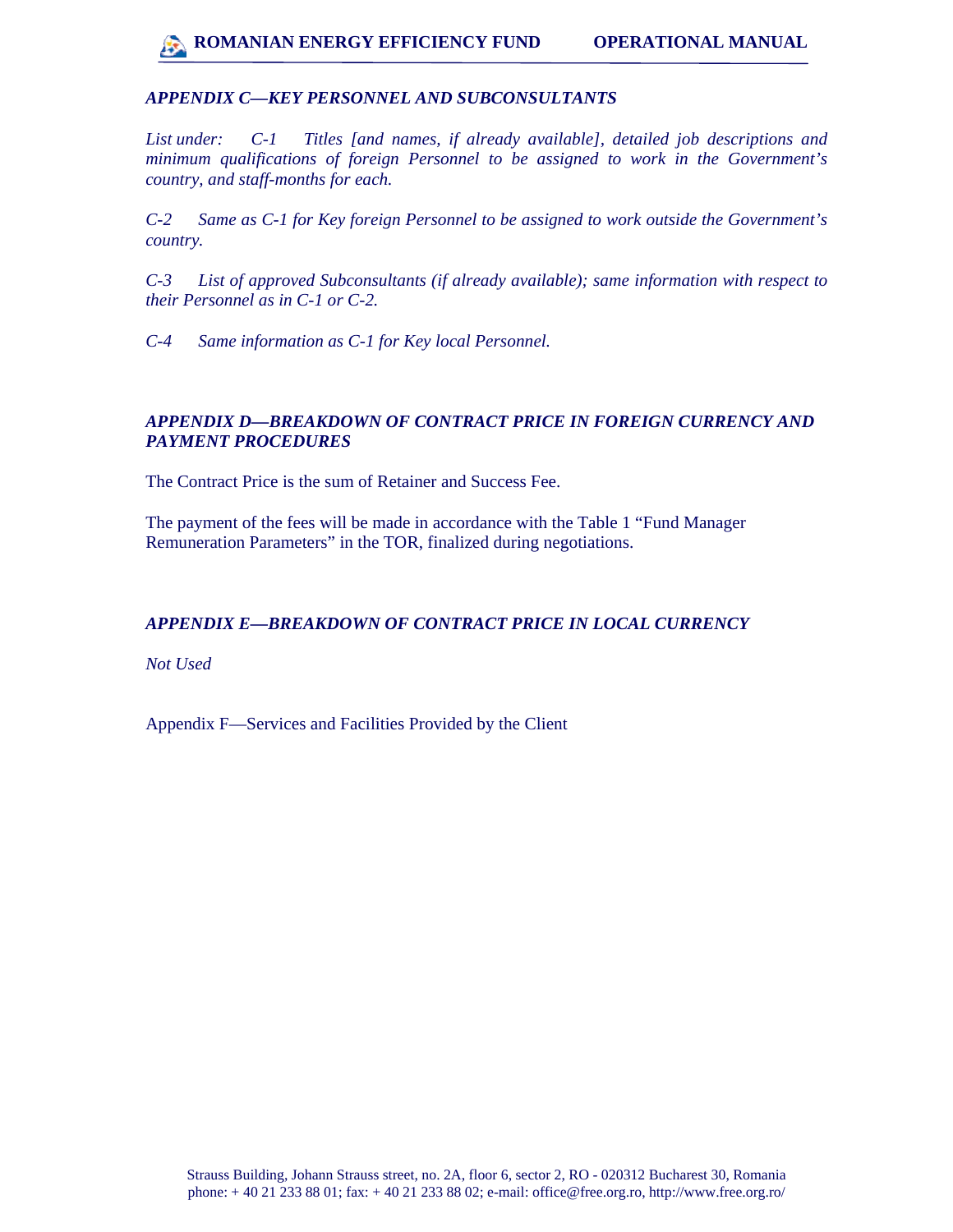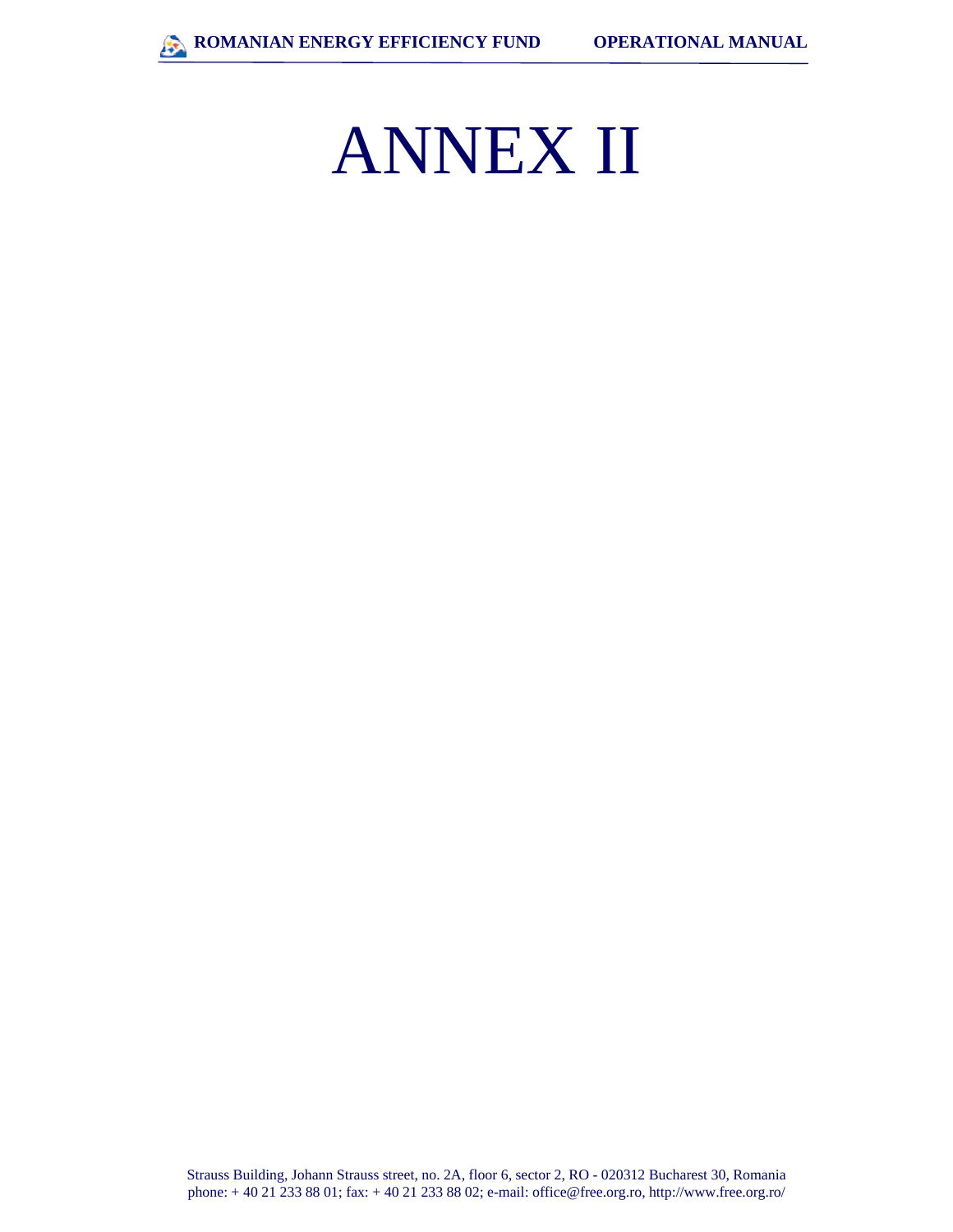| <b>Payment</b>                           |                                                                                                                                                                                                                                                                                                                                                                                                                                                                                                                                                                                                                                                                                                                                                                                                                                            | Years 4 to 5                                                                                                                                                                                                                                                                                                                                       |                                                                                                                                                                                                                                          |
|------------------------------------------|--------------------------------------------------------------------------------------------------------------------------------------------------------------------------------------------------------------------------------------------------------------------------------------------------------------------------------------------------------------------------------------------------------------------------------------------------------------------------------------------------------------------------------------------------------------------------------------------------------------------------------------------------------------------------------------------------------------------------------------------------------------------------------------------------------------------------------------------|----------------------------------------------------------------------------------------------------------------------------------------------------------------------------------------------------------------------------------------------------------------------------------------------------------------------------------------------------|------------------------------------------------------------------------------------------------------------------------------------------------------------------------------------------------------------------------------------------|
| <b>Description</b>                       | <b>Years 1 to 3</b>                                                                                                                                                                                                                                                                                                                                                                                                                                                                                                                                                                                                                                                                                                                                                                                                                        |                                                                                                                                                                                                                                                                                                                                                    | <b>Remarks</b>                                                                                                                                                                                                                           |
| Retainer -<br>fixed part*                | To be paid from GEF TA funds in the<br>amount of \$200,000 per year. The fee is<br>intended to cover basic costs of the FM<br>and will be payable on a monthly basis<br>in equal installments.                                                                                                                                                                                                                                                                                                                                                                                                                                                                                                                                                                                                                                             | Retainer during this period will be paid<br>from Fund's income. Under normal<br>circumstances, retainer structure will be<br>the same as during years 1 to 3 subject<br>to price adjustment for cost of inputs<br>(labor). However, if the income is not<br>sufficient, FREE and FM will<br>renegotiate necessary adjustments to the<br>FM's fees. |                                                                                                                                                                                                                                          |
| Retainer –<br>performance-<br>based fee* | To be paid from GEF TA funds. This fee<br>is divided into two parts and paid on<br>quarterly basis:<br>1. A fee based on the repayment<br>performance of the sub-loans. This fee<br>will be calculated prorata on the actual<br>repayment performance with the<br>expected performance as per the subloan<br>agreements.<br>2. A "new loans" fee based on the value<br>of loans issued, which will be based<br>prorata on the actual performance<br>compared to the agreed targets in the<br>annual business plan.<br>The total annual amount of performance-<br>based fee is \$100,000, and it will be split<br>between the above two parts in the<br>following proposed proportion:<br>First year $-80\%$ for repayment<br>performance and 20% for "new loans";<br>Second year $-60\%/40\%$ ;<br>Third and subsequent years $-50\%/50\%$ | See above.                                                                                                                                                                                                                                                                                                                                         | This bonus structure will provide incentives for the<br>FM to finalize sufficient number of deals, and, at the<br>same time, to apply necessary diligence and effort<br>when preparing the sub-projects and monitoring the<br>repayment. |

#### **Table 1: FREE Fund Manager Remuneration Parameters**